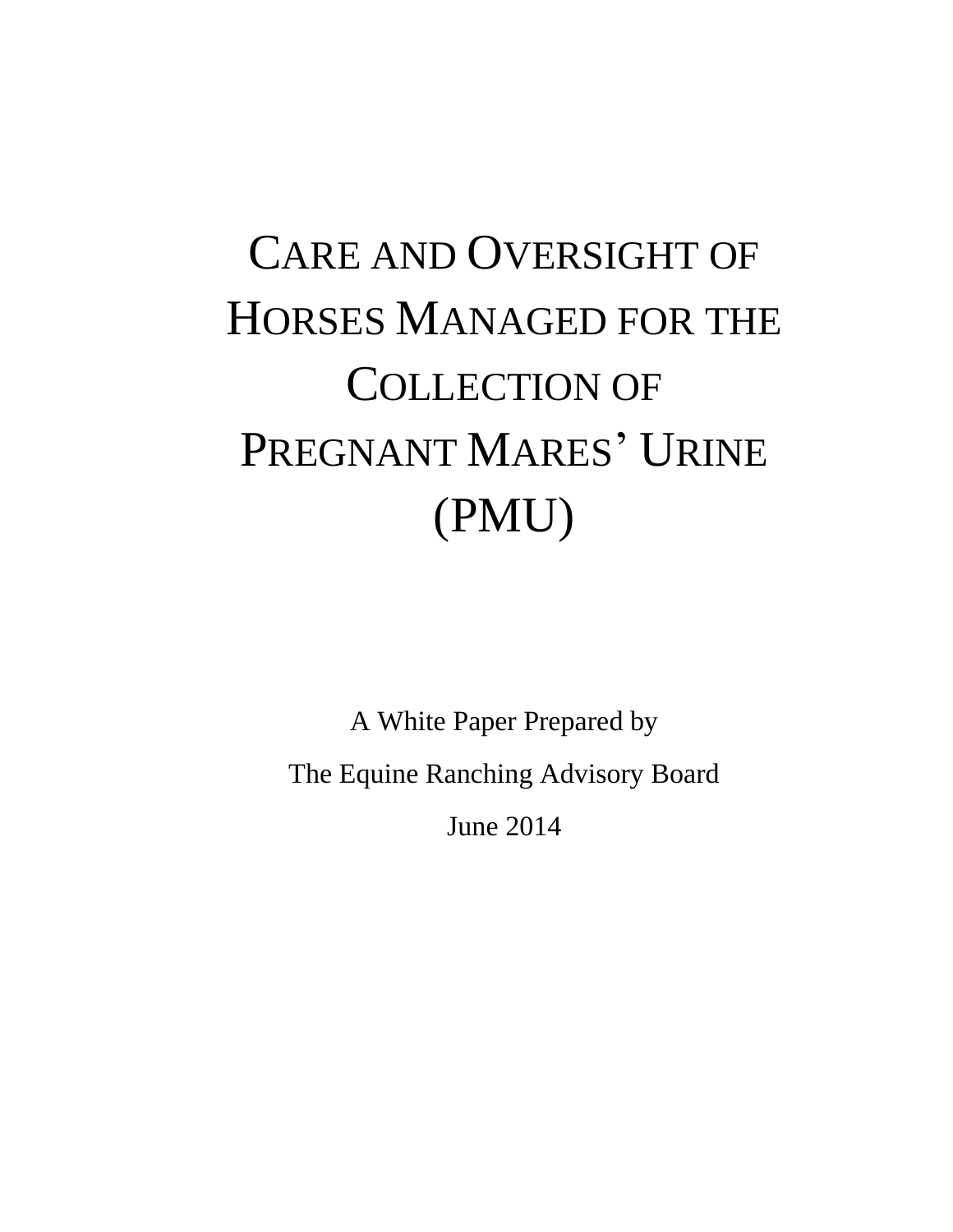# **Equine Ranching Advisory Board Report June 2014**

# **TABLE OF CONTENTS**

| QUALITY ASSURANCE IN THE CARE AND HEALTH OF HORSES IN EQUINE RANCHING  8<br>The Recommended Code of Practice for the Care & Handling of Horses on PMU |  |
|-------------------------------------------------------------------------------------------------------------------------------------------------------|--|
|                                                                                                                                                       |  |
|                                                                                                                                                       |  |
| Table 1. - Comparison of PMU ranch programs with similar activities, etc. 11                                                                          |  |
| CHECKS AND BALANCES IN THE EQUINE RANCHING INDUSTRY  12                                                                                               |  |
|                                                                                                                                                       |  |
|                                                                                                                                                       |  |
|                                                                                                                                                       |  |
|                                                                                                                                                       |  |
|                                                                                                                                                       |  |
| Linwood Research - Projects, Conclusions and On-Ranch Application15                                                                                   |  |
|                                                                                                                                                       |  |
|                                                                                                                                                       |  |
|                                                                                                                                                       |  |
|                                                                                                                                                       |  |
| Requirements and current practices on Pfizer contracted ranches17                                                                                     |  |
|                                                                                                                                                       |  |
|                                                                                                                                                       |  |
|                                                                                                                                                       |  |
|                                                                                                                                                       |  |
| Requirements and current practices on Pfizer contracted ranches20                                                                                     |  |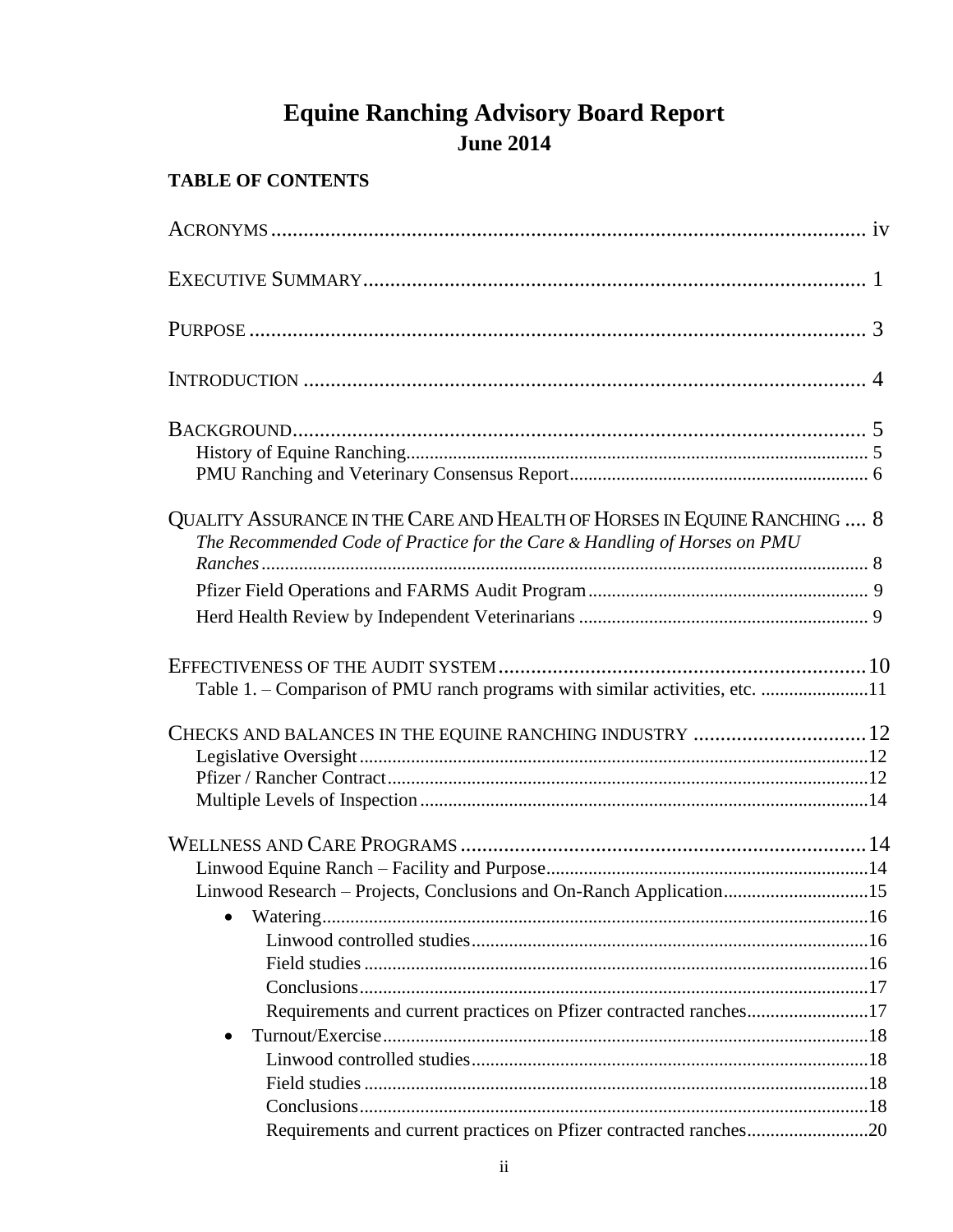# **Equine Ranching Advisory Board Report June 2014**

# **TABLE OF CONTENTS (cont.)**

| Requirements and current practices on Pfizer contracted ranches21    |  |
|----------------------------------------------------------------------|--|
| $\bullet$                                                            |  |
|                                                                      |  |
| Requirements and current practices on Pfizer contracted ranches22    |  |
| $\bullet$                                                            |  |
|                                                                      |  |
| Requirements and current practices on Pfizer contracted ranches23    |  |
|                                                                      |  |
|                                                                      |  |
| Requirements and current practices on Pfizer contracted ranches27    |  |
|                                                                      |  |
| Requirements and current practices on Pfizer contracted ranches28    |  |
| NORTH AMERICAN EQUINE RANCHING INFORMATION COUNCIL, INC. (NAERIC) 29 |  |
|                                                                      |  |
| $\bullet$                                                            |  |
| $\bullet$                                                            |  |
| ٠                                                                    |  |
| $\bullet$                                                            |  |
| $\bullet$                                                            |  |
| $\bullet$                                                            |  |
| $\bullet$                                                            |  |
| ٠                                                                    |  |
| $\bullet$                                                            |  |
|                                                                      |  |
|                                                                      |  |
|                                                                      |  |
|                                                                      |  |
|                                                                      |  |
|                                                                      |  |
|                                                                      |  |
|                                                                      |  |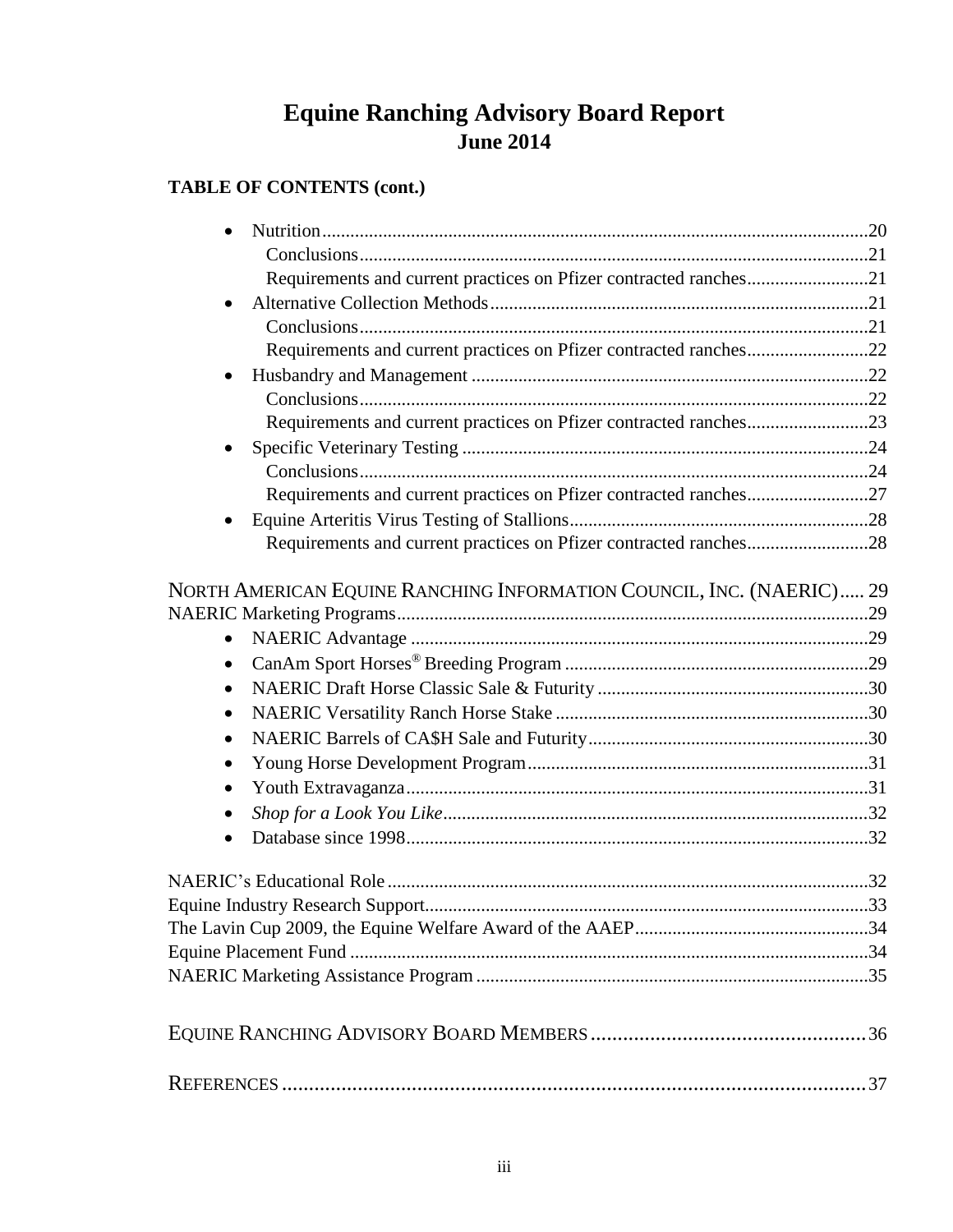#### **ACRONYMS**

- AAALAC Association for the Assessment and Accreditation of Laboratory Animals
- AAEP American Association of Equine Practitioners
- APHIS Animal and Plant Health Inspection Service
- BEVA British Equine Veterinary Association
- CanFACT Canadian Farm Animal Care Trust
- CCAC Canadian Council on Animal Care
- CVMA Canadian Veterinary Medical Association
- ERAB Equine Ranching Advisory Board
- FARMS Field Audit Ranch Management System
- ILPH International League for the Protection of Horses
- LER Linwood Equine Ranch
- NAERIC North American Equine Ranching Information Council
- PMU pregnant mares' urine
- RSPCA Royal Society for the Prevention of Cruelty to Animals
- USDA United States Department of Agriculture
- WSPA World Society for the Protection of Animals

*Throughout this paper corporate activities are referenced to Pfizer. However, the reader should understand that initiatives made prior to November 2009 in the equine ranching network occurred under the entity name Wyeth Pharmaceuticals.*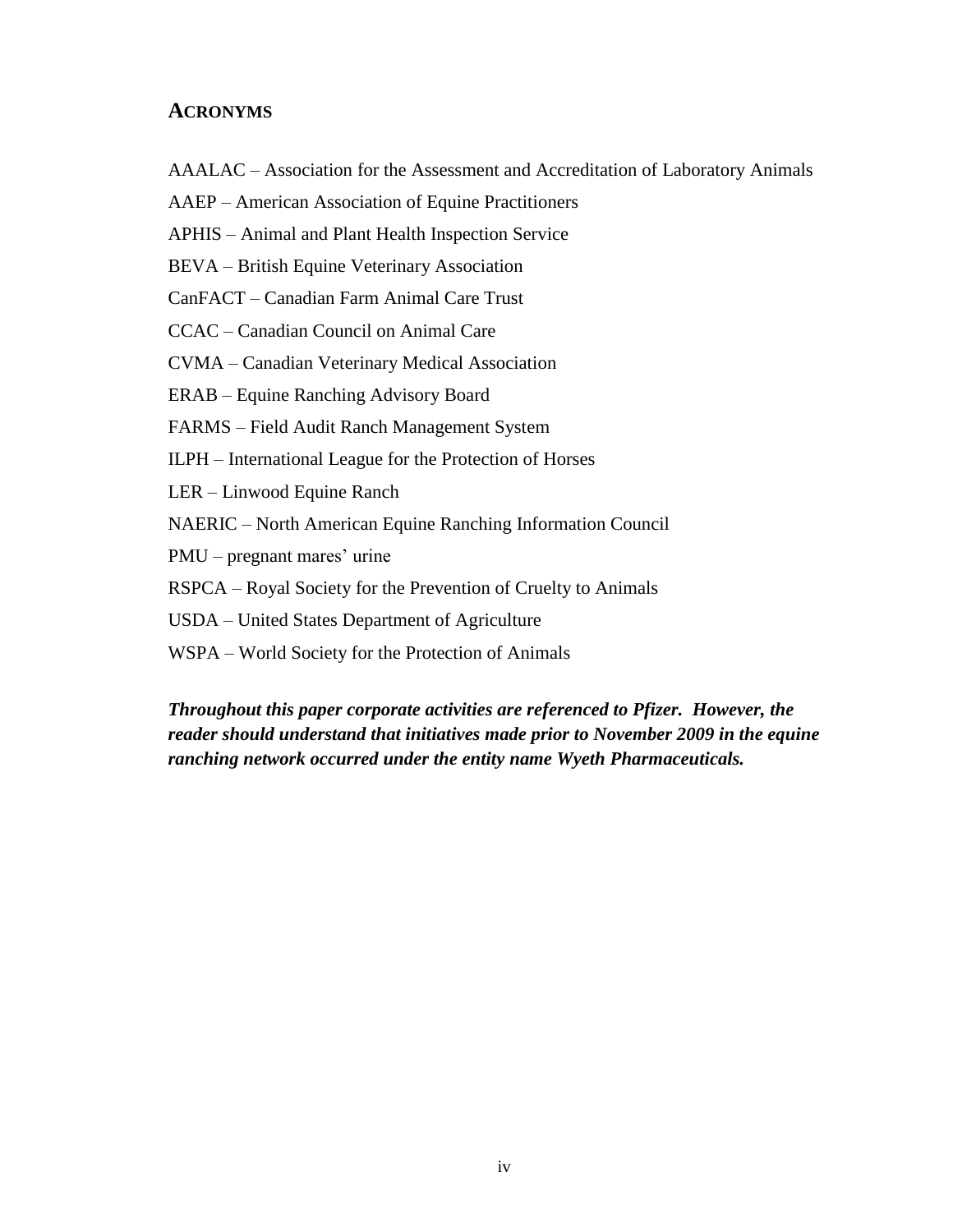# **EXECUTIVE SUMMARY**

The role of the Equine Ranching Advisory Board (ERAB) is to advise Pfizer Brandon on the management, husbandry and welfare of horses used in pregnant mares' urine (PMU) collection. The ERAB offers the following report to the American Association of Equine Practitioners (AAEP) to summarize more than 15 years of oversight of the PMU network.

Veterinarians representing the AAEP, the Canadian Veterinary Medical Association and the International League for the Protection of Horses have previously visited a broad spectrum of equine ranches engaged in the collection of PMU. The purposes of those visits were to observe first-hand the health and welfare of the horses involved in production of the Premarin® family of products, estrogen replacement medications derived from PMU, and to confirm Pfizer's field application of the Continuous Improvement Program in horse care. The report entitled, "Equine Veterinarians' Consensus Report on the Care of Horses on PMU Ranches" concluded that ranchers took pride in their animals, and that Pfizer showed a commitment to continuing to improve the standards of equine welfare on the ranches. The "Consensus Report" veterinarians identified specific areas for scientific research and educational initiatives for Pfizer.

As a follow-up to the report, the ERAB supports the following statements:

- The current *AAEP Position on the Management of Mares Utilized in the Pregnant Mare Urine (PMU) Collection Industry (2010)* which states, "Through on-site investigations and peer review of ongoing research, the AAEP believes the collection of urine from pregnant mares and care of their offspring as prescribed by the recommended *Code of Practice*, represents responsible management of horses to produce a commodity for the benefit of mankind that should not result in abuse, neglect or inhumane treatment of horses."
- The use of horses by Pfizer to produce a product that benefits human health is justified and warranted as long as the health and welfare of the horses under Pfizer stewardship meets or exceeds science-based, informed veterinary criteria for management of these horse herds.
- Science-based horse management recommendations should continue to be utilized in establishing standards for equine ranching and PMU production.
- The Continuous Improvement Program must serve as the guiding doctrine for all equine ranching and PMU production activities.
- Herd health reviews of equine ranches by independent, certified, veterinarians should continue to be a necessary component of a system of checks and balances ensuring the health and welfare of horses used for PMU production. Reviews should be based on the standards described in the *Recommended Code of Practice for Horses on PMU Ranches.*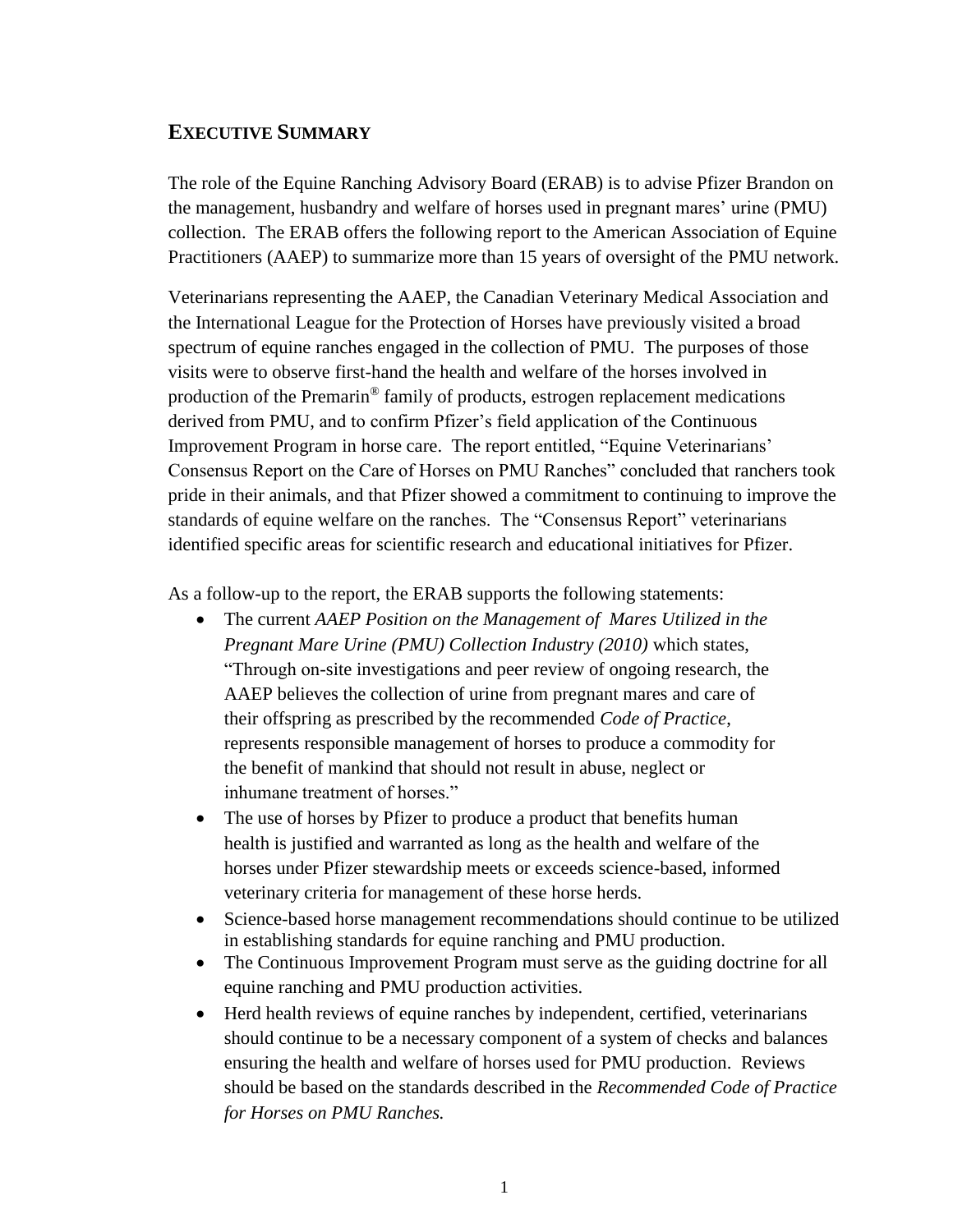- Linwood Equine Ranch, a CCAC-approved research and working PMU ranch, is the only facility in the world that specifically conducts applied research into the care and welfare of PMU horses and provides the quality assurance of oversight of horses in the PMU industry. Linwood Equine Ranch provides research-based recommendations important to the continued improvement of horse management on equine ranches and supports the requirement for peer reviewed research which is a basic condition of the American Association of Equine Practitioners' "Position on the Management of Mares Utilized in the Pregnant Mare Urine (PMU) Collection Industry" as revised by the AAEP board of directors in 2010.
- Rancher assistance programs are essential in supporting the continued marketing and placement of horses into productive markets. This is a role the North American Equine Ranching Information Council (NAERIC) has played and continues to play. NAERIC programs create value-added marketing opportunities for the continuous improvement in the sale of horses that are produced as a result of estrogen production. It is recognized that not all horses can be guaranteed to go to productive markets; however, the effort to identify productive markets is paramount to the continued placement initiatives that have been developed.
- The Marketing Assistance Program should continually be reviewed in concert with Pfizer Brandon to ensure that monies allocated to the program directly benefit placement of horses. Allocations to this program need to be reviewed to address the inability of the fund to cover all requested reimbursements. The electronic tracking of horses utilizing the program provides documentation that horses are being placed in productive markets.
- It is incumbent upon all divisions of Pfizer to acknowledge that horses are produced as a result of the extraction of estrogens for medicinal purposes. The company is responsible to adequately and universally support the continued placement of horses via reputable and recognized markets, utilizing sufficient and appropriate resources.
- The Equine Ranching Advisory Board, or an equivalent, should continue to provide oversight and receive reports on activities pertinent to equine ranching and PMU production.
- No lesser standard for horse care and oversight should be accepted from any other organization participating in equine ranching and PMU collection as those described herein.
- To ensure oversight, the equine ranching industry should continue to report to the American Association of Equine Practitioners as appropriate.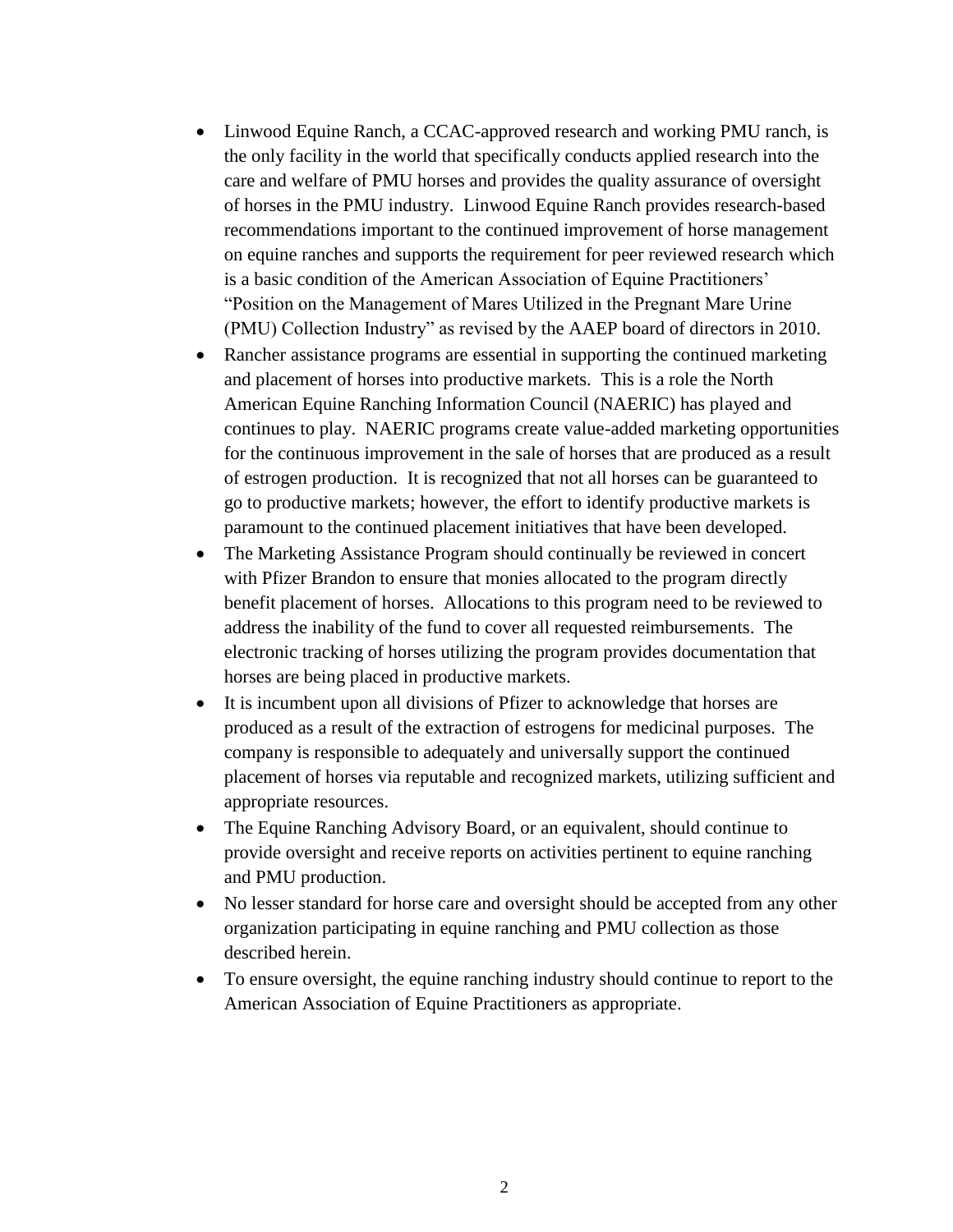# **PURPOSE**

Socio-ethical concerns about the use of animals in human-related activities have undergone a profound change over the past several decades. The appropriateness of traditional uses of horses for recreation, sport, competition and entertainment continues to be debated with increasing attention paid to determining if the activity is deemed nonessential or essential. In the early 1990s, ranchers residing in Canada's prairie provinces of Alberta, Manitoba and Saskatchewan and the state of North Dakota came under scrutiny by animal activist groups because they collected pregnant mares' urine (PMU). Estrogens are extracted from PMU by a leading pharmaceutical company to produce hormone therapies for post-menopausal women. The debate concerned the appropriateness of using horses, and the methods employed, to produce a commodity for the benefit of mankind.

In November 1996 three equine veterinarians representing the American Association of Equine Practitioners (AAEP), the Canadian Veterinary Medical Association (CVMA) and the International League for the Protection of Horses (ILPH) visited a broad spectrum of equine ranches engaged in the collection of PMU. The purpose of the visits was to observe the health and welfare of the horses involved in the production of Premarin<sup>®</sup>, the estrogen replacement medication extracted from PMU, and to confirm Pfizer's field application of the Continuous Improvement Process. The report, "Equine Veterinarians' Consensus Report of the Care of Horses on PMU Ranches" was issued in May of 1997.

In a book devoted to equine welfare, one of these three international experts described the welfare of horses in the PMU industry (Messer, 2011). The following report, prepared by the Equine Ranching Advisory Board, describes in comprehensive detail the continuous improvement activities made in horse research and marketing in the equine ranching industry over more than 15 years.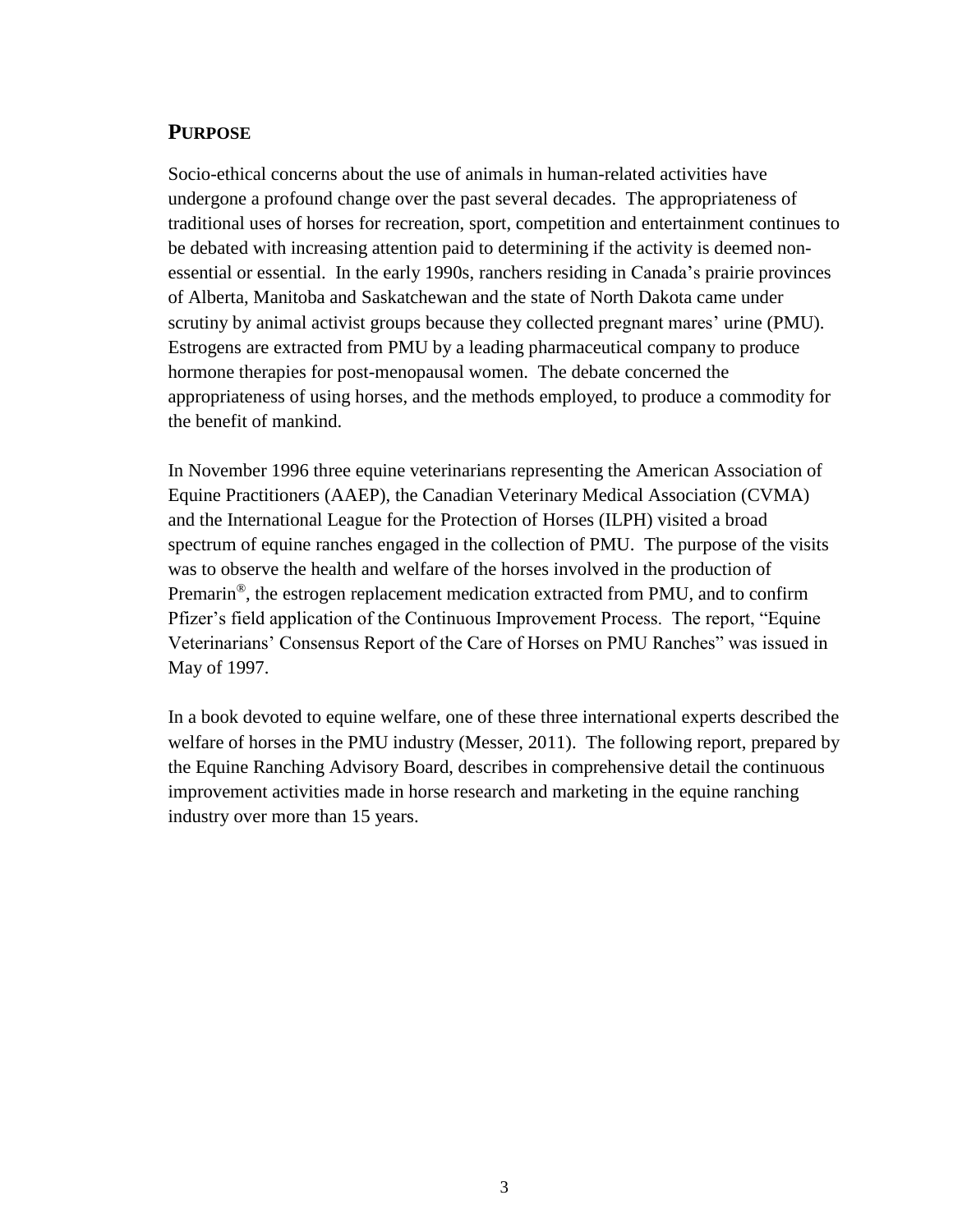# **INTRODUCTION**

The Equine Ranching Advisory Board (ERAB) is a multidisciplinary group with equine expertise in: medicine, surgery, physiology, behavior, reproduction, biosecurity and nutrition. Its function is to advise Pfizer management and its Director, Veterinary Research / Field Compliance regarding relevant basic and applied research with respect to horses used in PMU collection and their management and husbandry. ERAB was created in 2003 through an amalgamation of two separate entities formed in 1995, the Equine Management Group and the Equine Advisory Board. These two groups were formed to assist Pfizer in the management of horses in the PMU network, and to assist the managing veterinarian of Linwood Equine Ranch, a Pfizer PMU research facility, with designing research studies and implementing research conclusions.

ERAB continues in this capacity and also assists in the prioritization of scientific/educational goals of Linwood Equine Ranch, protocol development, study design and implementation, preparation and review of final reports and research articles for publication. They also give advice and counsel to Pfizer on various issues associated with the equine ranching industry.

The current *AAEP Position on the Management of Mares Utilized in the Pregnant Mare Urine (PMU) Collection Industry (2010)* states "Through on-site investigations and peer review of ongoing research, the American Association of Equine Practitioners believes the collection of urine from pregnant mares and care of their offspring as prescribed by the recommended 'Code of Practice,' represents responsible management of horses to produce a commodity for the benefit of mankind that should not result in abuse, neglect or inhumane treatment of horses."

This position statement was formulated with direct application to the equine ranching network under contract to Pfizer. Recently, ERAB has become aware that there are potential other entrants into the PMU collection industry whose practices may be dissimilar to those described in the position statement. The following white paper was created to substantiate the practices of ranchers under contract with Pfizer concerning the care of horses used in PMU collection.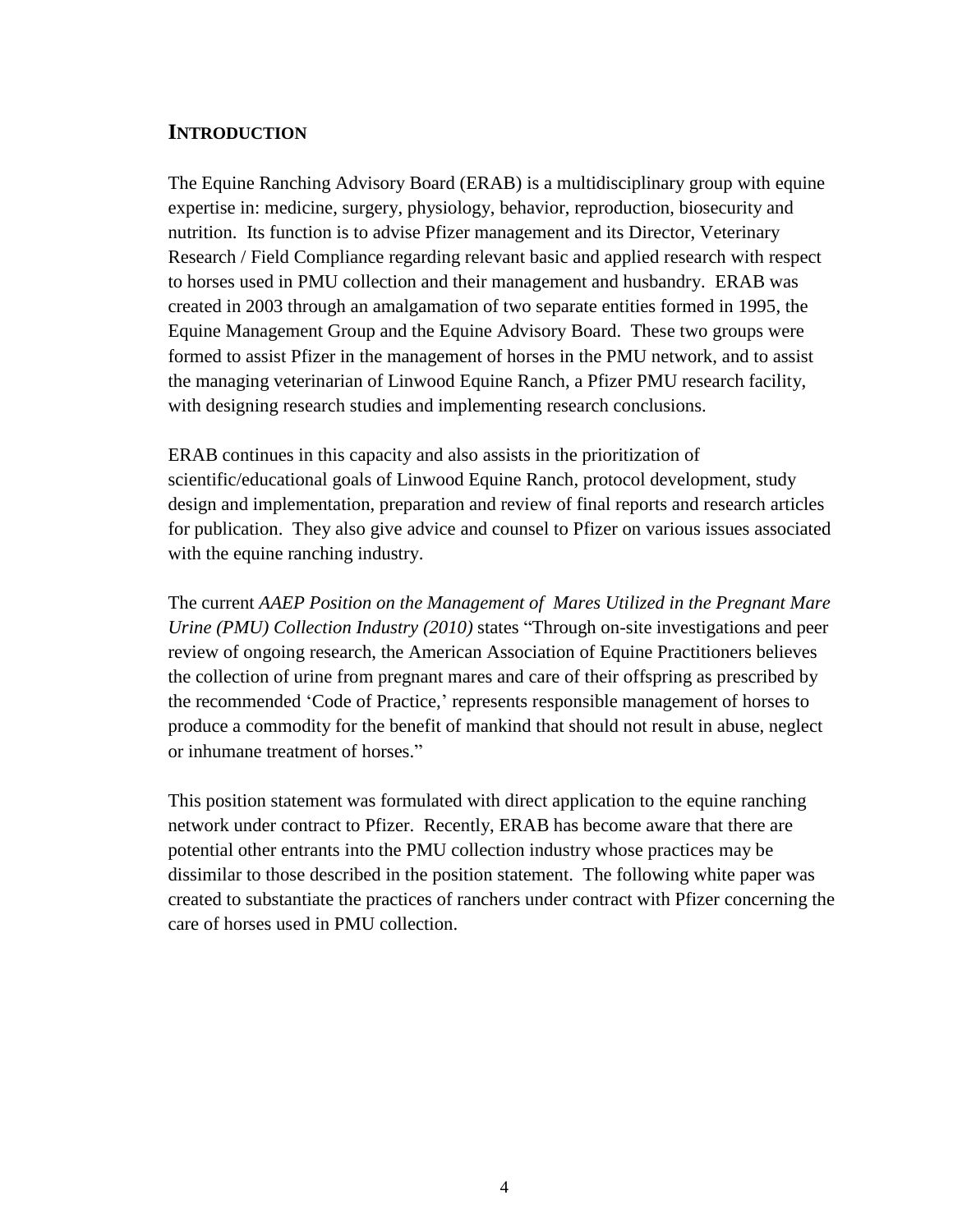#### **BACKGROUND**

#### **History of Equine Ranching**

Prior to the  $20<sup>th</sup>$  century, no therapy was available for the treatment of symptoms of menopause in women (Stefanick, 2005). Many interim therapies including extracts of bovine amniotic fluid, human pregnancy urine, and human placental extracts were used until 1939 when Ayerst scientists extracted conjugated equine estrogen (CEE) from PMU. The CEE extract was developed into the human hormone therapy, Premarin<sup>®</sup>, which was first marketed in Canada in 1941. The following year it was approved for use in the United States. In 1943, the American Home Products Corporation (AHPC) purchased Ayerst, McKenna & Harrison, Ltd., later shortening the name to Ayerst Laboratories and subsequently merging it with Philadelphia-based Wyeth Laboratories in 1987. Pfizer acquired Wyeth in 2009.

Initially, the company contracted farmers in rural Quebec, near their manufacturing plant in Montreal. As Premarin® use increased, additional ranchers were sought in Ontario, upstate New York and Vermont. However, in the 1960s as menopause was discussed more openly, Premarin® usage increased significantly. Company forecasts indicated the increasing demand could only be met by expansion to the western Canadian prairies where horses and pasture land were plentiful. As a result, PMU ranches made the transition from eastern Canada to the provinces of Alberta, Manitoba and Saskatchewan, and the state of North Dakota.

Rancher numbers increased until 2003 when Wyeth Pharmaceuticals reduced the rancher network due to a combination of factors including improvements in manufacturing and inventory management, a shift to lower estrogen dosage Premarin® and reduced demand as result of the Women's Health Initiative (WHI) study. Rancher and horse numbers were further reduced through 2013.

The PMU equine ranchers' network is comprised of 19 independent ranches and Linwood Equine Ranch that collect urine from approximately 1,300 pregnant mares in the provinces of Manitoba and Saskatchewan, Canada. The provinces' average annual temperature is  $+2.6$  °C. Sub-zero temperatures occur from November to April averaging -12<sup>o</sup>C. January is the coldest month in Manitoba with an average high of -12.7 <sup>o</sup>C and an average low of  $-22.8^{\circ}$ C (Statistics Canada, 2007). The period from November through February coincides with the typical PMU collection season when mares are housed in temperature-controlled barns. For the remainder of the year they are maintained on extensive pastures.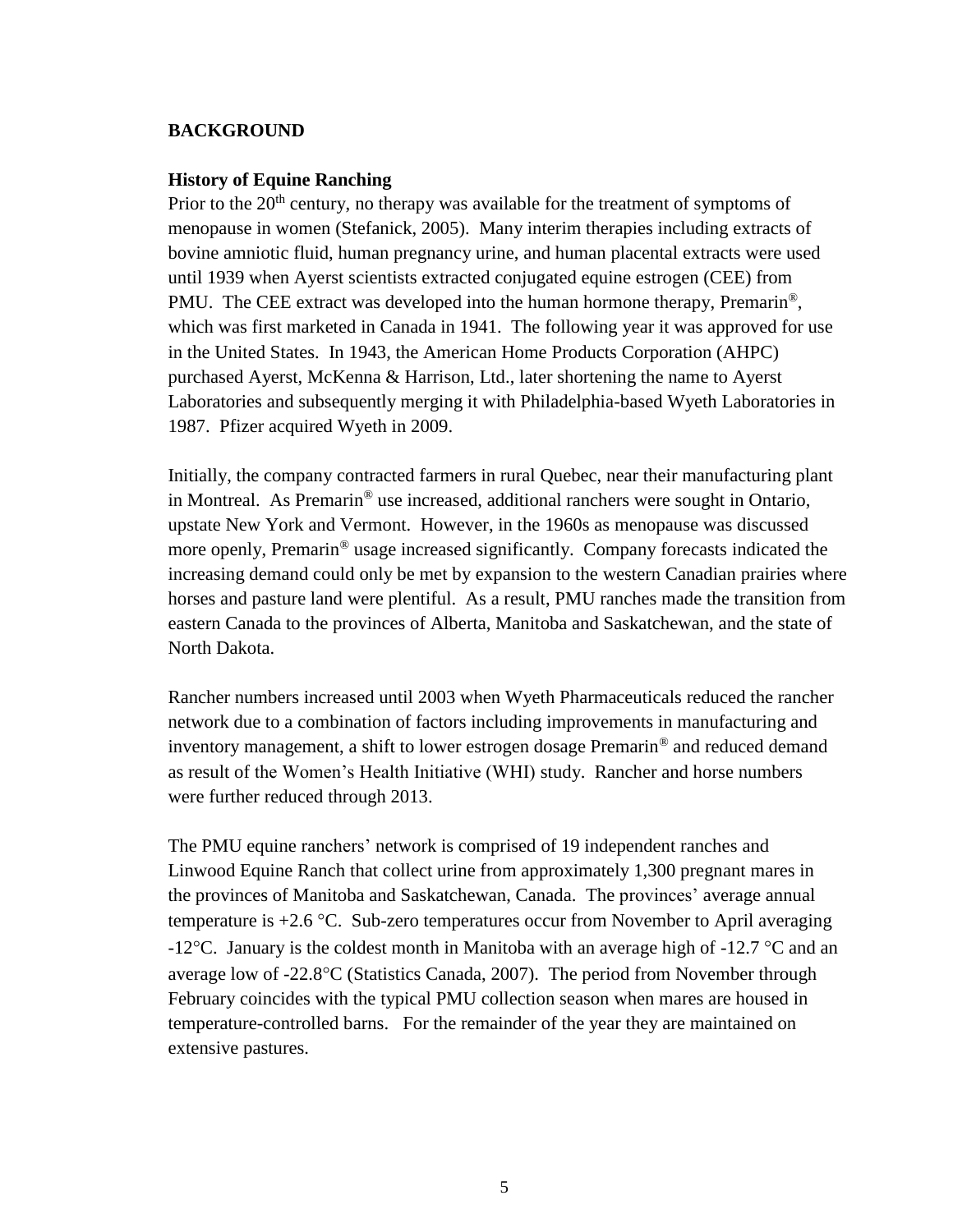The ranches are sparsely located across these two provinces. The proximity between any two ranches ranges from 4 to 110 km. The sparse horse population has at least 3 benefits:

- 1. Biosecurity physical separation by distance and geography effectively isolates horses on PMU ranches from neighboring horses.
- 2. Localization of disease risk disease risks differ between Saskatchewan and Manitoba; e.g., anthrax occurs in circumscribed regions in each province.
- 3. Extensive husbandry of small bands of horses pastures and paddocks can be as large as 160 acres or more which reduces the concentration of disease-causing agents and the exposure of horses to disease typically seen in confined cover.

The breed distribution of mares is 50% draft horses, principally Percheron and Belgian, 42% light breeds mainly Quarter Horse and 8% cross-bred mares. All stallions used in the industry are registered; 93% of mares are registered. The exceptions are cross-bred mares used in the Performance Horse breeding program. Each horse on every ranch is uniquely identified. Health records are kept for all horses including routine herd health programs and medical treatment of the horse.

# **PMU Ranching and the Veterinary Consensus Report**

The use of horses to collect PMU came under attack in the early 1990s with various allegations of problems with watering, reproductive management, turnout and foal sales. As a result, several welfare organizations: CanFACT, USDA, RSPCA, WSPA, AAEP, ILPH, BEVA and CVMA were invited to tour PMU ranches.

The CVMA, ILPH and AAEP were invited in 1996 to provide a report to Pfizer on the conditions of PMU ranches. The report entitled "Equine Veterinarians, Consensus Report on the Care of Horses on PMU Ranches" was filed by Drs. Nat Messer (AAEP), Art King (CVMA) and Colin Roberts (ILPH) following a November 1996 inspection of 25 ranches and concluded "The ranchers took pride in their animals, and Wyeth-Ayerst showed a commitment to continuing to improve the standards of equine welfare on the farms" (King et al., 1997). The consensus team identified specific areas for scientific research and educational initiatives for Pfizer.

The science-based research initiatives suggested in the consensus report were:

- 1. Determine optimal exercise requirements for stabled horses, particularly any associated impact on the lower limbs.
- 2. Investigate materials and designs used in the construction of stalls and floors, particularly to minimize lower limb edema and injury.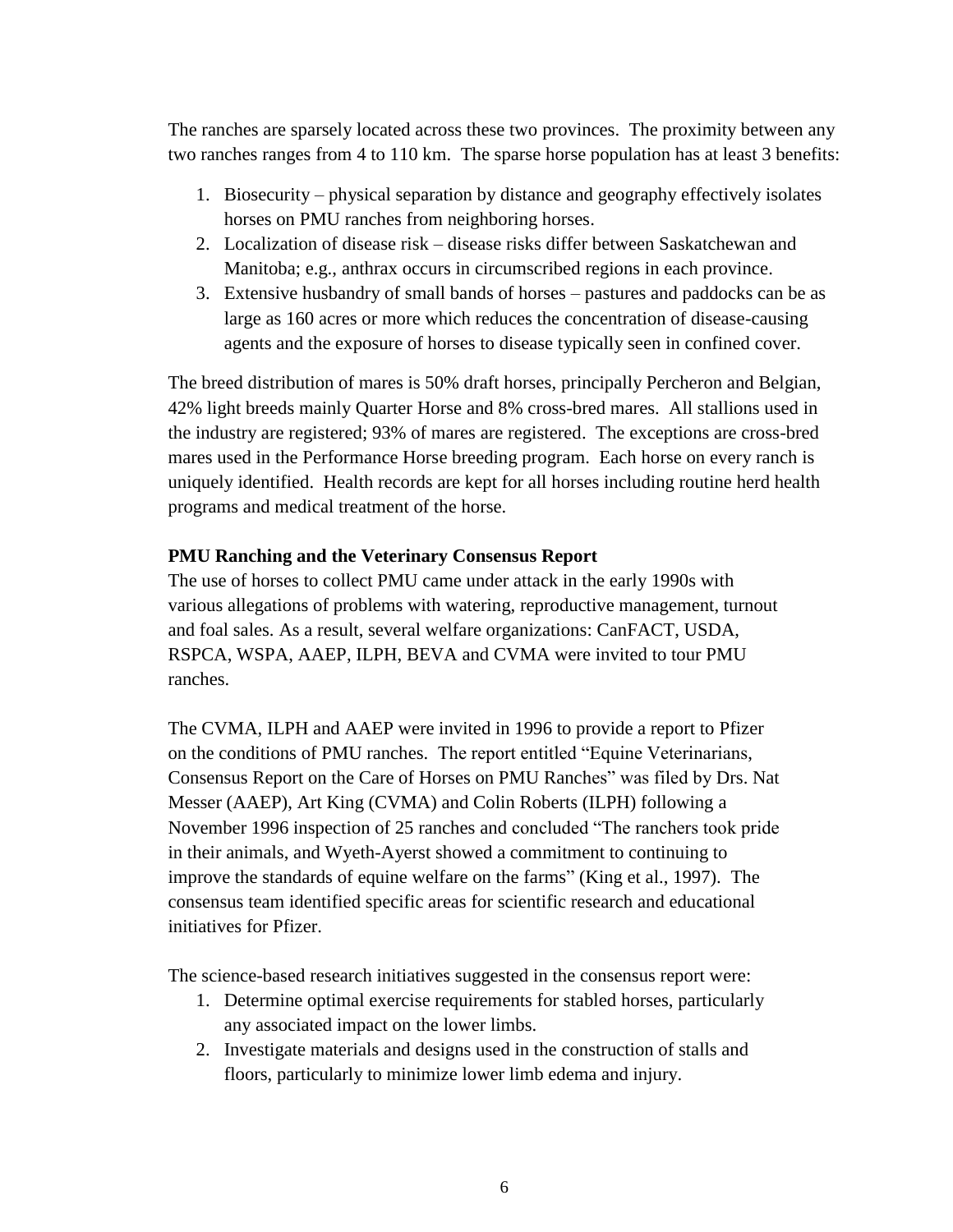- 3. Determine optimal frequency for watering and whether constant watering provides any physiological and psychological benefit or leads to significant husbandry disadvantages.
- 4. Investigate options for free-movement collection system.
- 5. Investigate factors that might affect estrogen production such as breed and nutrition.
- 6. Determine need for, and range of, grooming requirements.

The consensus team also recommended the following administrative and educational initiatives:

- 1. Continue to review the *Code of Practice* standards regarding care and management of horses as new information is obtained from ongoing research.
- 2. Work to assure consistent level of detail in independent veterinary reporting through liaison with veterinarians, and education concerning veterinary care standards for PMU industry.
- 3. Review standards for, and conditions of, turnout areas.
- 4. Consider changes to the payment process for the Independent Veterinary Review Program.
- 5. Initiate program for rotation of field inspectors to cover farms in different areas.
- 6. Develop continuing education on equine health for all farm personnel through creation of workshops, audio-visual and education materials, and sharing of "best practices" related to equine and PMU management.

Pfizer used these suggestions as a guideline to direct controlled and demonstrational research at the company's Linwood Equine Ranch and studies at other institutions. These scientific activities will be described in detail in the following order:

- 1. *Recommended Code of Practice for the Care and Handling of Horses on PMU Ranches*
- 2. Pfizer Field Operations and FARMS audit software
- 3. Herd Health Reviews by Independent Veterinarians
- 4. Linwood Equine Ranch (LER) Facility and Role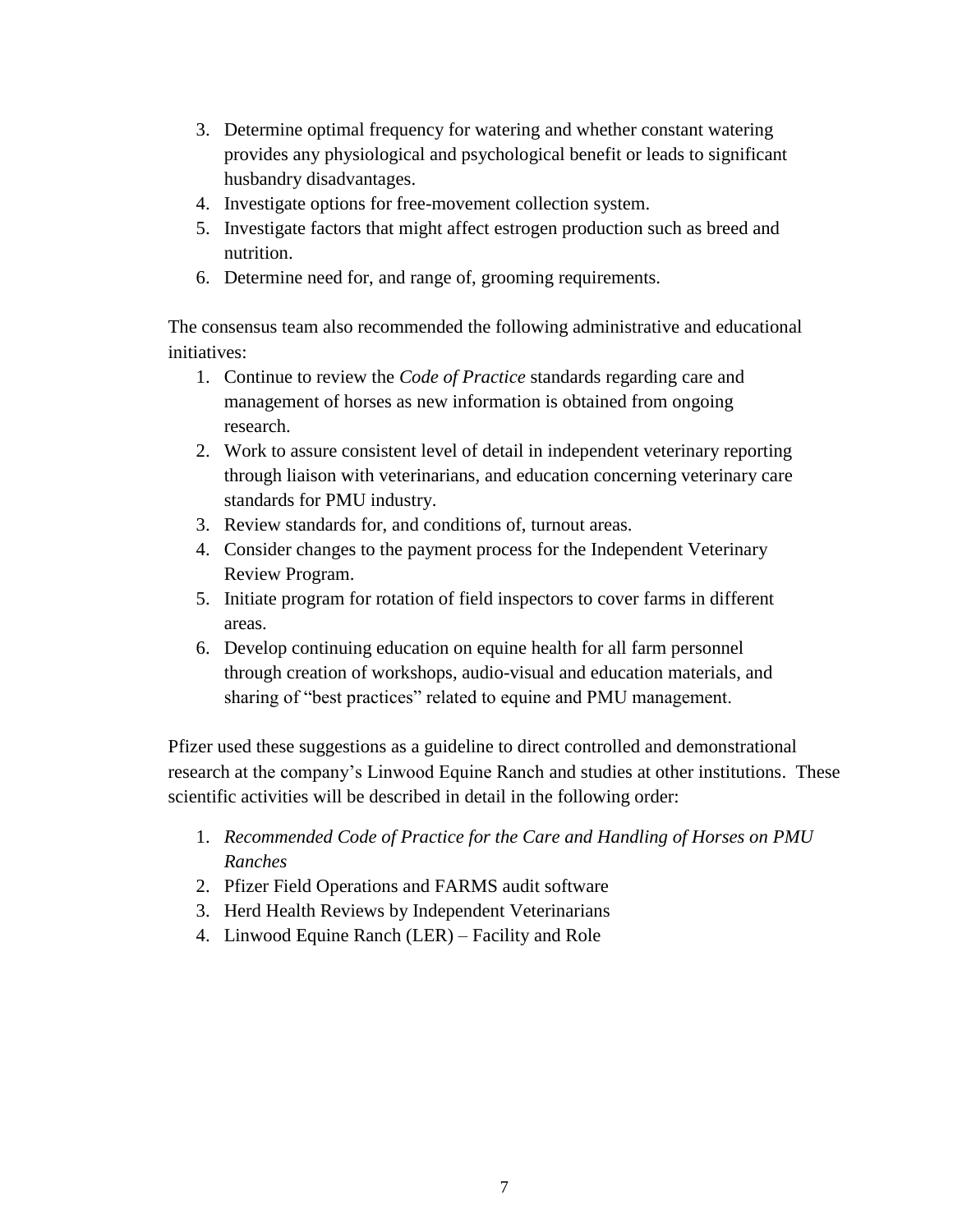- 5. LER Research projects, conclusions and application to ranching practices
	- a) Watering
	- b) Turnout/Exercise
	- c) Nutrition
	- d) Alternative Collection Methods
	- e) Husbandry and Management
	- f) Veterinary Testing
	- g) Equine Arteritis Testing
- 6. North American Equine Ranching Information Council, Inc. (NAERIC)

# **QUALITY ASSURANCE IN THE CARE AND HEALTH OF HORSES IN EQUINE RANCHING**

# **The Recommended Code of Practice for the Care and Handling of Horses on PMU Ranches**

*The Recommended code of Practice for the Care and Handling of Horses on PMU Operations (Code of Practice)* was first published in 1990 by the province of Manitoba (Canada). A committee of ranchers, veterinarians and government officials integrated preferred and scientifically acceptable practices for horse keeping. Subsequently, in 1998, the *Recommended Code of Practice for the Care and Handling of Farm Animals: Horses*  was developed by Canadian Agri-Food Research Council to which the equine ranching *Code of Practice* was appended. Both codes are amended regularly to keep up to date with science in the care of horses. The sixth revised *Recommended Code of Practice for Horses on PMU Ranches* and the second edition of the *Code of Practice for the Care and Handling of Equines* were published in 2013. The *Code of Practice* is endorsed by the Minister of Agriculture, Food and Rural Initiatives in Manitoba, and the Minister of Agriculture in Saskatchewan, the two Canadian provinces where PMU production occurs with ranchers under contract with Pfizer.

The *Code of Practice* is a comprehensive and objective guideline for equine ranchers to apply the best management and husbandry care for horses in PMU collection. Although written as a voluntary guideline, the contract between rancher and the contracting company specifies compliance with the Code. Thus, Code adherence is a mandatory requirement for PMU ranchers. Compliance with the Code is assessed by certified veterinarians and recorded in the Herd Health Review of Equine Ranches. Field Auditors for the contracting company, Pfizer, also use the *Code of Practice* as a reference for monthly ranch audits.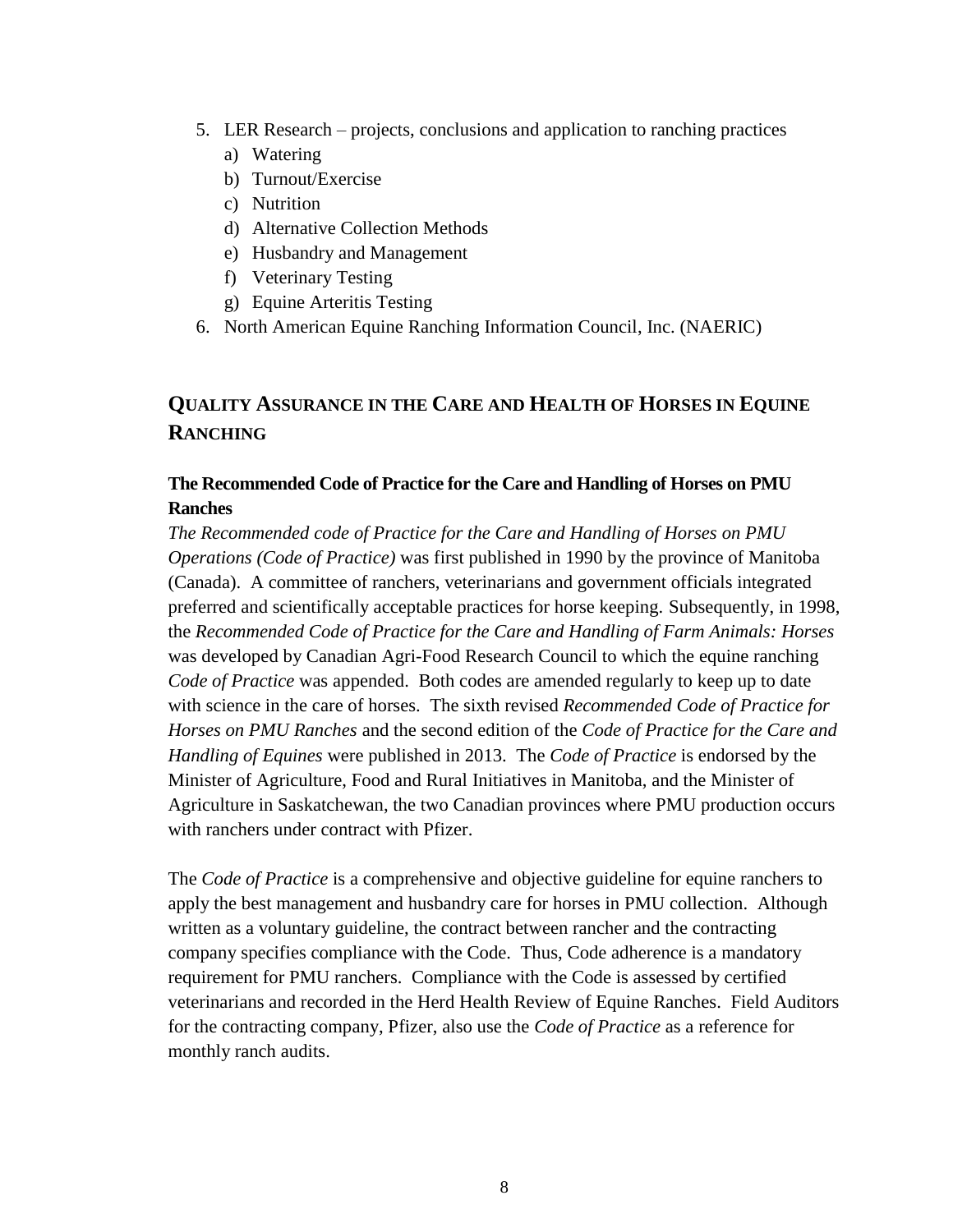#### **Pfizer Field Operations and FARMS Audit Program**

The current, 2014, Pfizer Field Operations team is comprised of auditors trained in horse husbandry and welfare who have a minimum of ten years experience in farm audits. Audits of each ranch are conducted monthly throughout the year. Audit standards are based on specific contractual obligations and adherence to the *Recommended Code of Practice for the Care and Handling of Horses on PMU Ranches (2013). These audits are* cross-referenced with the certified veterinary reviews (Herd Health Reviews of Equine Ranches).

All farm audits are input into a unique software program, called FARMS (Field Audit Ranch Management System), developed specifically for Pfizer for the purpose of PMU ranch audits. Completed, signed audit documents must be reviewed weekly and undergo an approval process after which they are electronically filed in the audit database. The Director, Veterinary Research/Field Compliance, participates in the review and approval process and is alerted prior to weekly reviews if there are any concerns, whether facility or horse. A blank current field audit form is attached (see Attachment 1).

#### **Herd Health Review by Independent Veterinarians**

Herd health reviews of horses and facilities are unique to equine ranching. No other farm animal industry undergoes such regular scrutiny. By contract with Pfizer, equine ranchers are required to have a certified, licensed veterinary practitioner provide a standard, comprehensive review of their facilities, horses, and horse care twice during the PMU collection season. The herd health review form must be returned to Pfizer for review by the company veterinarian within one week of completion. Data from the herd health review are catalogued and cross-referenced with the monthly Field Operations audit. Field auditors investigate any out-of-compliance event noted in the herd health review.

The origin of the herd health review by private veterinarians was based on the concept that veterinarians are qualified experts in assessing animal well-being. In 1995, a committee of Manitoba private practitioners and government veterinarians developed the herd health review program for the PMU industry. The certified veterinarian assesses each herd's health program (vaccination, parasite control, and reproduction), clinical medical and surgical records, biosecurity, diet, watering and husbandry. The review process is an opportunity for the attending veterinarian to advise the rancher about husbandry and veterinary programs.

The herd health review has undergone several iterations since 1995. The 4-page assessment form is reviewed regularly by the Herd Health Review committee (a Sub-committee of the PMU Code of Practice Committee). An example of the Herd Health Review of Equine Ranches is given in Attachment 2.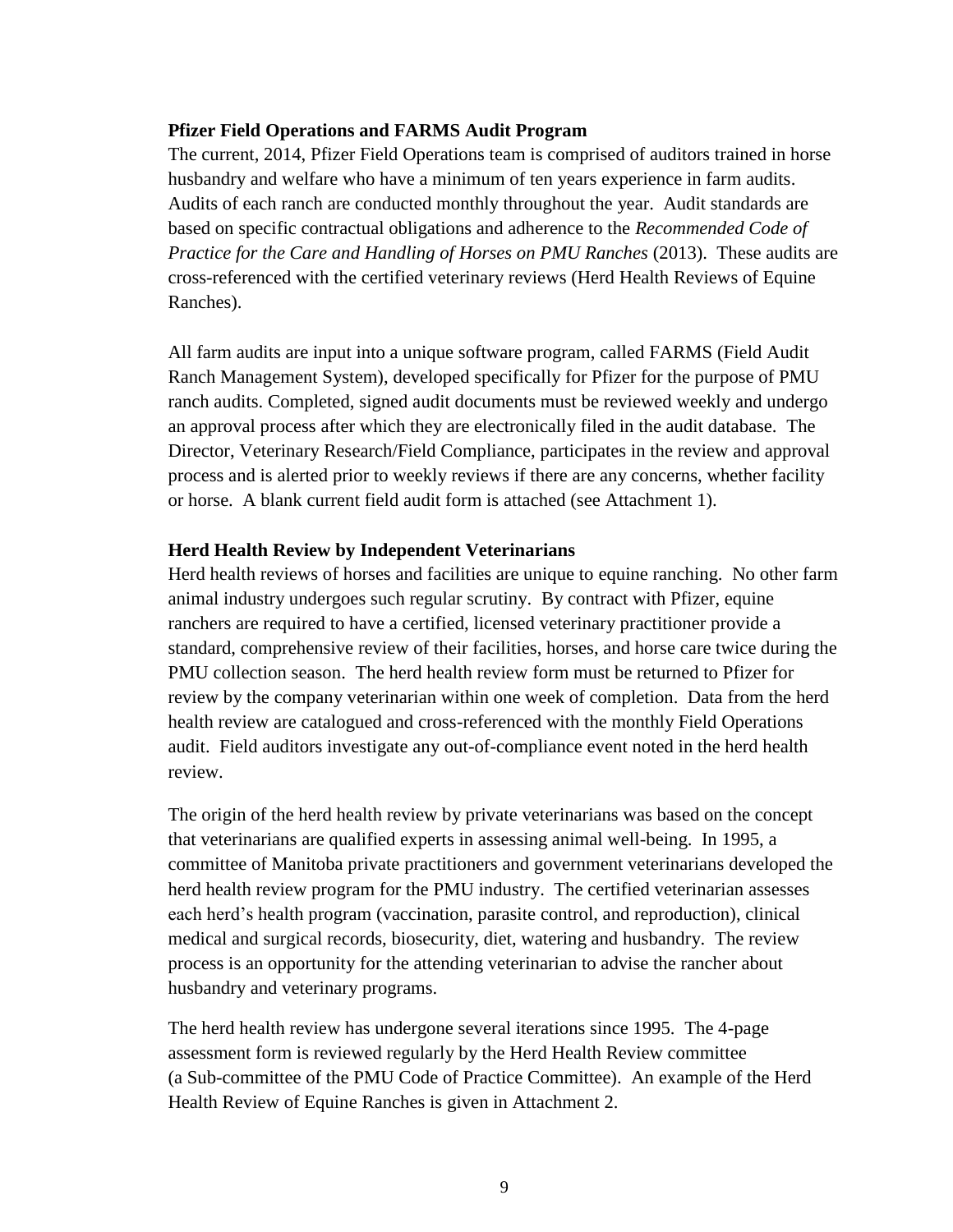All veterinarians conducting herd health reviews of PMU ranches must be certified by attending continuing education seminars organized by Pfizer. These seminars provide current veterinary and management practices expected on equine ranches and are used to help standardize the review process. The ratio of individual veterinarians that complete herd health reviews is about one veterinarian for every two equine ranches. This ratio reassures against bias and provides a good cross section of veterinary expertise and knowledge.

# **EFFECTIVENESS OF THE AUDIT SYSTEM**

The herd health review and FARMS audits have confirmed that the health care of the horses on equine ranches meets or exceeds most other horse industry constituencies. As a point of reference, the health care data and activities derived from herd health reviews and the monthly Pfizer audit of equine ranches (2013-14) was compared to the National Animal Health Monitoring System (NAHMS, 1998, 2005) (Table 1). The NAHMS study is an extensive survey of horse health and management conducted in 28 states in the USA in 1998 and 2005.

The data confirm that 100% of equine ranches are visited by veterinarians at least three times per year to comply with mandatory programs such as the herd health review and pregnancy examination. Thus, veterinary care on equine ranches exceeds that of the U.S. household-owned horse population, as reported by the American Veterinary Medical Association, Centers for Information Management, in their most recent (2012) report, which stated that "46.28% of U.S. household-owned horses did not receive a visit from a veterinarian<sup>"</sup>

By comparison equine breeders or all respondents surveyed in the NAHMS study reported that only 17.8% had computerized health records, 8.1% analyzed feed, 68% bought vaccines from veterinarians, and 35.3% used manure to fertilize their croplands.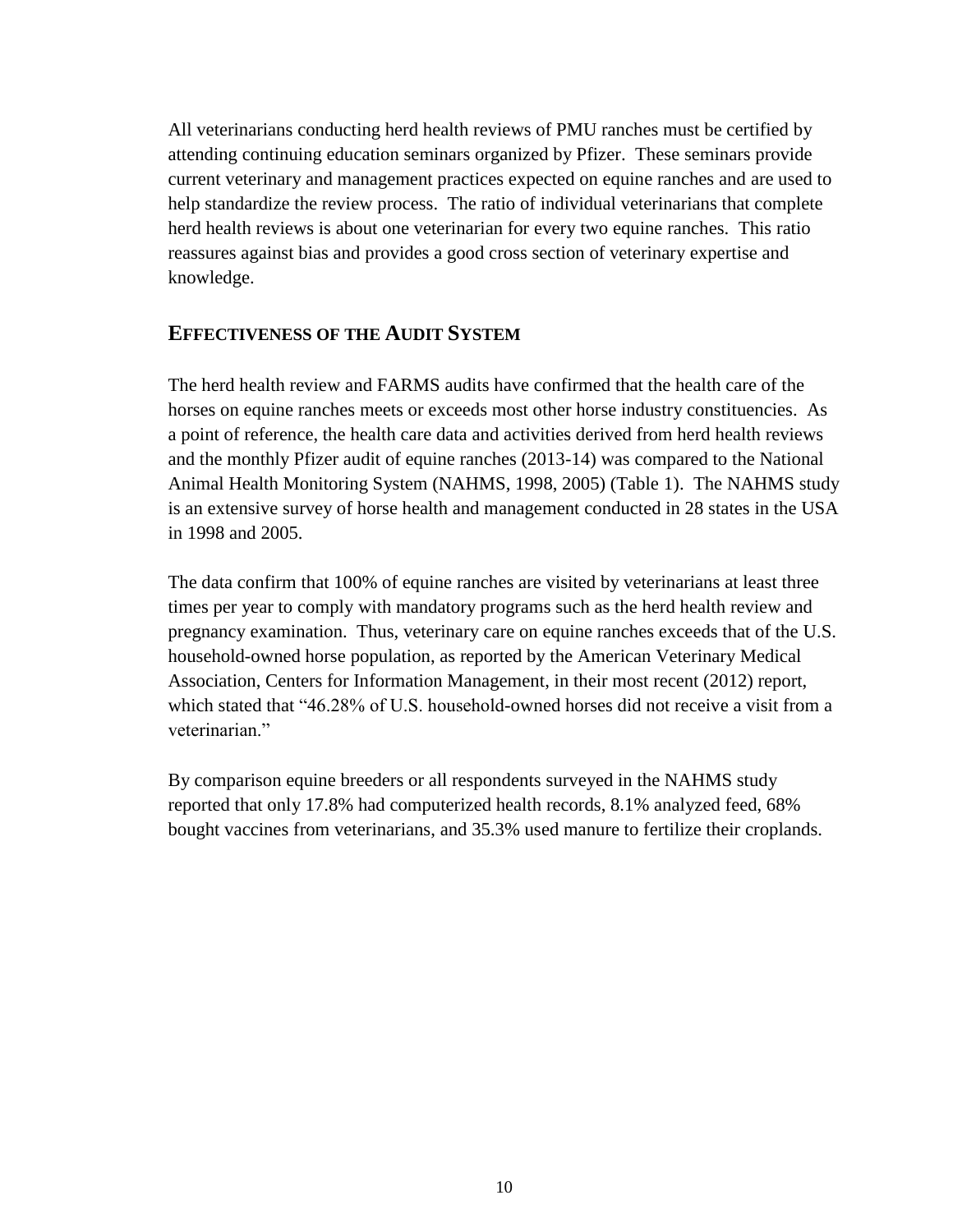| Item                                                                      | PMU ranches       | $NAHMS1$ (breeding or         |
|---------------------------------------------------------------------------|-------------------|-------------------------------|
|                                                                           |                   | all operations)               |
| Visits by veterinarians                                                   | $100\%$ $(3X/yr)$ | $46.3\%$ ( $1{\text{X}}/yr$ ) |
| Computerized health records                                               | 100%              | $17.8\% \pm 1.9$              |
| Feed or pasture analysis                                                  | 100%              | $8.1 \% \pm 0.5$              |
| Fecal tests for parasites                                                 | 45%               | 13.5 % $\pm 0.7$              |
| At least one EVA test during past 12                                      | 100%              | Not available                 |
| months (% operations)                                                     |                   |                               |
| Any vaccine to any resident equids                                        | 100%              | $89.7\% \pm 1.6$              |
| during the previous 12 months (%                                          |                   |                               |
| operations)                                                               |                   |                               |
| Veterinarian primary source of vaccines                                   | 100%              | 68%                           |
| Biosecurity precautions (disinfect; clean                                 | 100%              | $33.2\% \pm 2.23$             |
| coveralls, boot change, etc)                                              |                   |                               |
| Contact with                                                              |                   |                               |
| poultry on premises                                                       | 0%                | $18.1\% \pm 1.9$              |
| Ruminants on premises                                                     | 35%               | $36.7\% \pm 1.9$              |
| Horses fed grain/concentrate during                                       | 100%              | 90.1%                         |
| previous 12 months (% operations)                                         |                   |                               |
| Well water predominant drinking water                                     | 100%              | $57.5\% \pm 0.9$              |
| source                                                                    |                   |                               |
| Manure management - compost/applied<br>on field where livestock may graze | 100%              | $35.3\% \pm 2.3$              |

Table 1. Comparison of PMU ranch programs with similar activities by breeding farms that reported data in the NAHMS (2005) study

**<sup>1</sup>** Source: American Veterinary Medical Association, Centers for Information Management, 2012 and National Animal Health Monitoring System (1998, 2005).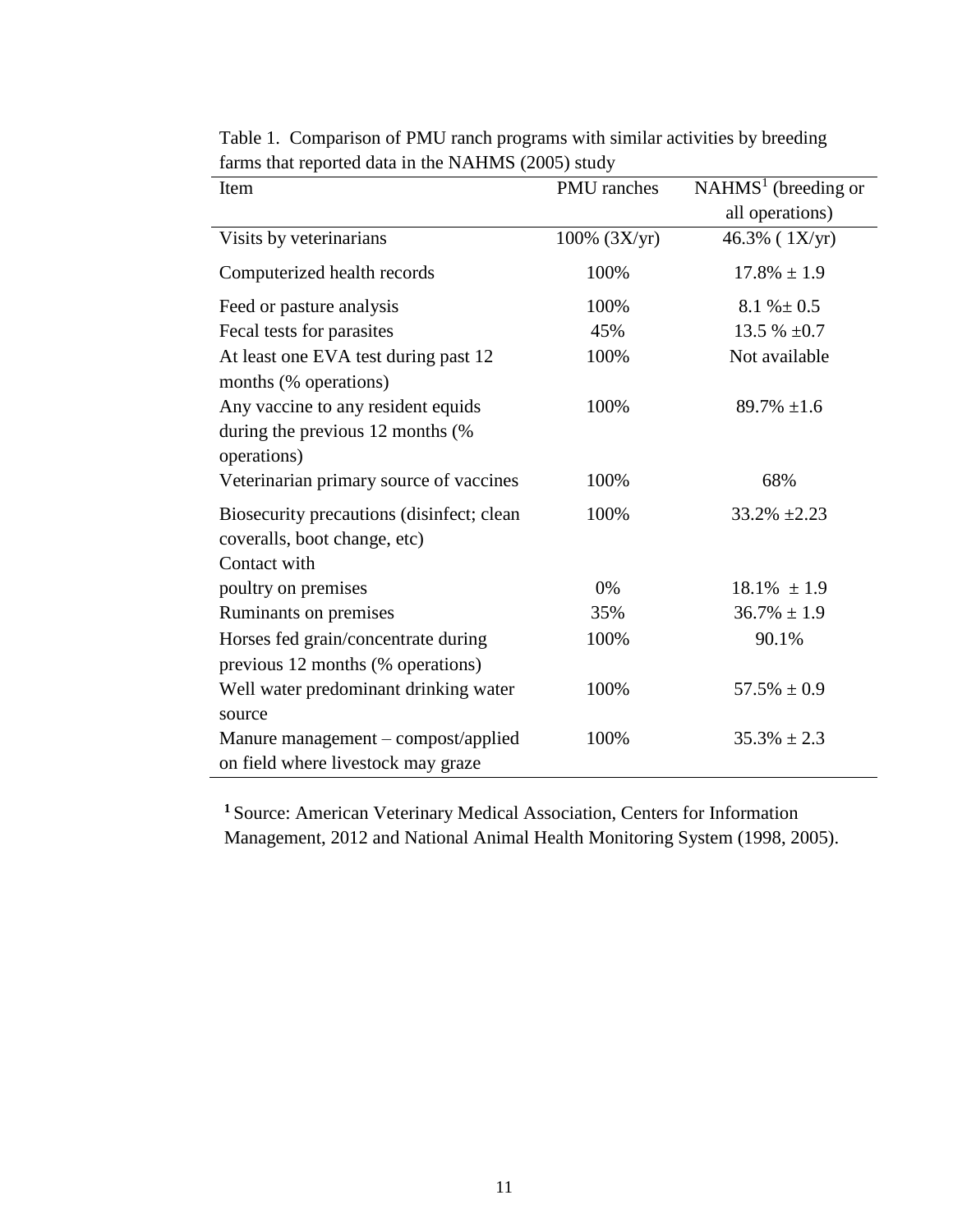# **CHECKS AND BALANCES IN THE EQUINE RANCHING INDUSTRY**

Equine ranching for PMU production has more checks and balances to ensure animal care and welfare than any other livestock industry, making it one of the most regulated and closely inspected equine-related activities in the world. Multiple layers of governance in disease control and animal welfare including corporate audits, independent veterinary herd health reviews, legislative and contractual obligations are used to ensure appropriate care of horses used in PMU collection.

# **Legislative Oversight**

Compliance with applicable agricultural regulations of the Canadian federal government and provincial governments of Manitoba and Saskatchewan, Canada, are required. Specific federal acts germane to the PMU industry are the Health of Animals Act, the Reportable Diseases Act, and the Health of Animals Regulation. The Manitoba Animal Care Act requires that horses used for PMU collection must be kept in accordance with the *Code of Practice for the Care and Handling of Horses on PMU Operations.* 

All equine diseases identified in the Reportable Diseases Act (Canada) must be reported to Pfizer, and by law, veterinary authorities of the Canadian government must be notified immediately or the owner will risk severe penalty.

# **Pfizer / Rancher Contract**

An important governance entity is the contract signed between the PMU (equine) rancher and Pfizer Global Supply, Brandon (Pfizer Brandon). The contract has specific clauses requiring adherence to the equine codes of practice, federal and provincial regulations and inspections by veterinarians and Pfizer Field Operations auditors. The contract also has specific, robust animal care requirements for horse care which exceed those given in the two equine Canadian Codes of Practice which apply to horses on equine ranches: the *"Recommended Code of Practice for The Care and Handling of Horses on PMU Ranches (2013)*," and, federal or Canadian government "*Code of Practice for The Care and Handling of Equines (NFACC, 2013)*".

Specific contract requirements are:

1. *Mandatory vaccination.* By Pfizer contract, all pregnant mares used for PMU collection must be vaccinated using West Nile Virus vaccine and Equine Influenza Virus vaccine in addition to vaccinations noted in the *Code of Practice*. Each rancher must sign a certificate verifying the date the vaccine was administered, the vaccine name, the vaccine batch and the purchase invoice number for the vaccine. Other herd health vaccination programs are directed by the ranch's attending veterinarian who chooses vaccines to prevent specific diseases in a high-risk region.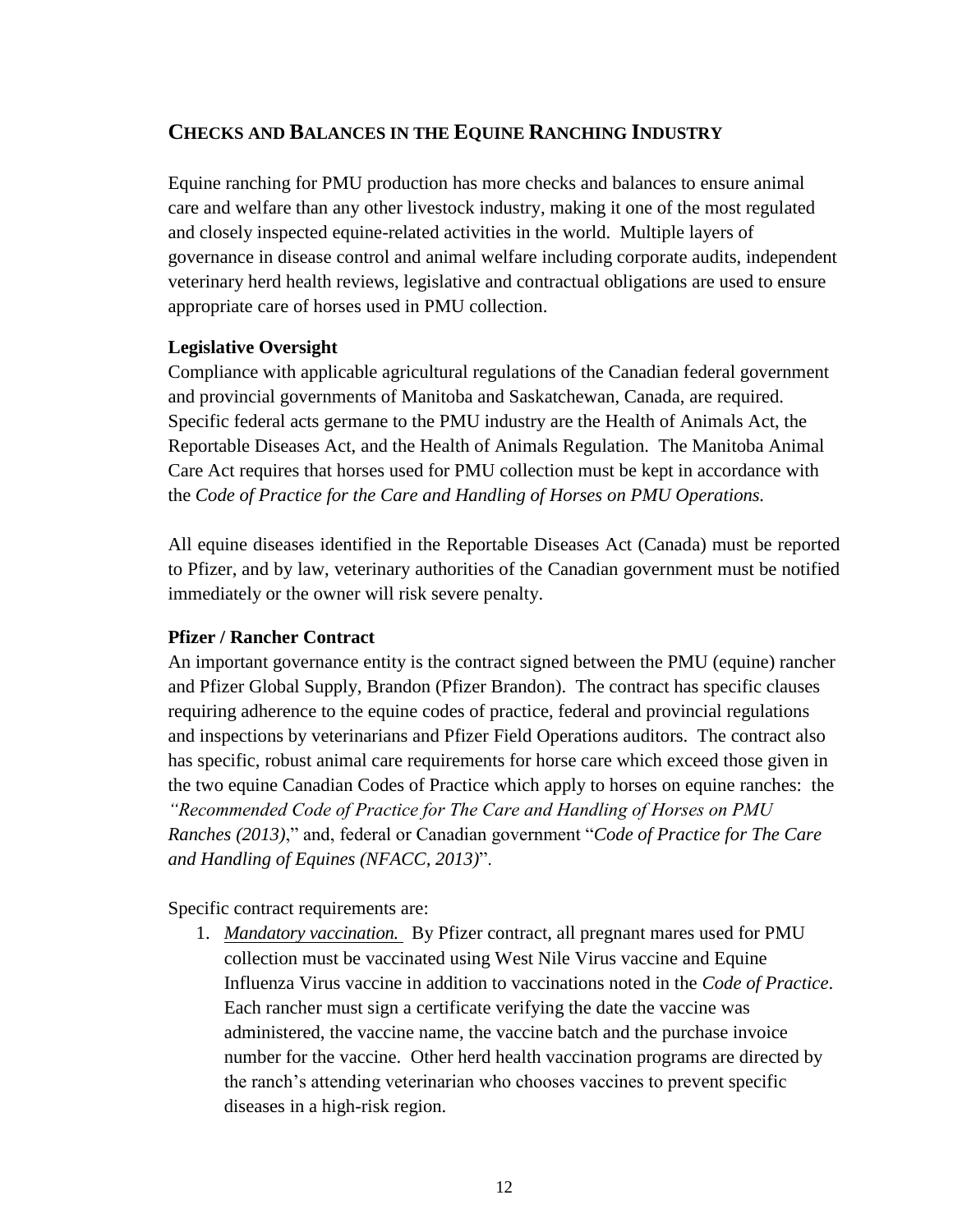- 2. *Reportable disease declaration.* Ranchers must notify Pfizer of any reportable disease (e.g. Equine Infectious Anemia or Vesicular Stomatitis), immediately notifiable and/or annually notifiable disease, in any owned or leased horses on the ranch within one week of diagnosis.
- 3. *Turnout program*. Mares must be turned out according to their individual requirement based on the assessment by the rancher, field auditor and/or veterinarian. Horses, at minimum, must be turned out bi-weekly and each mare's turnout must be recorded in a Pfizer logbook.
- 4. *Mandatory feed testing.* Feeds provided to mares used in PMU collection must be analyzed. Analysis of feeds is conducted by a commercial feed testing laboratory and paid for by Pfizer. Ration formulation is not mandatory but all rations are reviewed either by the attending or company veterinarian(s) to ensure that adequate nutrients are supplied. Rations for young horses are also reviewed. Ranchers must sign a certificate of quality of feed supplements used for pregnant mares which attests that no feed supplement contains animal by-products.
- 5. *Hoof care requirements.* All mares used for PMU collection must receive farrier attention a minimum of twice per year. Hoof care is evaluated monthly by Pfizer field auditors and recorded in FARMS, the farm audit program. During the PMU collection season, hoof care is reviewed and recommendations, with respect to farrier requirements, are recorded by veterinarians in the Herd Health Review.
- 6. *Pregnancy evaluation*. Ranchers agree to have a manual pregnancy check conducted by a licensed veterinarian prior to PMU collection.
- 7. *Testing for the presence of Equine Arteritis Virus (EAV) in breeding stallions.* All new stallion additions to resident herds must be kept quarantined until the stallion is sero-tested for the presence of EAV. Ranchers must provide written evidence that stallions are verified seronegative or semen-negative for EAV before they can be used for breeding.
- 8. *Horse and foal marketing*. Horses should be placed in a productive market with guidance from North American Equine Ranching Information Council, (NAERIC).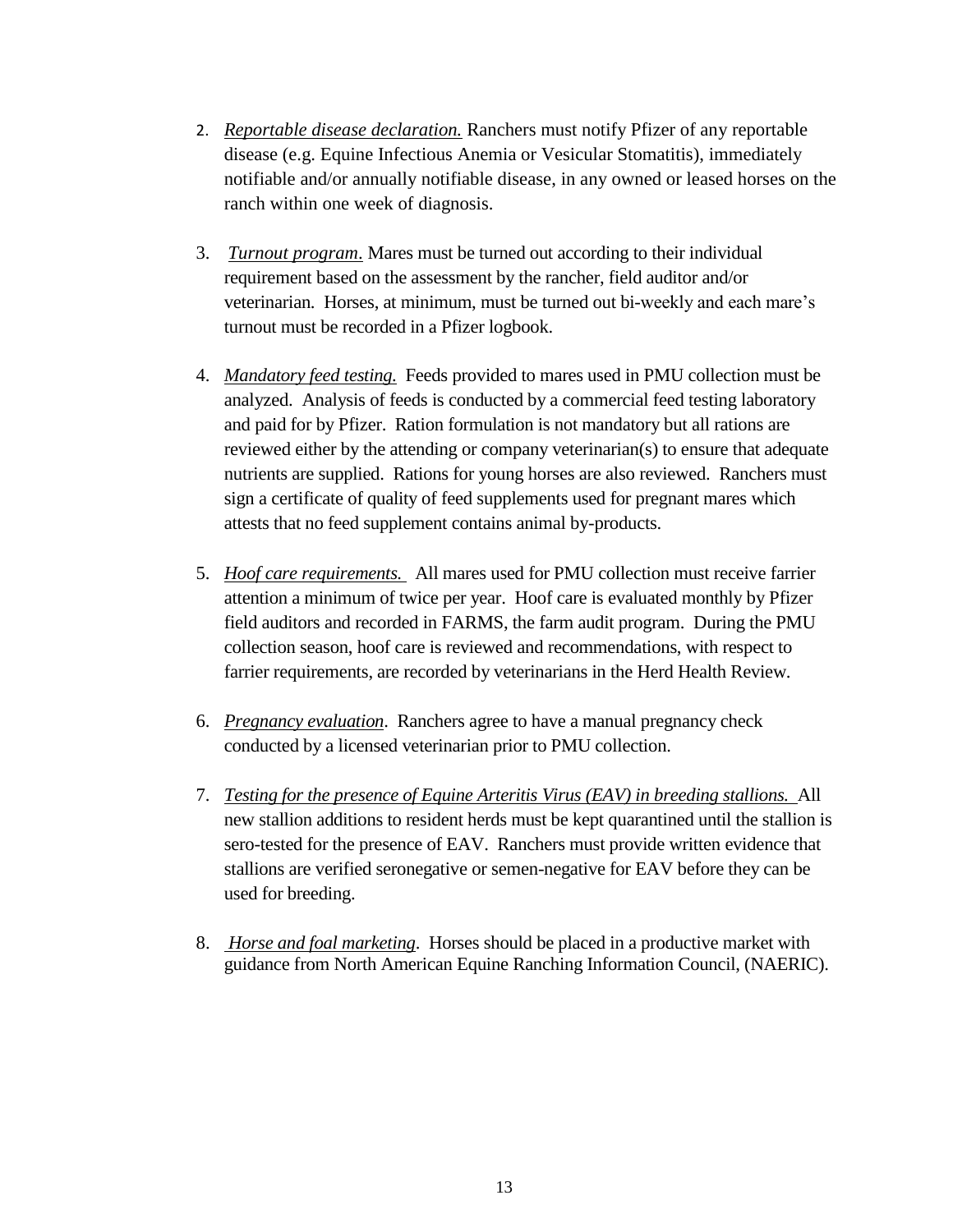#### **Multiple Levels of Inspection**

Equine ranches have undergone many reviews conducted by individuals representing animal welfare/veterinary group including but not limited to: CanFACT, USDA, RSPCA, WSPA, AAEP, ILPH, BEVA and CVMA (1993 - 96; 2002, 2006). Auditors from the Pfizer Field Operations team in Brandon, MB review ranches monthly throughout the year whether horses are in the barn or on pasture. Veterinarians review the ranchers' horses at a minimum of three times per year: two Herd Health Reviews and one mandatory pregnancy evaluation. These veterinarians have been certified through a program developed by the *Recommended Code of Practice for the Care and Handling of Horses on PMU Ranches* Committee, and they have received continuing education credits from their provincial veterinary associations. Under the Animal Care Act, authority for the investigation of public concerns regarding animal neglect, abuse or cruelty is vested in the Veterinary Services Branch of Manitoba Agriculture. Department staff has the authority to investigate complaints. Similar authorization exists for the Saskatchewan Society for the Prevention of Cruelty to Animals (SPCA) under the Saskatchewan Animal Protection Act.

#### **WELLNESS AND CARE PROGRAMS**

#### **Linwood Equine Ranch - Facility and Purpose**

Linwood Equine Ranch is a 969 acre research and pasture facility owned by Pfizer. It was an existing family-owned PMU ranch purchased in 1995 to function as a model working PMU ranch. The ranch was customized to conduct applied research into continuous improvements in horse husbandry, and the care and welfare of horses in the equine ranching network. A Pfizer veterinarian and research staff manage the ranch and research studies. Horse care is provided by Pfizer support staff.

Linwood is the only facility in the world that specifically targets research into the husbandry of horses in equine ranching. Although the specific emphasis of research is on the care and welfare of horses used for PMU collection, much of the research conducted applies to all horses. Linwood has been certified by the Canadian Council on Animal Care (CCAC) which is a Canadian national organization similar to the Association for Assessment and Accreditation of Laboratory Animal Care (AAALAC). The CCAC sets and maintains the standards for the care and use of animals in science in Canada. Since 2002, the CCAC has awarded Linwood a certificate of Good Animal Practice with each triennial assessment.

Through its research program, Linwood provides the quality assurance oversight for horses in the PMU industry. Research is used to validate and create standards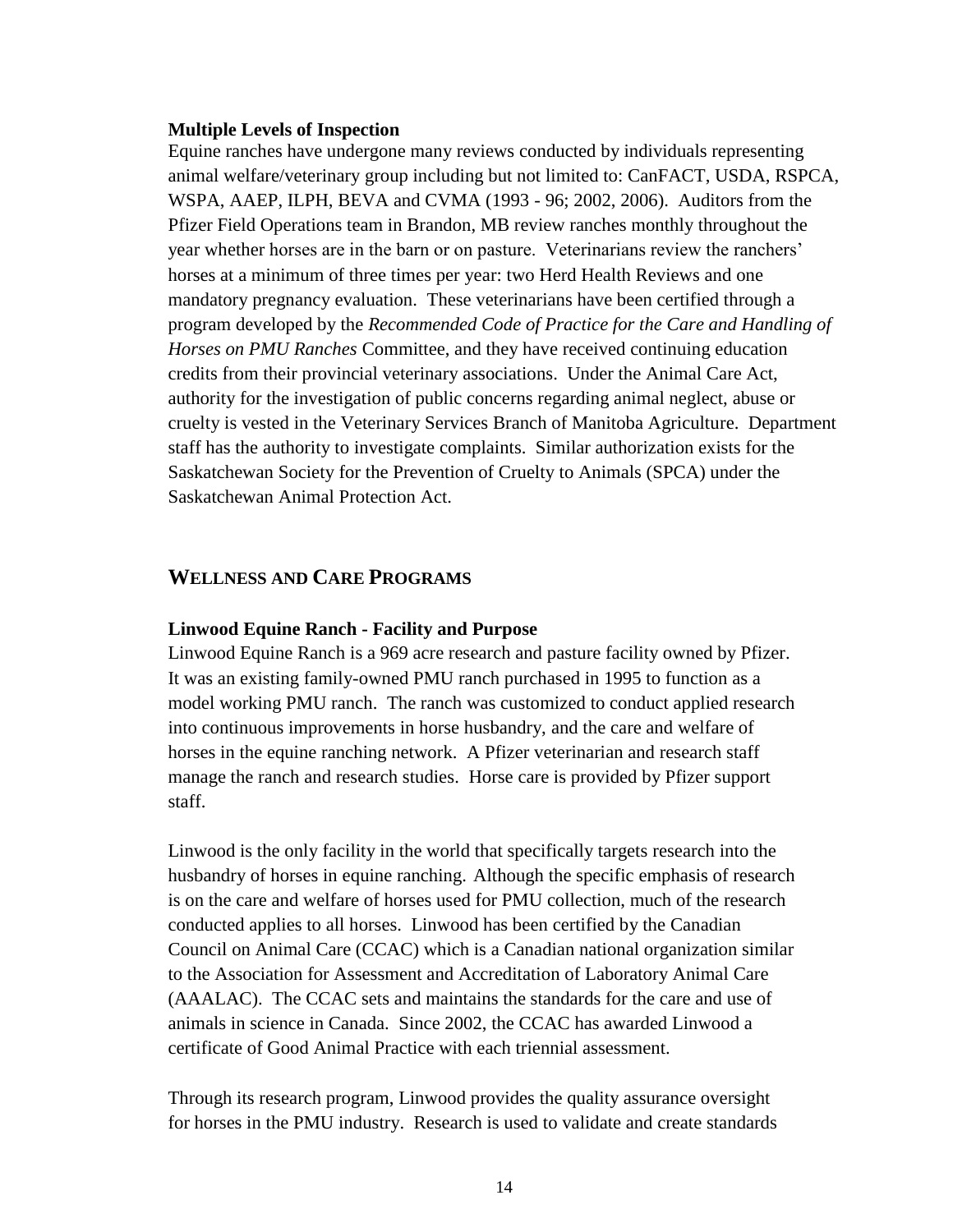for horse care including the best way to manage equine ranches and control disease. After review by ERAB, research data obtained at Linwood is applied in various ways: a training resource for Pfizer Field Operations auditors, training and certification of veterinarians who conduct herd health reviews for the PMU ranching network, a source of current research and industry improvements for the *Recommended Code of Practice for The Care and Handling of Horses on PMU Ranches (2013)* and for the Pfizer rancher audit program, FARMS.

Linwood has a secondary function as a working PMU ranch which allows direct applicability of the research work and management to the PMU rancher network. Linwood has served to educate veterinarians and other professionals through continuing education programs such as dental flotation workshops; for ranchers and 4-H groups the emphasis is on the importance of high standards of care for all horses.

Under Pfizer leadership, Linwood Ranch continues to produce the research-based recommendations important to the continued improvement of the management of the horses producing PMU from which estrogens are extracted. The requirement for peer reviewed research is a basis for the American Association of Equine Practitioners' "Position on the Management of Mares Utilized in the Pregnant Mare Urine (PMU) Collection Industry" as revised by the AAEP board of directors in 2010. Linwood continues as a research and demonstration facility today. As an operating PMU ranch, Linwood is uniquely able to duplicate actual PMU management in a controlled research setting.

#### **Linwood Research – Projects, Conclusions and On-Ranch Application**

The three main topics of horse management investigation have been watering, exercise/turnout and nutrition, although other areas such as foal growth, parasitology and vaccination have been investigated. Each research study is designed to answer questions of husbandry and welfare of PMU horses in terms of behavioral, clinical/physiological and farm management perspectives. This ensures that recommendations that arise from research are not only appropriate but that they can be implemented by ranchers or by other horse owners.

A fundamental component of studies at Linwood is horse behavior. A renowned equine behaviorist at the University of Pennsylvania examined 2,200 hours of videotapes of mares at Linwood Ranch. "All samples were free of abnormal behavior" and "As a population, these mares exhibited behavioral time budgets and daily activity patterns remarkably similar to those of pregnant mares in box stalls or at pasture" (McDonnell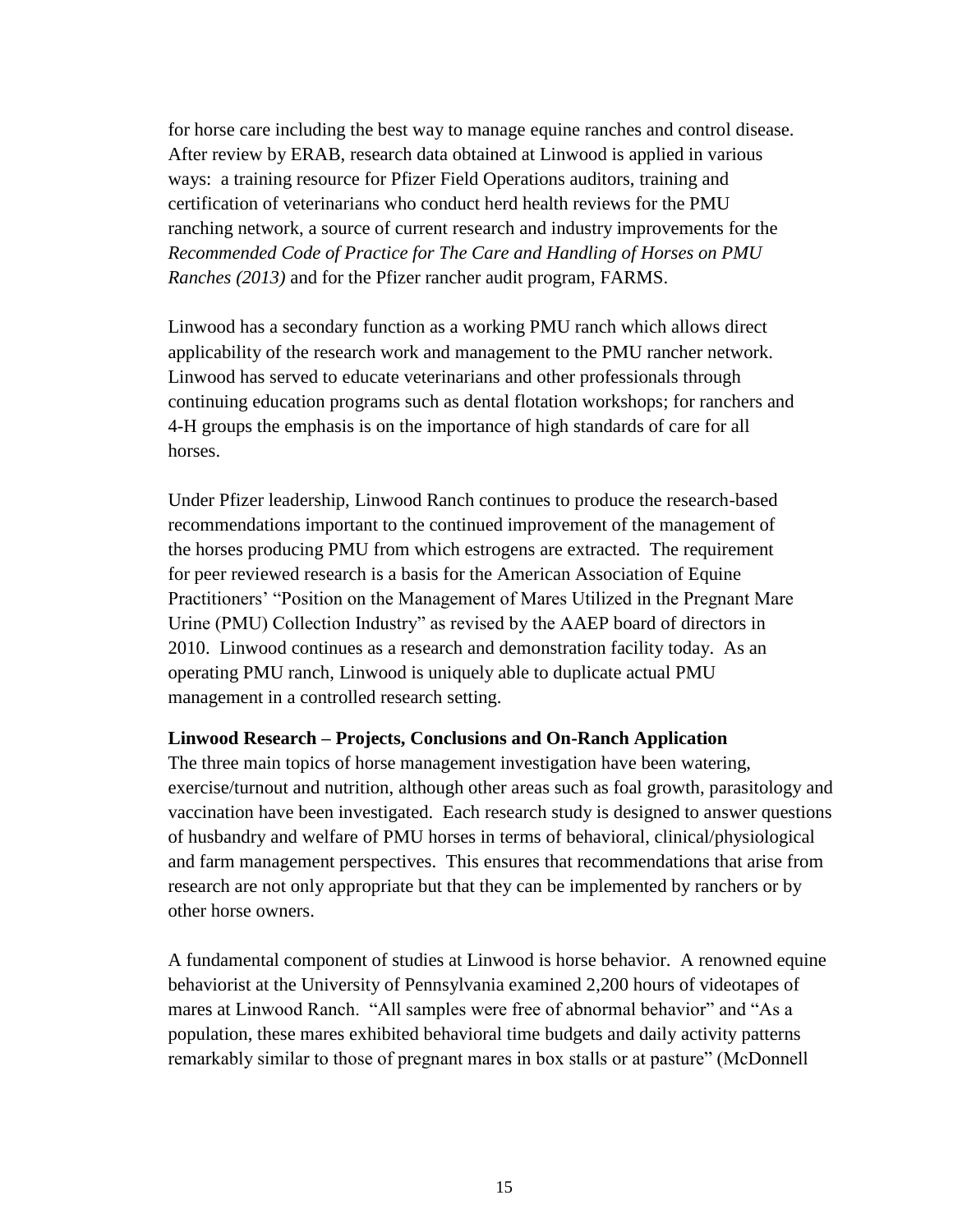et al., 1998). PMU mares had a very low incidence of stereotypical behavior (less than 5%) compared to stabled horses in the United Kingdom which had a  $15 - 25\%$  incidence of stereotypical or abnormal behavior (McGreevy et al., 1995).

Two aspects of studies at Linwood Equine Ranch ensure the validity of the research conclusions. These are:

- $\triangleright$  Review or collaboration of protocols by ERAB and LERACC (Linwood Equine Ranch Animal Care Committee) members and senior Pfizer management.
- $\triangleright$  Use of statistically appropriate numbers of animals, e.g., water intake data were based on 18 to 42 animals per study.

# **Watering**

A series of studies on water intake was initiated in 1995 to address the absence of data on the voluntary intake of water by stabled pregnant mares.

# **Linwood Controlled Studies**

- 1. Continuous or manual, interval water delivery for PMU mares (40 mares; 1995-96)
- 2. Comparison of water intake, urine output and hydration status of PMU mares given continuous access or by two distinct intermittent timer water delivery systems ( 42 mares, 1996-97)
- 3. Design and testing of a stainless steel watering bowl with built-in float
- 4. Comparison of float water bowls stainless steel Pfizer bowl, modified Pfizer bowl (Michie modification) and a commercial dairy bowl (18 mares; 1997-98)
- 5. Effect of high sodium and high sulfate content on water intake and nutrient digestibility of pregnant mares (16 mares; 2004-05)
- 6. The effect of frequency of water delivery on behavior of pregnant mares (42 mares, 2008-09)

# **Field Studies**

- 1. Continuous water access effect on PMU barn management (4 ranches, 1999-00)
- 2. Plant B Hybrid water bowl field trial (2000)
- 3. Identification of water quality on equine ranches (72 ranches, 2004-05)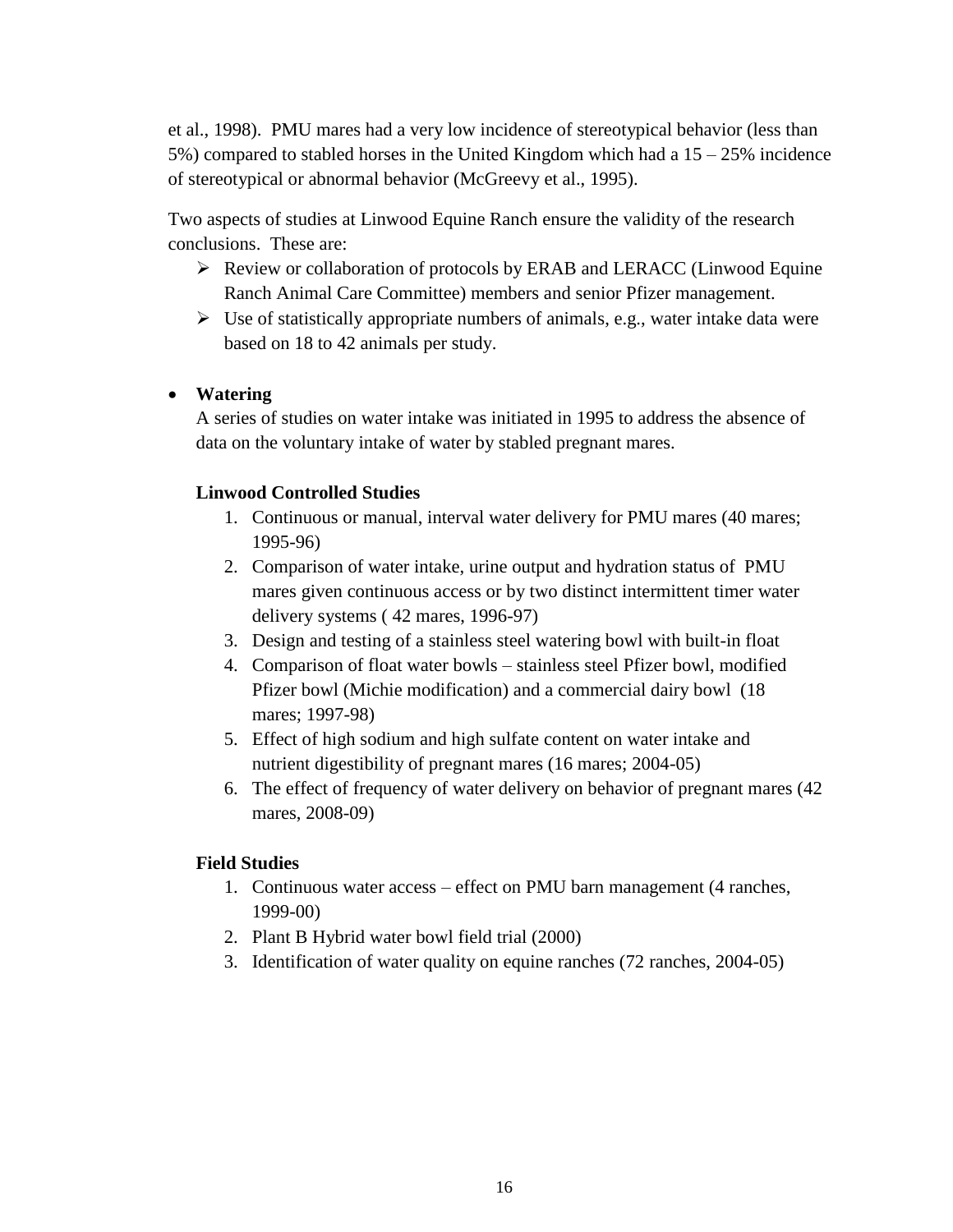#### **Conclusions**

The results of studies on water delivery methods have been published (Freeman et al., 1999; McDonnell et al., 1999). It was concluded that intermittent water delivery methods were similar to continuous water access in providing appropriate amounts of water to maintain mare health and hydration. Intermittent watering was more hygienic than continuous access methods. Watering frequency, ranging from 4 to 12 times per day, did not affect hydration or health of the horses. Mare behavior was normal irrespective of watering system. All mare behavior was judged as clinically normal with no or low stereotypical behavior (McDonnell et al., 1998). These data were confirmed by Flannigan and Stookey (2002). Mares in PMU barns had behavioral time budgets and daily activity patterns similar to mares at pasture (McDonnell et al., 1999). Total daily rest by mares ranged from 11.1 to 11.8 hrs of which about 13% occurred in recumbent rest and 87% in standing rest (McDonnell et al., 1999).

Analyses of water obtained at equine ranches confirmed that 98% of water samples were within acceptable thresholds for total dissolved solids (TDS) and sulfate concentration (Cymbaluk, 2013). Horses on ranches with high normal water TDS and sulfate concentrations were clinically and physiologically normal. Subsequent short term testing of high sodium and sulfate water ingestion by pregnant mares showed that most horses quickly adapted to high concentrations of these elements although the drinking patterns were less predictable compared to water with low sodium and low sulfate concentrations.

#### **Requirements and Current Practices on Pfizer Contracted Ranches**

All horses must have access to water at least 5 times daily provided in a stainless steel Pfizer engineer-designed or similar float design water bowl that has at least a 2 L reserve capacity. Every equine barn is equipped with an industrial water meter. Ranchers must log daily the total water consumption and the number of horses in the barn so that average individual water intakes can be determined. The Pfizer field auditor ensures that ranchers comply with the frequency of water delivery and examines water log book entries to ensure the adequacy of the individual mare water intake compared to the recommended water intake for the size of horse as stated in the *Code of Practice* (2013) which is based on NRC (2007) values. Field Auditors assess functionality and cleanliness of water bowls. The herd health review veterinarian similarly evaluates total daily water intake (gal/day), frequency of water delivery and duration of water delivery.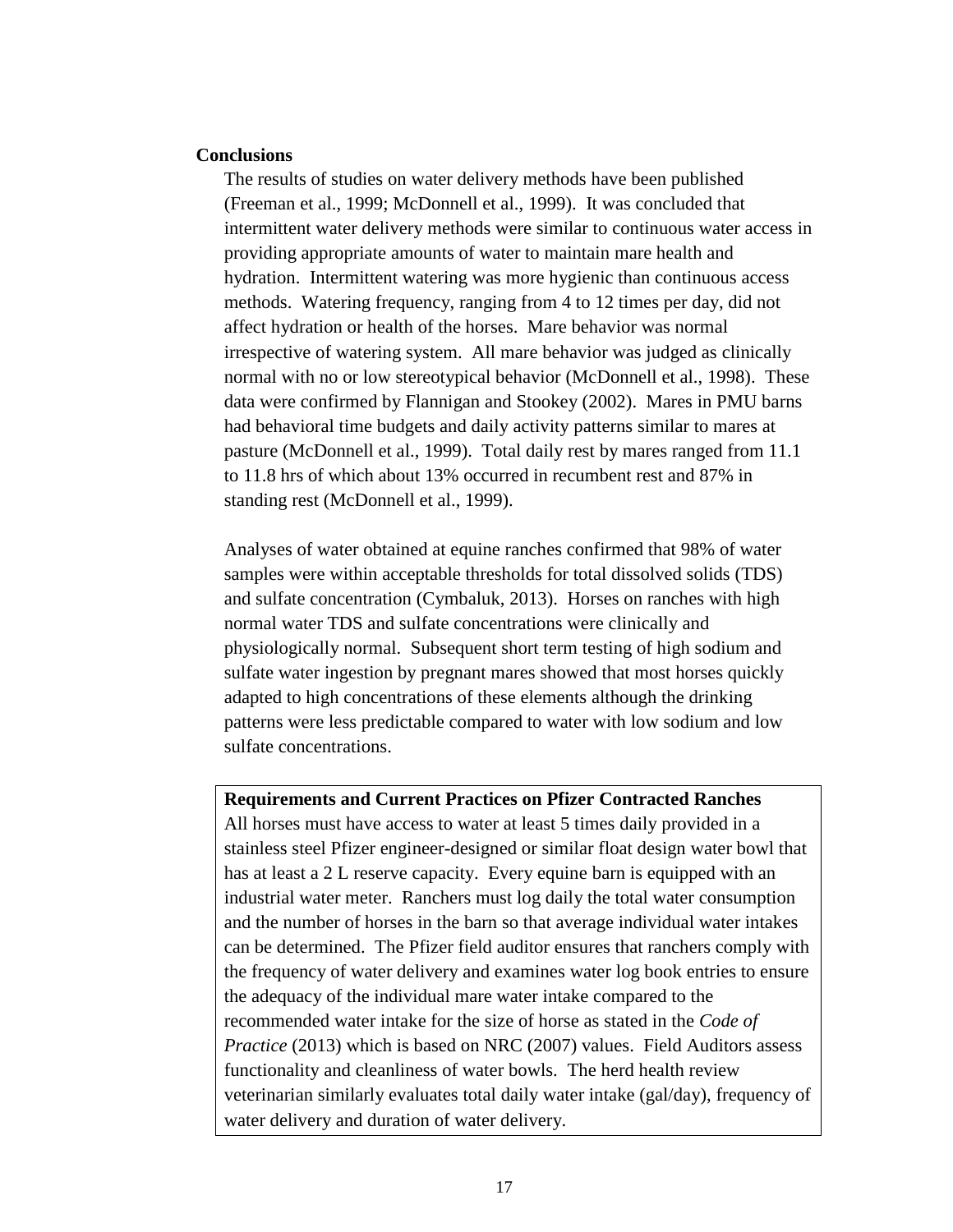## **Turnout/Exercise**

A series of studies on turnout was initiated in 1996 and conducted through 2001, then refined using alternative technical equipment starting in 2011 through 2014, to address the absence of data on turnout programs for stabled pregnant mares. As it relates to pregnant mares, turnout (voluntary) is used instead of exercise (forced involuntary). The research studies conducted over that period to address this subject included the following titles:

# **Linwood Controlled Studies**

- 1. The comparison of daily, weekly and biweekly turnout on the clinical health, behavioral and biochemical status of pregnant mares (videotape, cortisol, clinical biochemistry especially serum enzymes for musculoskeletal assessment) (24 mares, 1996-97; 24 mares, 1997-98)
- 2. Comparison of daily, weekly and biweekly turnout on clinical health, behavior, serum biochemistry and the ontogeny and resolution of peripheral edema of the distal hind limb as measured by ultrasonography and physical measurements in pregnant and non-pregnant mares (26 mares, 1998-99)
- 3. Effect of diet and exercise on health and welfare of PMU mares (1999-00) (36 mares, high fiber vs low fiber diet and weekly vs biweekly turnout)
- 4. Validation of the IceTag® 3-axis accelerometer compared to videotaping for use in quantitation of pregnant mare lying, standing and movement behavior (12 mares, 2011-12)
- 5. Quantitation of the lying, standing and movement of pregnant mares in the barn using the IceTag® 3-axis accelerometer (12 mares, 2011-12)
- 6. Comparison of the lying, standing and movement of pregnant mares housed in box or tie-stalls and during weekly turnout (16 mares; 2012-13)
- 7. Comparison of the lying, standing and motion index of pregnant mares given different turnout frequencies during turnout and while in stalls (18 mares; 2013-14)

# **Field Studies**

- 1. Effect of weekly, biweekly or as-required turnout on mare health and barn management of two working PMU ranches (125 mares, 1999-2000)
- 2. Effect of biweekly or as-required turnout on mare health (infectious disease, colic, abortions, injuries) and barn management issues of 34 working PMU ranches (3100 mares, 2000-01)

# **Conclusions**

Results of the first turnout study were presented at the AAEP meeting in 1998 (Freeman et. al., 1998; McDonnell et al., 1998). Analyses of subsequent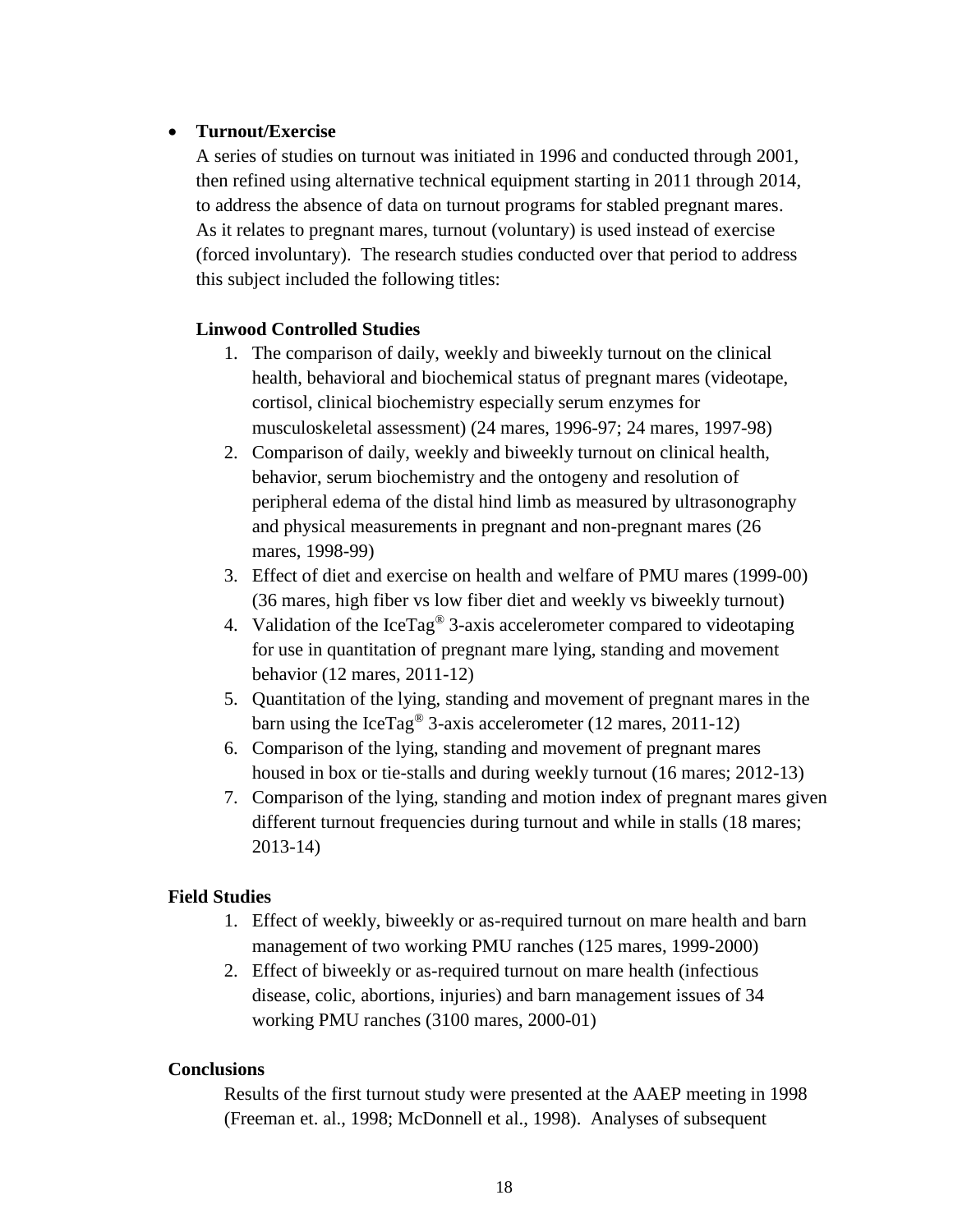studies showed that clinical and biochemical health of horses turned out daily, weekly or biweekly was normal. Behavior, which was evaluated using either sequential 24 hr. videotapes (over 4 years performed by Dr. Sue McDonnell) or 5-day IceTag® logs of stabled mares before and after exercise, confirmed no differences in behavior irrespective of turnout frequency. During the 1998-99 study, pregnant and non-pregnant mares were used in the turnout study. Dr. McDonnell observed that non-pregnant mares, whether turned out daily or biweekly, were significantly more active, more aggressive and less calm than pregnant mares under similar turnout conditions.

Based on videotape data and a 3-axis accelerometer, mares lie down a total of  $1 - 2$  hr. per day with a lying frequency of  $2 - 6$  times per day. Mares were recumbent longer (P<0.05) during late pregnancy (84.5 min) than during early pregnancy (32.7 min). Movement during a 3 hr. turnout did not differ statistically among mares turned out daily, weekly or biweekly.

Activity after turnout declined exponentially and plateaued after 20-30 minutes. Small bursts of activity occurred subsequently in a cyclical manner about every 30 minutes. The remaining time was spent standing or seeking food. During indoor stabling, non-pregnant mares were more active and more fidgety and aggressive than pregnant mares. Using GPS and IceTag® techniques, mares turned out weekly moved less often and moved less distance in late versus early pregnancy. Mares in early pregnancy moved for 59% of a 180 minute turnout and travelled 1.2 km. In late pregnancy, mares moved 36.6% of turnout time and travelled only 0.65 km.

Using a scoring system, stocking up (peripheral edema of the lower limb) in mares was observed primarily on entry into the barn, resolved quickly and was unrelated to turnout frequency (Freeman et al., 1998). The change in peripheral edema, which occurred only in the hind limbs, was quantitated through sequential, ultrasonographic images in 18 pregnant and 8 nonpregnant mares over a collection season. This analysis confirmed that peripheral edema, when and if it occurred, was associated with pre-existing or self-inflicted clinical conditions and was always peri-tendinous. Pre-existing conditions that caused peripheral edema included fibrosis secondary to healed lacerations or in response to splint reactions and acute self-inflicted wounds (hematomas) associated with kicking. Ventral edema increased with advancing pregnancy in some but not all mares, and was largely unresponsive to turnout. Ventral edema was not correlated with peripheral limb edema. Mares with large udders and varicose caudal epigastric veins (mammary) were prone to ventral edema.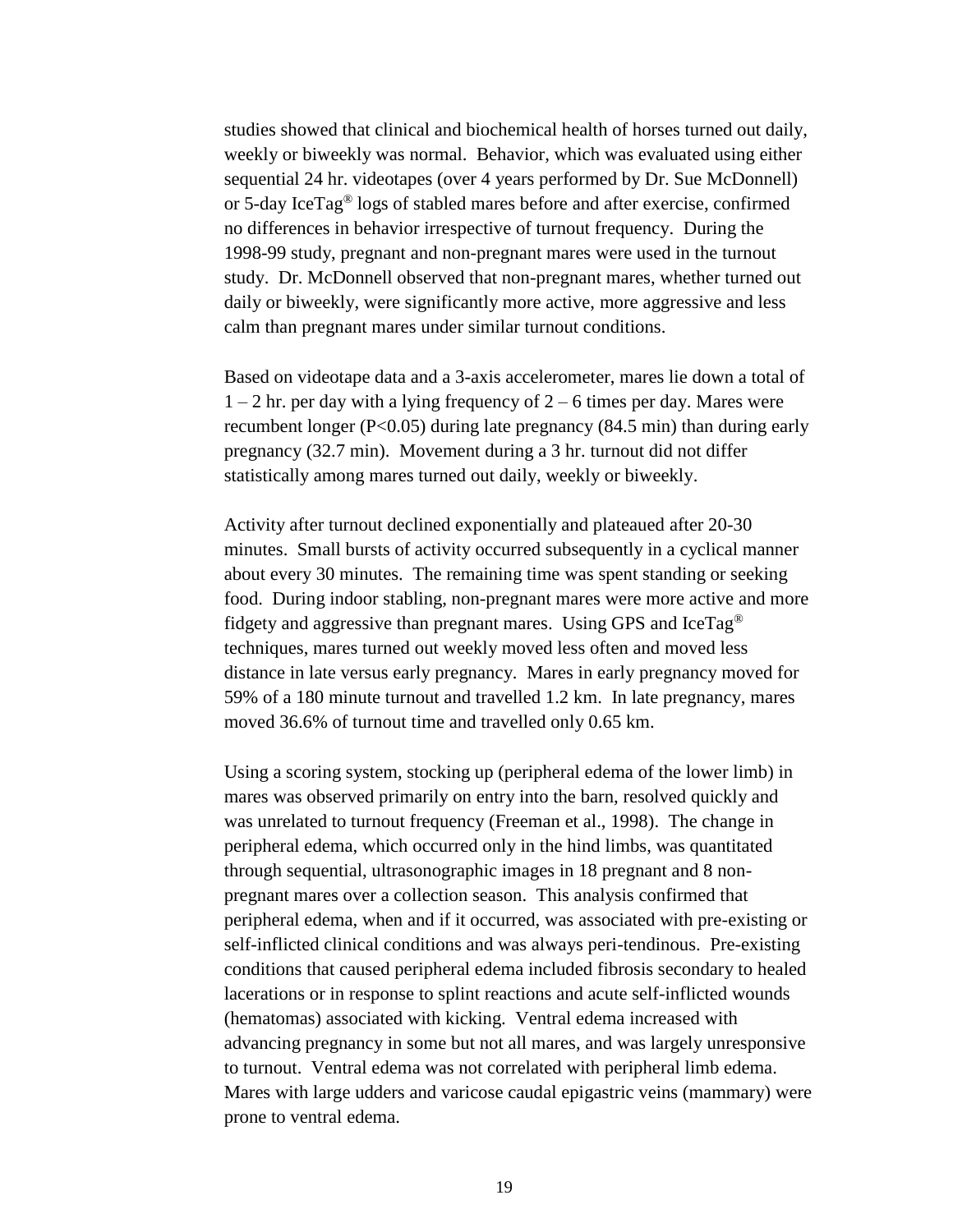**Requirements and Current Practices on Pfizer Contracted Ranches**  Required turnout frequency depends on the individual horse. Ranchers are instructed to assess the clinical and behavioral well-being of each horse and to turn that individual out accordingly. Individual turnout supersedes the contract requirement of a minimum biweekly turnout of mares for at least one hour in a paddock providing at least 1000 sq. ft. space per mare. Turnout paddocks must be safe and protected from wind. Turnout for each mare is logged in a Pfizer logbook. Entries of each mare's turnout (exercise) is reviewed monthly by the Pfizer field audit team during the collection season and all turnout log books are reviewed by the Field Operations unit at the end of the season. Veterinarians evaluate the turnout program – frequency, adequacy of turnout facility – and record comments on Herd Health Reviews.

# **Nutrition**

Nutritional studies reviewed the impact of diet quality and composition in the context of physiology, behavior and management. The following studies have been conducted:

- 1. Effect of feeding early and late cut hay on the nutritional balance, water intake, urine output, health and barn management of pregnant mares (20 mares, 1997-98; 62 mares, 2009-10)
- 2. The effect of the amount of dietary salt (low normal, normal and high normal) on peripheral limb edema and dietary utilization of sodium by pregnant mares (30 mares, 1998-99)
- 3. Effect of forage-only diets in the management of PMU mares:
	- a. Behavior and physiology of mares fed hay-only diets or soybean mealsupplemented diets compared to a control diet of hay and oats (45 mares, 2000-01)
	- b. Behavior and physiology of mares fed oats hay (green feed) diets compared to a traditional hay and oats diet. (126 mares, 2000-01)
- 4. Effect of forage-only, soybean meal and canola meal protein-supplemented diets compared to a traditional hay and oats diet in the management of PMU mares (40 mares; 2001-02)
- 5. Dietary fiber and PMU mare management (56 mares, 2002-03)
- 6. Effects of lysine and threonine (amino acid) supplementation of pregnant mare diets (60 mares, 2005-06)
- 7. Comparison of morphometrics and clinical chemistry of weanling foals fed normal or fat-supplemented concentrate (2007-08)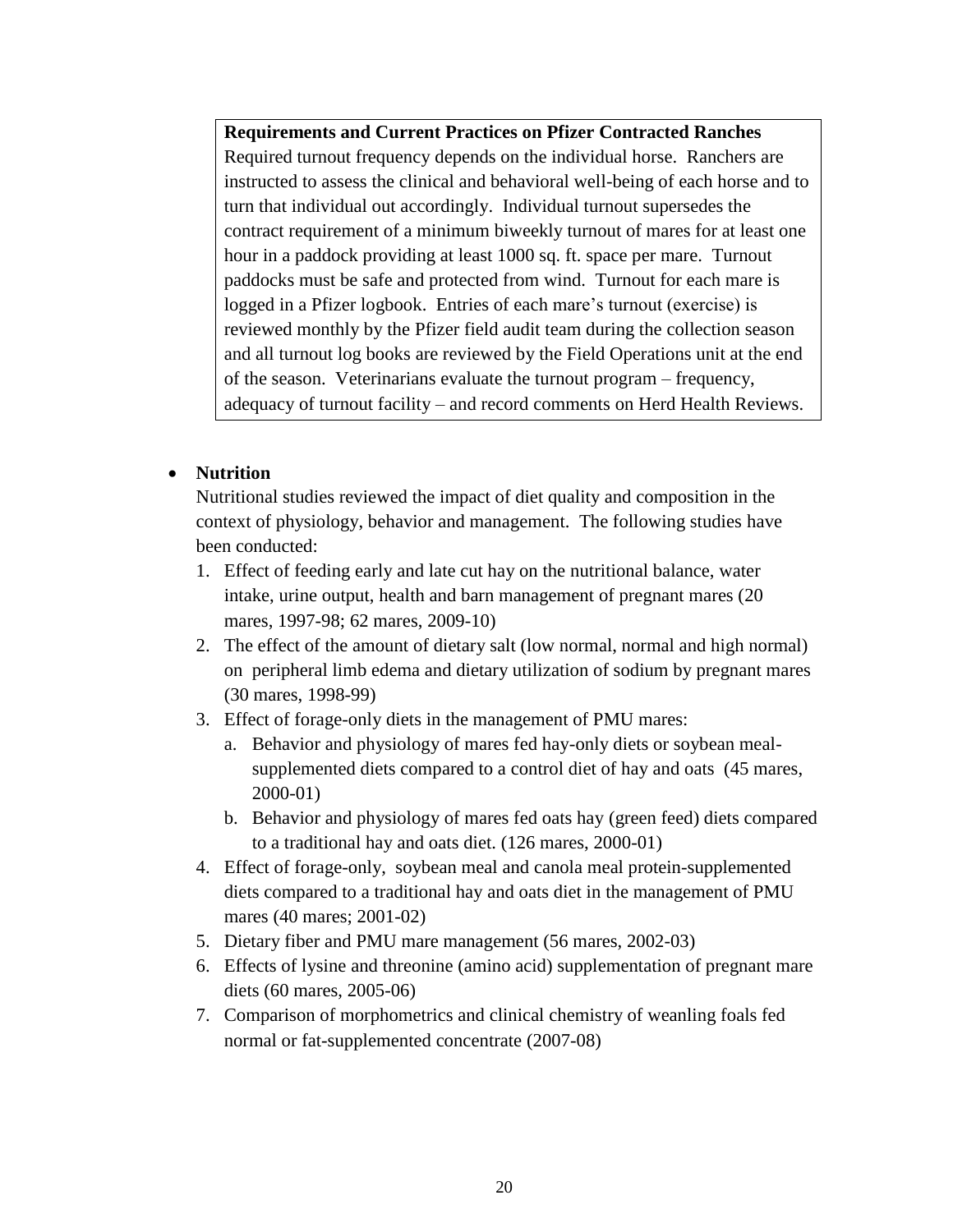#### **Conclusions**

Diets providing protein in excess of National Research Council (2007) requirements for pregnant mares increased urine output without changes in water intake. Feeding high quality alfalfa hay doubled urine output by mares, compared with those fed timothy hay, but fractionally increased water intake. Feeding high fiber hay, contrary to popular belief, resulted in a lower incidence of colic than in mares fed high quality forage, when fed with a good water supply. Behavior of mares did not differ when fed an all-forage diet versus a forage-grain (grain mix) diet. Manitoba and Saskatchewan forages are low in trace minerals but provide an adequate amount of lysine and threonine if fed in combination with appropriate grain mixes. Salt fed at low normal, normal and high normal amounts had a minor impact on urine output, but influenced apparent sodium digestibility.

**Requirements and Current Practices on Pfizer Contracted Ranches** Diets fed to PMU mares must meet the minimum nutrient requirements for pregnant mares (NRC, 2007). Feeds, especially hays, must be tested prior to being fed to mares used in PMU collection. Ration formulation is recommended but not required. The nutrient analysis of feeds and adequacy of diets used on ranches are reviewed by the company veterinarian and by private veterinary practitioners that conduct Herd Health Reviews. Contract requirements necessitate that ranchers attest that no feed supplements contain animal by-products. Feed type and amounts fed to mares and other horses are recorded in the Pfizer Field Operations monthly audits and on each Herd Health Review. Mineral, vitamin and salt supplementation is required and amounts provided are recorded during audits and herd health reviews.

#### **Alternative Collection Methods**

- 1. Evaluation of a commercially available equine diaper as an alternative to the suspension device harness for urine collection (4 mares, 1998)
- 2. Evaluation of the PMU suspension harness (boot on versus boot off) on mare behavior (38 mares; 2001-02; 10 mares, 2012-13)
- 3. Modifications to the PMU suspension harness support system (demonstration) (6 mares, 2005-06)

#### **Conclusions**

An alternative method using an equine diaper was tested for use in PMU collection. The equine diaper (as tested at Linwood) was a plastic harness with many contact points (chest, back, girth, and perineum). The unit collected all excreta – feces and urine – which greatly increased the weight of the device creating rub marks at contact points. Cleaning the unit took 45 minutes.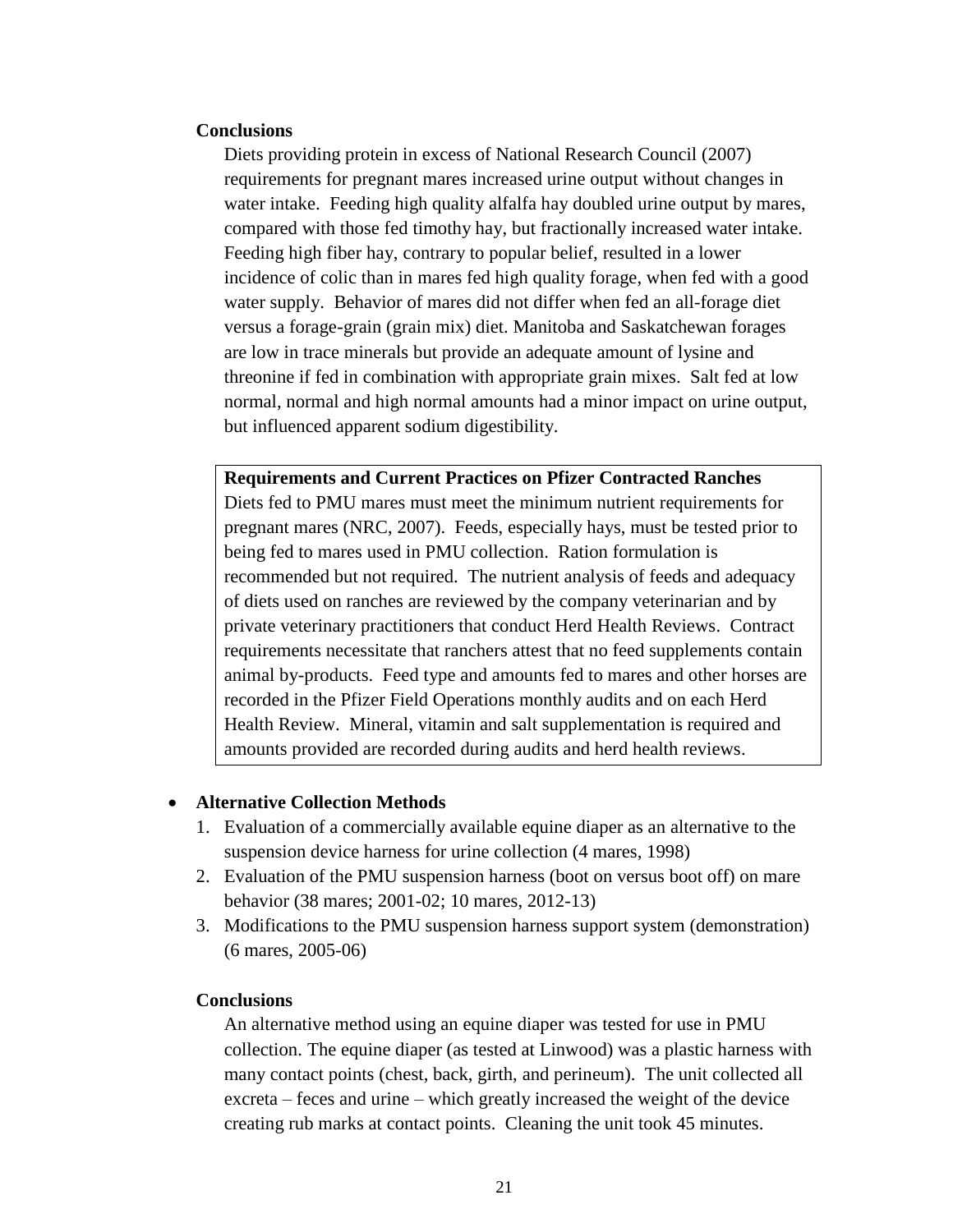Accumulated fluid and the plastic straps froze in outdoor winter temperatures. Mares tolerated the unit poorly.

Based on two studies which evaluated mare behavior by videotape or IceTag® accelerometer, the current suspension harness does not interfere in lying or movement behavior of mares compared to the same mares when unharnessed. Evaluations of the harness support system concluded that the suspension system is adjustable in various ways so that it can match the individual conformation of the horse.

#### **Requirements and Current Practices on Pfizer Contracted Ranches**

Ranchers must use the collection methods as described in the *Recommended Code of Practice for Horses on PMU Ranches (2013).* Any modification to the collection system must be approved by the PMU Code of Practice Committee.

#### **Husbandry and Management**

- 1. Demonstrational testing of dairy mattresses (standard dairy, pasture mat ) for use in equine stalls and height of rubber on stall partitions(4 mares, 1996)
- 2. Time distribution of PMU horses on pasture (20 horses, 1996)
- 3. Demonstrational testing of a hook-line and sinker tethering method (3 mares, 1996-97)
- 4. Evaluation of bedding for mares under standard and PMU conditions (rubber mats, wheat straw or flax shives) (18 mares; 2001-02)
- 5. Acclimation to PMU stable (53 mares; 2000-01)
- 6. Mare morphometrics and stall width (16 mares, 2004-05)
- 7. Longitudinal assessment of bio burden and endotoxin loads: air quality and cleaning frequency and identification of airborne microbiota in a PMU barn (1 barn, 2006-07)
- 8. Comparison of morphometrics and hoof growth of foals fed normal or fatsupplemented rations (24 weaned foals, 2007-08)
- 9. Measurements of body weights of mares in late pregnancy rancher network (21 ranches, 2009)

#### **Conclusions**

The conventional dairy mat is tolerated well by horses and is sufficiently durable to withstand the activity of horses. Slipping on hard dairy mats is not problematic because urine is collected and straw bedding on top of mats absorbed moisture from feces. Pasture mats did not tolerate the weight and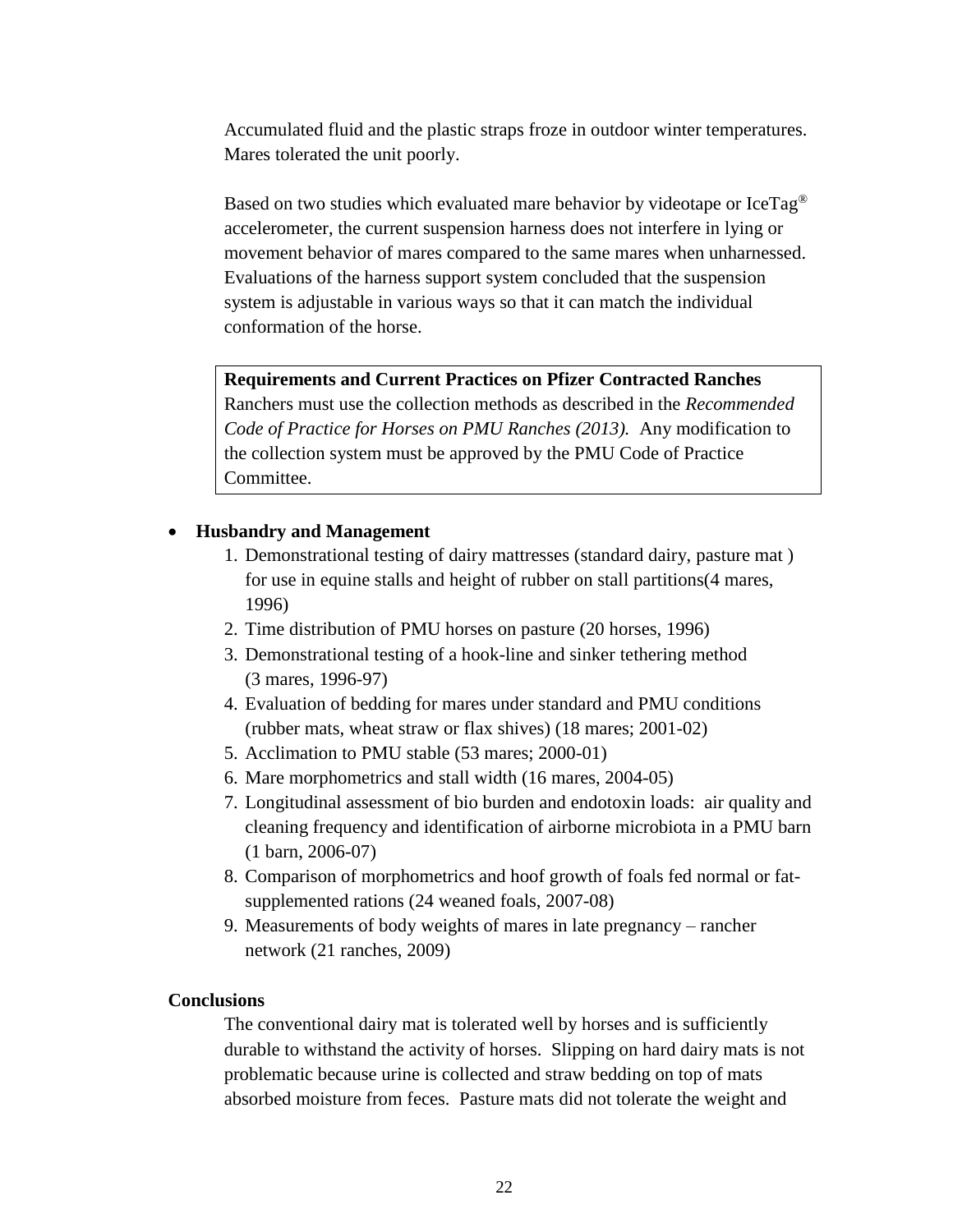activity of horses (pawing and forelimb activity) and were destroyed or misshapen by horses within a short period of time.

The hook-line and sinker tethering was superior to traditional fixed lead shanks. The system has been used successfully for 18 years. Safety is the principal feature in using the hook-line-sinker method.

Wheat (and barley) straw is the most cost effective bedding in Manitoba. Flax shaves adhered to mares' hair coat and was a mild irritant. Non-bedded mares reclined less often and for shorter periods of time. After bedding was provided to non-bedded mares, recumbence increased in frequency and duration.

Air quality in the barn did not differ in mold/fungal and bacterial contamination in November compared to January. The main fungi in barn air were *Cladosporium* and *Alternaria*. Mold/fungal count did not differ before and after bedding the stalls. Yet, total bacterial colonies  $(cfu/m<sup>3</sup>)$  doubled after bedding (from 4980 cfu/m<sup>3</sup> before to 9440 cfu/m<sup>3</sup> after bedding). Bacteria identified on ribotyping included various plant bacteria and skin microflora such as *Pantoea spp, Staphylococcus xylosus* and *sciuri, Micrococcus spp.* These numbers are typical of equine barns.

Mares acclimate to the barn quickly. Daily time budgets and activities are achieved by day 3 after barn entry and normal recumbence patterns by day 19 and are unrelated to age or PMU barn experience. Behavior of Quarter Horse mares of various wither heights and body weights did not differ according to stall size. Body weights of horses on 24 equine ranches were taken and confirmed compliance with the PMU Code of Practice with respect to housing.

# **Requirements and Current Practices on Pfizer Contracted Ranches**

Straw bedding (wheat, barley, but oats less so) at a depth of 4 to 6 inches is recommended. Field auditors and independent private practitioners record the adequacy of bedding in stalls. Stall sizes must meet the specified dimensions for the mare's weight into her last trimester of pregnancy as listed in the *Recommended Code of Practice for the Care and Handling of Horses on PMU Ranches (2013).*

PMU barns are mechanically ventilated which reduces fungal and bacterial growth. PMU barns must be cleaned daily and bedded with fresh, clean straw. Water bowls and mangers must be kept clean; they are monitored and recorded monthly for cleanliness by the Field Audit team.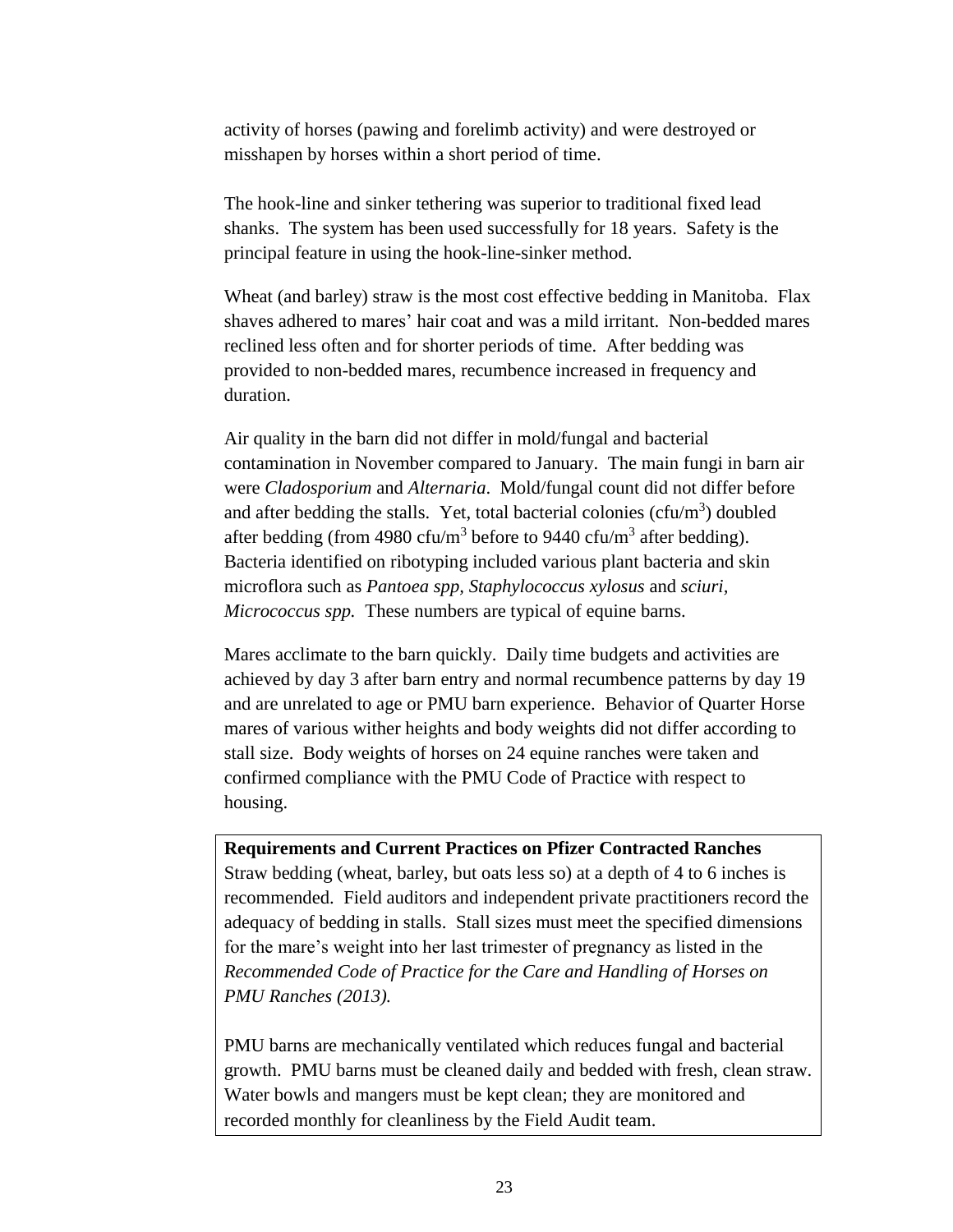## **Specific Veterinary Testing**

The following studies on routine herd health have been performed.

- 1. A randomized controlled double-blind trial to compare the effect of prophylactic dental flotation on weight gain, body score and fecal particle size of PMU mares fed four different diets (56 mares, 2001-02)
- 2. An evaluation of strangles prevention in foals at various ages using an intranasal strangles vaccination (66 mares, 40 foals, 2002)
- 3. Effect of using a conditional West Nile Virus vaccine given to PMU mares (40 mares, 2003)
- 4. Comparison of pregnancy testing by manual versus laboratory methods (56 mares, 2004-05)
- 5. Bacterial populations in free-flow urine of pregnant mares (39 mares, 2005-06)
- 6. Penicillin clearance in urine from pregnant, healthy mares (10 mares, 2006-07)
- 7. The epidemiology of equine herpes virus –1 (EHV-1) and –4 (EHV-4) in pregnant mares and their offspring from birth through weaning (50 horses, 2007-08)
- 8. Use of the biological microchip to measure body temperatures in horses (35 mares, 2007-08)
- 9. Safety testing of a commercial encephalomyelitis-influenza-West Nile virus vaccine, Eastern and Western killed virus vaccine, and tetanus toxoid in foals under field conditions (89 foals, 2008)
- 10. Evaluation of internal parasites by fecal analysis and estimation of vermifuge (ivermectin, fenbendazole) resistance through FECRT on an equine ranch (52 mature horses, 2010-11)
- 11. Placental weights of foaling mares after a PMU collection season (43 mares, 2010-11)

#### **Conclusions:**

Dental flotation effects on feed digestibility were examined in 40 mares allocated at random to 4 different diets (all hay or hay-grain based). Neither dental flotation nor molar occlusal angles between 6 and 19 degrees were found to influence body weight gain, feed digestibility or fecal particle size (Carmalt et al., 2004). No association was found between age and molar occlusal angle (Carmalt et al., 2005).

Intranasal strangles vaccine was administered to twelve mares 6 weeks prefoaling and withheld from fifty-four (54) controls. No to low antibody titers to *Streptococcus equi* were produced in response to intranasal vaccine. At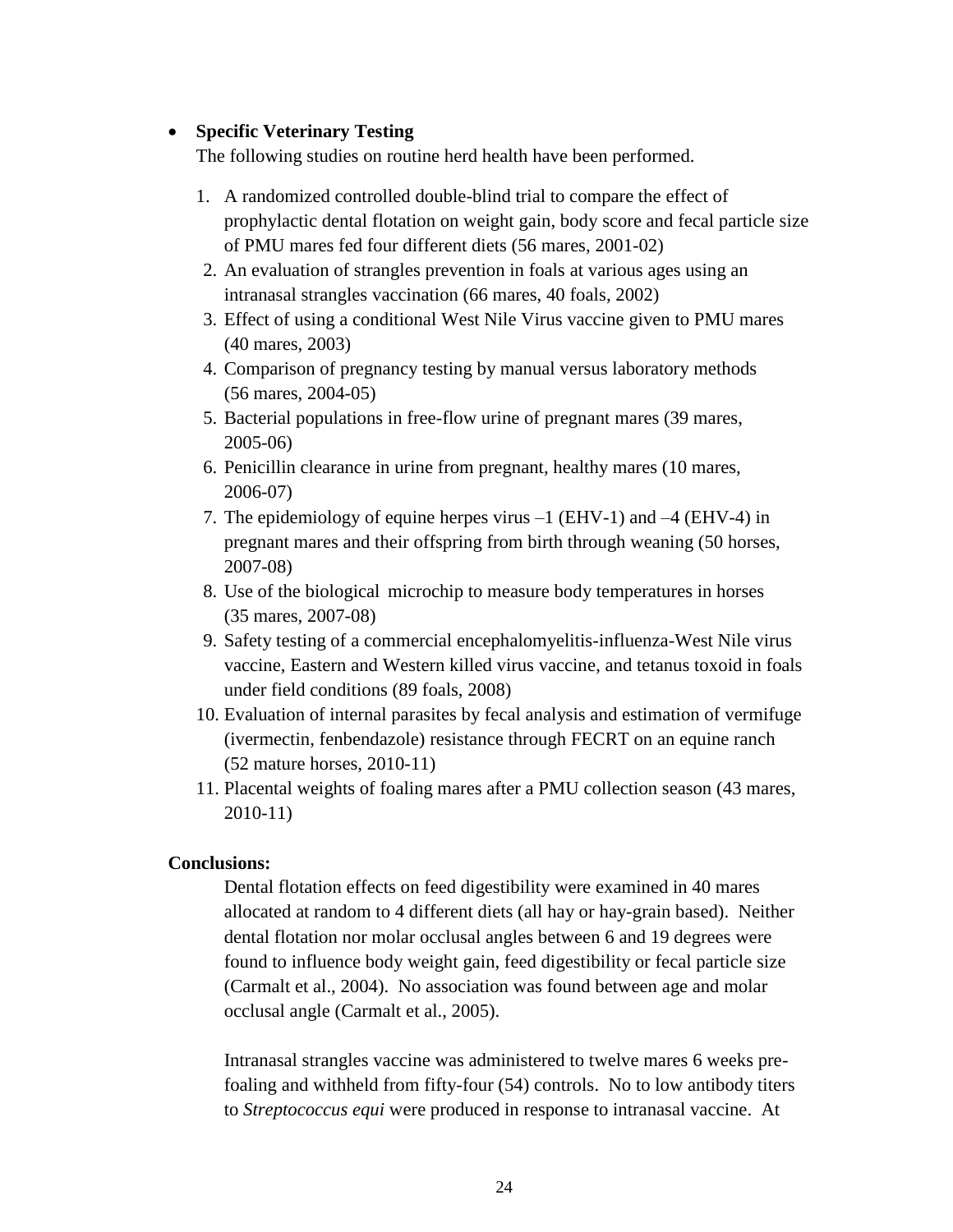birth and post-suckling, foals born to vaccinated mares had no antibody to *Strep equi* indicating no trans-placental or colostral transfer of antibody.

Foals from the 12 vaccinated pre-foaling mares and from 28 of the 54 control mares were then given 2 cc vaccine intranasally at ages ranging from 7 to 41 days of age (median  $= 18$  days of age). Foals from the original controls were unvaccinated and served as the study controls. Three vaccinated foals (7, 24 and 41 days of age) developed clinical signs of strangles. The youngest foal developed a severe guttural pouch empyema. Submaxillary abscesses were swabbed and confirmed to be *Streptococcus equi* in two foals. The laboratory could not distinguish if the *Streptococcus* was a wild or vaccine strain. The third foal was confirmed to be infected with a *Streptococcus zooepidemicus*.

No remarkable findings were observed with use of the West Nile Virus vaccine in the second trimester of pregnancy or with the vaccination of foals with 5-way vaccine. All horses were normal post-vaccination.

Pregnancy detection by rectal palpation methods showed high individual accuracy of veterinarians and high conception rates of mares (average 90%) in the industry. Rectal palpation was an excellent screening method for pregnancy confirmation.

Urinary bacterial populations of free-flow urine were normal. Placental area and umbilical cord dimensions of post-foaling PMU mares were normal.

Penicillin clearance in urine by 10 late pregnant mares given 21,000 IU/kg twice daily for 5 days averaged 4.4 days. The average peak of urinary penicillin was 10,000 µg/kg BW about 48 hr. after the first injection. The calculated half-life for penicillin residues in urine varied widely for mares (average:  $15.2 \pm 8.4$  hr.; range  $3.7 - 31.3$  hr.). Washout of penicillin also varied widely (average  $4.4 \pm 2.4$  days; range  $1.1 - 9.1$  days). A suggested withdrawal period from the last injection of penicillin to encompass all mares is at least 9 days.

A typical pattern of EHV-1 and EHV-4 titre was observed in 45 newborn and weanling foals born to EHV-1 vaccinated PMU mares. About 50% of mares had a protective titer to EHV-1 following a third vaccination with a killed virus vaccine which persisted for 6 months. Though unvaccinated against EHV-4, about 93% of mares were seropositive in the 8-month test period. No foals were seropositive for EHV-1 and EHV-4 pre-suckling. A day postsuckling, 42% of foals were seropositive to EHV-1 and 96% of foals were seropositive to EHV-4. Seroprevalence waned for both EHV-4 (73%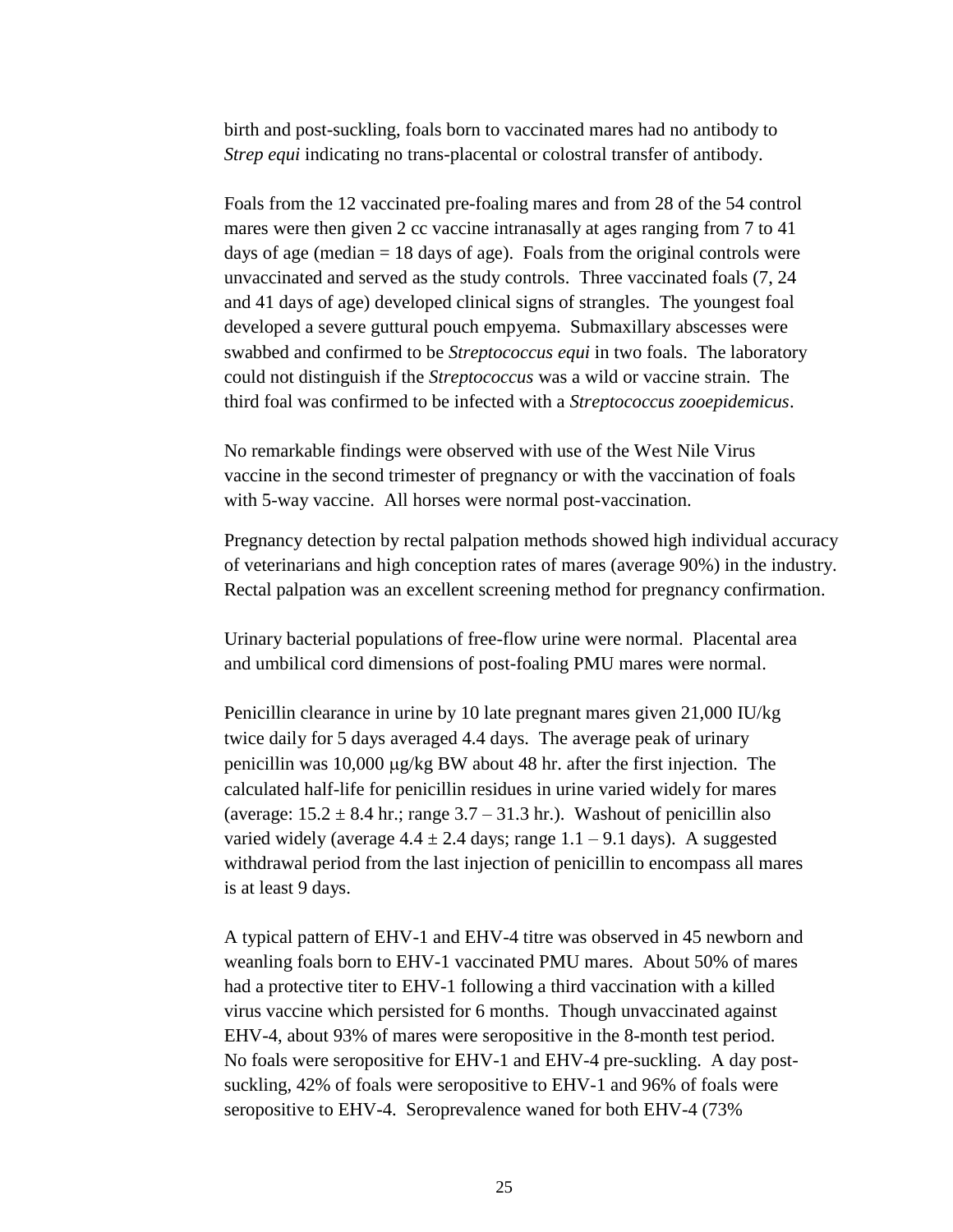seroprevalence post-weaning) and EHV-1 (13% seroprevalence post-weaning) up to weaning. Two foals had no EHV-1 titer until weaned when titers increased. This suggested an active EHV-1 infection.

A microchip that was commercially developed to monitor body temperatures of horses quickly and easily was tested. The microchip was implanted in the left nuchal ligament of 37 pregnant light, crossbred and draft horse mares. Temperature readings from the microchip were compared to rectal body temperatures taken for 21 days with a digital thermometer. The average rectal temperature was  $37.7 \pm 0.22$  C compared to  $36.0 \pm 1.42$  C for the microchip. There was poor correlation between digital thermometer and microchip temperature  $(r=0.198)$ .

The fecal parasite load of 52 mares, 7 stallions and 58 foals was examined. A fecal egg count reduction test (FECRT) was conducted in mares to determine if vermifuge resistance was present. In mature horses, the prevalent helminth species were strongyles and very occasionally *Oxyuris* (pinworms). Postweaning fecal egg counts (FEC) of foals that had been dewormed with pyrantel in August were low and species were typed as mainly strongyles, with a few ascarids and pinworms. Average FEC was  $95 \pm 41$  epg for mares. Based on a 95% upper confidence limit the baseline FEC for the Linwood herd was about 150 epg. Eight of 52 mares (15.4%) consistently exceeded this amount irrespective of which of the 2 dewormers was used. Using the recommended equine dosage rate, the FECRT for ivermectin was 99% indicating no resistance in this herd. The FECRT for fenbendazole was 90% which might suggest resistance. However, fenbendazole was only used for two years in this herd and only once per year. This would suggest other causes for the low FECRT such as an inadequate dosage either through poor dosing technique or low dosage rates as per manufacturer.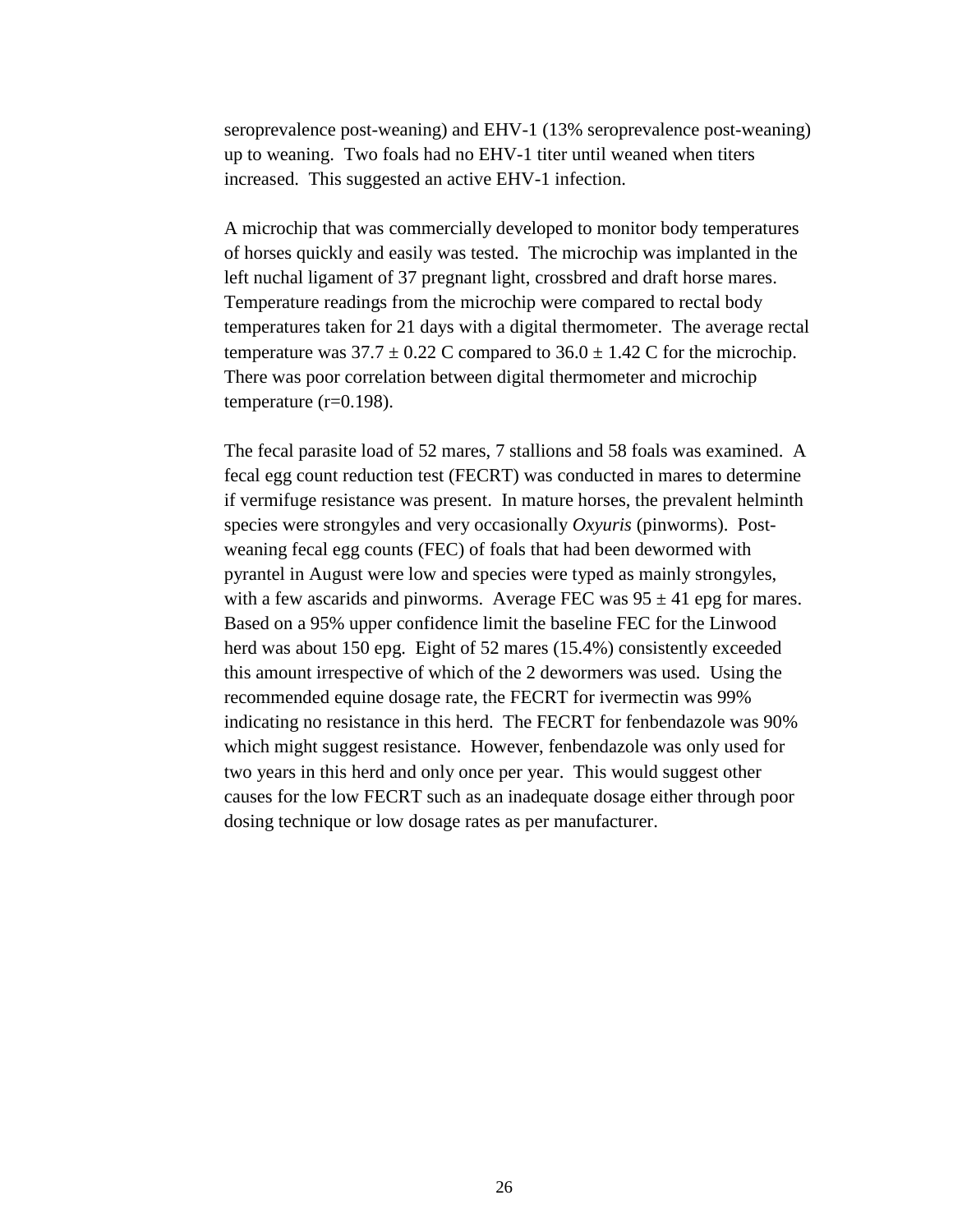**Requirements and Current Practices on Pfizer Contracted Ranches** Each mare intended to be used for PMU collection must be confirmed pregnant by a licensed veterinarian. Mares must be identified by a unique name or brand and entered into a Pfizer logbook. Documentation of the pregnancy test (logbook) must be signed by the veterinarian and submitted to Pfizer before urine collection.

Vaccination to protect against equine influenza and West Nile virus is mandatory by contract. Each rancher must sign a certificate verifying the veterinary clinic where the vaccine was purchased, date the vaccine was administered, the vaccine name, the vaccine batch and the purchase invoice number for the vaccine. Vaccination to protect against tetanus and Western equine encephalomyelitis is required by the PMU *Code of Practice*.

Vaccination to protect against equine herpes virus 1 and 4 is determined by the attending veterinarian for each herd.

Dental flotation is recommended on an as-needed basis. Veterinarians record if any specific horse requires dental flotation in the Herd Health Review. Two dental flotation short courses were given to herd health veterinarians at Linwood by acknowledged western Canadian equine dentists. No limitations are imposed on veterinarians in using any pharmaceutical product required to treat any horse on equine ranches. However, urine must be withheld from PMU collection from any medicated horse until drug clearance has occurred (based on the Canadian Pari-Mutuel Agency Schedule of Drugs).

Based on the fecal egg count for horses at Linwood Equine Ranch and by veterinarians at other equine ranches, the recommended minimum deworming schedule for adult horses is twice per year. Compliance with this deworming schedule occurs on 100% of equine ranches. The recommended frequency for deworming of foals and young horses is left to the discretion of the attending veterinarian for each ranch.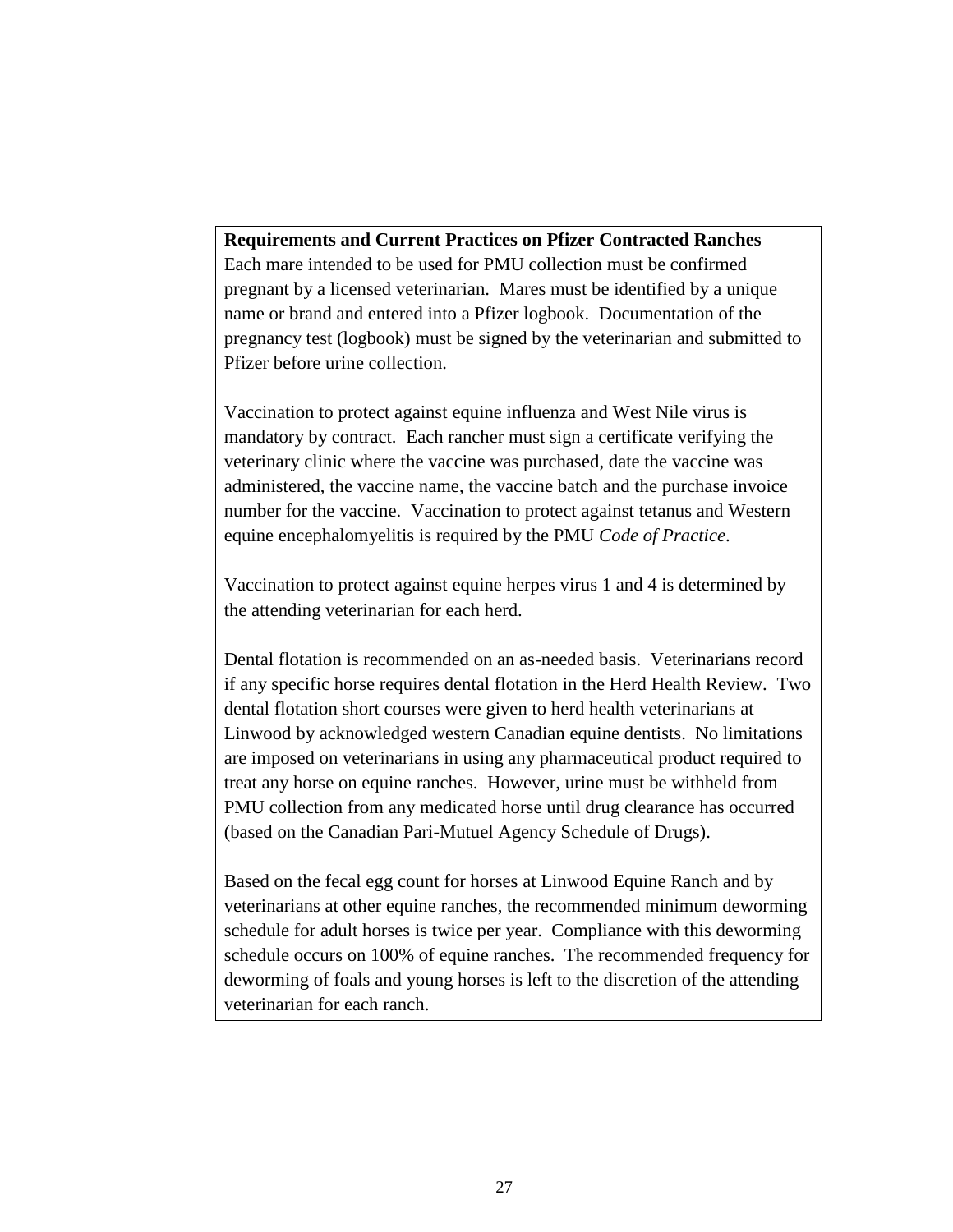**Equine Arteritis Virus Testing of Stallions**

#### **Requirements and Current Practices on Pfizer Contracted Ranches**

In July 2005, mandatory equine arteritis virus (EAV) testing of stallions was required for ranchers holding contracts with Pfizer. Testing of 772 resident stallions in the PMU industry was completed in September 2005. Since then, any new stallion entry into the PMU resident herd must be tested before use in breeding of mares used in PMU collection. Serum samples are collected by practicing veterinarians and submitted to the APHIS lab at Cornell University (Ithaca, New York). Seropositive stallions can only be used for breeding purposes after semen testing by the Cornell University lab or the EAV laboratory at the University of Kentucky. Vaccinated, seropositive horses must be semen tested unless detailed proof of vaccine serial number, date of administration and administering veterinarian are provided. Confirmation of the effectiveness of EAV testing program was made by urine testing of a representative sample of pregnant mares on all ranches for EAV remnants by PCR methods at an outsourced laboratory. Over the 4-year study testing period, all urine samples were negative for EAV remnants substantiating the effectiveness of EAV testing program. Testing is paid for by Pfizer.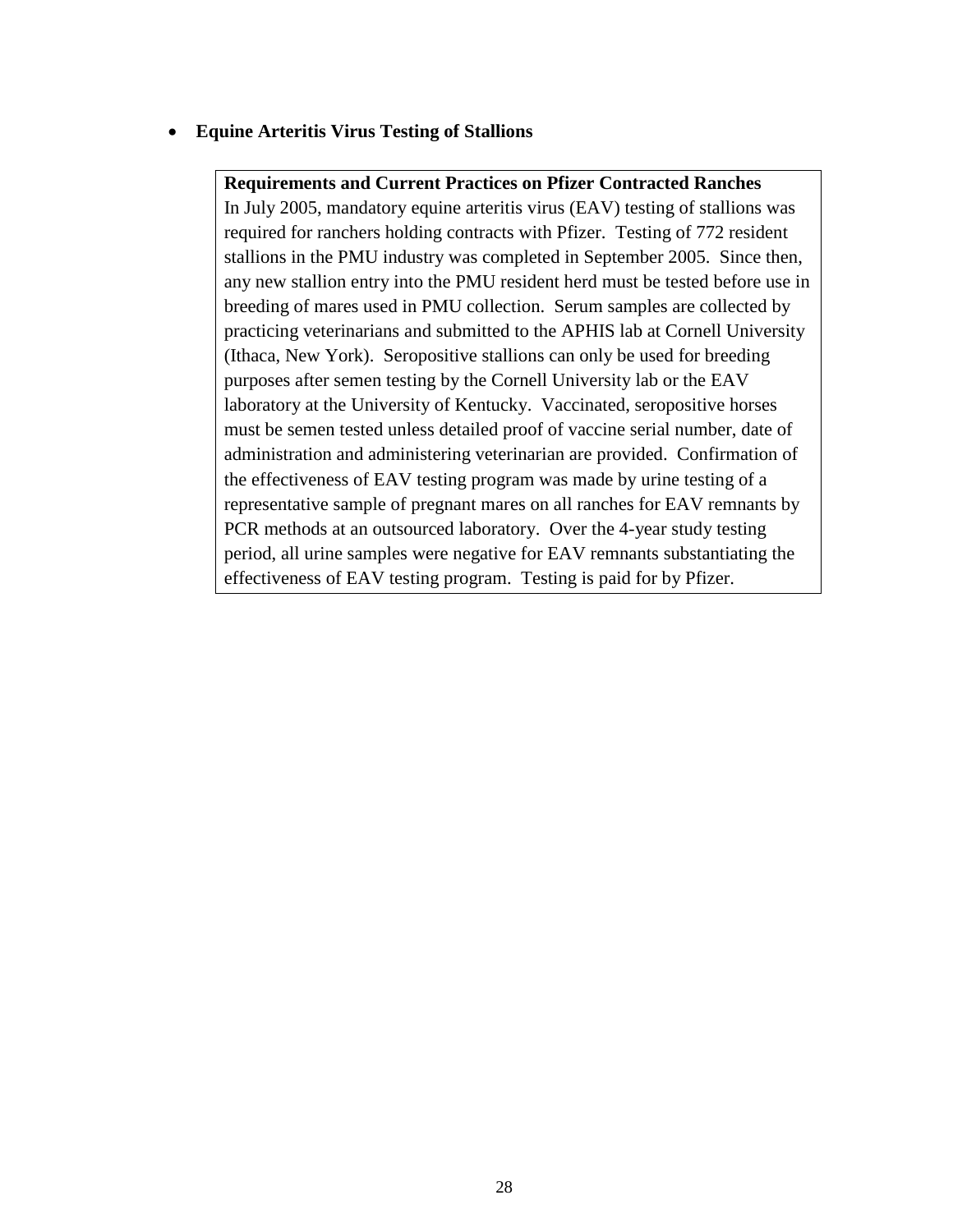# **NORTH AMERICAN EQUINE RANCHING INFORMATION COUNCIL,INC.**

Established in February 1995, the North American Equine Ranching Information Council, Inc. (NAERIC) is a non-profit association of equine ranchers engaged in horse production and management of the pregnant mares used in PMU equine ranching. NAERIC serves its members, the horse industry and general public as an agribusiness resource by providing the latest information and research on ranch management, equine care, breeding practices and innovative marketing programs.NAERIC responds to inquiries by the public regarding welfare of mares used in PMU collection to ensure accurate information. The council is dedicated to ensuring the NAERIC brand represents overall quality. NAERIC supports and promotes the partnership between agriculture and women's health care. Detailed information can be found at www.naeric.org.

## **NAERIC Marketing Programs**

NAERIC has created innovative marketing programs that assist placement of the resulting foals with individual buyers. NAERIC initiatives support the management, care and placement of equine ranching industry horses into productive markets throughout the United States and Canada. Programs cover light horse breeds, crossbreds and heavy horse breeds thus ensuring that all NAERIC member ranchers have access to promotional programs that assist in selling their horses.

NAERIC has established several initiatives that help ensure the continued breeding of quality horses. The quality of the resulting horses has been said to be "the best kept secret in North America." Some examples are identified below.

# **NAERIC** *Advantage®*

The NAERIC *Advantage*® is an incentive program for horses bred on NAERIC member ranches. More than 51,000 NAERIC-registered horses are eligible to earn NAERIC *Advantage*® rewards when competing successfully at approved events throughout North America. Since 1998, more than \$3 million in NAERIC *Advantage*® payouts have been distributed to owners of NAERIC horses. The NAERIC *Advantage*® encourages the purchase of horses from NAERIC ranchers and the promotion of these horses as successful show horses.

# **CanAm Sport Horses***®* **Breeding Program**

CanAm Sport Horses®, blending quality with affordable prices, are produced by crossing predominantly draft-cross mares with Thoroughbred stallions that meet the needs of sport horse enthusiasts from the show ring to the hunt field, including recreational riding. This program promotes these offspring into sport horse markets.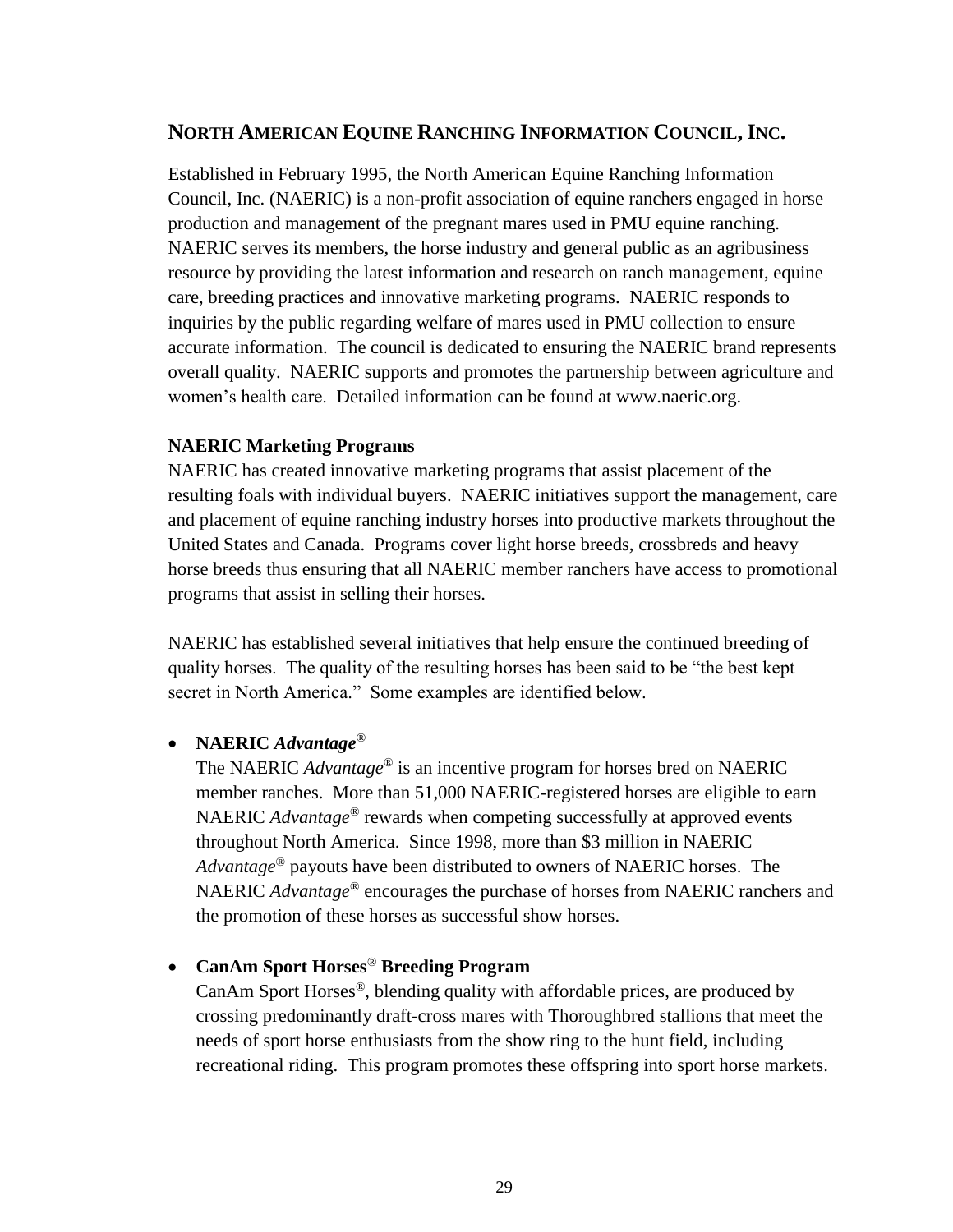#### **NAERIC Draft Horse Classic Sale and Futurity**

Breeders of quality draft horses are members of the NAERIC Draft Horse Classic Committee and participate in this unique program which began in 2001, and was held annually at the Canadian Western Agribition in Regina, Saskatchewan. In 2012 the event was moved to the Royal Manitoba Winter Fair in Brandon, Manitoba. Some of the finest Percheron, Clydesdale and Belgian draft horses in western Canada have been nominated to the NAERIC Draft Horse Classic Sales.

This program entitles breeders to consign and sell two registered or non-registered yearlings at auction each spring. The horses sold through the sale return as threeyear-olds to compete for a significant purse at the futurity designed to demonstrate their quality, conformation and performance. The 2014 NAERIC Draft Horse Futurity featured a total purse of \$57,780.00 – the richest purse for three-year-old draft horses competing in North America.

#### **NAERIC Versatility Ranch Horse Stake**

In 2008, the NAERIC Versatility Ranch Horse Stake was launched. Goals were to: 1) increase awareness of the NAERIC-bred ranch horse as a market opportunity; and 2) continue the development of these horses, and create a value-added opportunity for a segment of equine enthusiasts interested in owning a NAERIC-registered horse.

This annual event features a NAERIC stake class open to three-year-old registered NAERIC, American Quarter Horses, Paints and Appaloosas sired by NAERICmember owned, nominated stallions. NAERIC-registered 2011 foals sired by nominated stallions will be eligible to compete for the 2014 NAERIC stake purses which are estimated to be \$4,725.00.

#### **NAERIC Barrels of CA\$H Sale and Futurity**

Also launched in 2008, the NAERIC Barrels of Cash Sale and Futurity marketing program was developed by NAERIC-member equine ranchers. The sale weanlings are registered with both NAERIC and their respective breed associations. The highly successful NAERIC Barrels of Cash Prospect Sale was held in the Keystone Centre's Amphitheatre in Brandon, Manitoba, in October 2008. The concept was to consign weanlings that would return as five-year-olds to compete in a barrel horse futurity. Only weanlings purchased through these annual Barrels of Cash Prospect Sales are eligible to compete at future NAERIC Barrels of Cash Futurity events. This inaugural sale, held in conjunction with the Wheat City Stampede, attracted a large crowd. Bidders were registered from Alberta, Manitoba and Saskatchewan. Buyers purchased weanlings consigned by NAERIC-member equine ranchers. The sale average on 37 head was \$910, with the top five weanlings averaging \$1,855, and the top ten averaging \$1,580.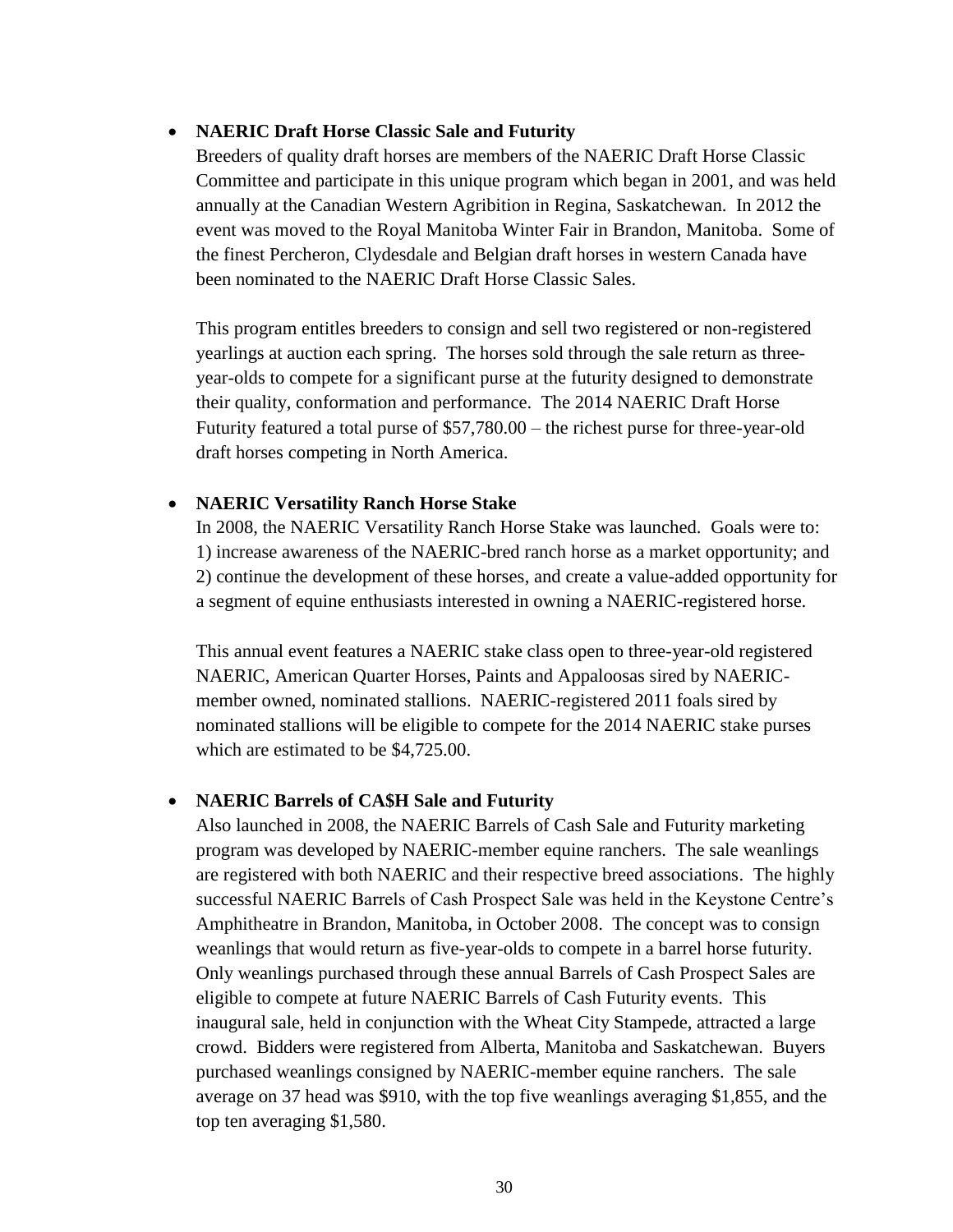The inaugural running of the \$9,000 NAERIC BARRELS OF CA\$H Futurity took place in 2013 during the Wheat City Stampede at the Keystone Centre, Brandon, MB. The organizers were ecstatic to have 20 paid entries for the race from the original 37 foals that sold five years earlier. The winner took home \$3,600; second place was worth \$2,160; third place paid \$1,440. The futurity was run in a 2D format with additional payouts going to those contestants. Thirty-eight prospects for the 2018 futurity sold later the same day for an average of \$1,030.

#### **Young Horse Development Program**

The Young Horse Development Program was launched in 1998 from a partnership forged between Manitoba 4-H and the Manitoba Equine Ranching Association (MERA), a member of NAERIC. This program has since expanded to Saskatchewan, where it includes participation of other youth groups.

The objective of the program is for 4-H members to raise and train the horse they purchase from NAERIC-member ranchers, and present it first as a yearling in hand, and then as a two-year-old green broke prospect the second year. It involves a twoyear commitment, and gives 4-H members the opportunity to learn not only training techniques and methods, but valuable life skills about taking responsibility, setting goals and meeting deadlines, problem solving, confidence building, establishing work ethic, seeking out knowledge and information, making commitments, and exercising patience.

#### **Youth Extravaganza**

NAERIC partnered with the Manitoba 4-H Program from 2002 – 2012 to host the NAERIC Youth Extravaganza which drew more than 400 youths and leaders from Manitoba, Saskatchewan, northwestern Ontario and North Dakota to attend this horsemanship skills clinic. The clinic, free to all youths and their leaders, was held each October during the Wheat City Stampede – a weekend of equine activities and attractions in Brandon, Manitoba. This program was developed to ensure young people would gain the skills necessary to become informed, responsible and knowledgeable horsemen of the future.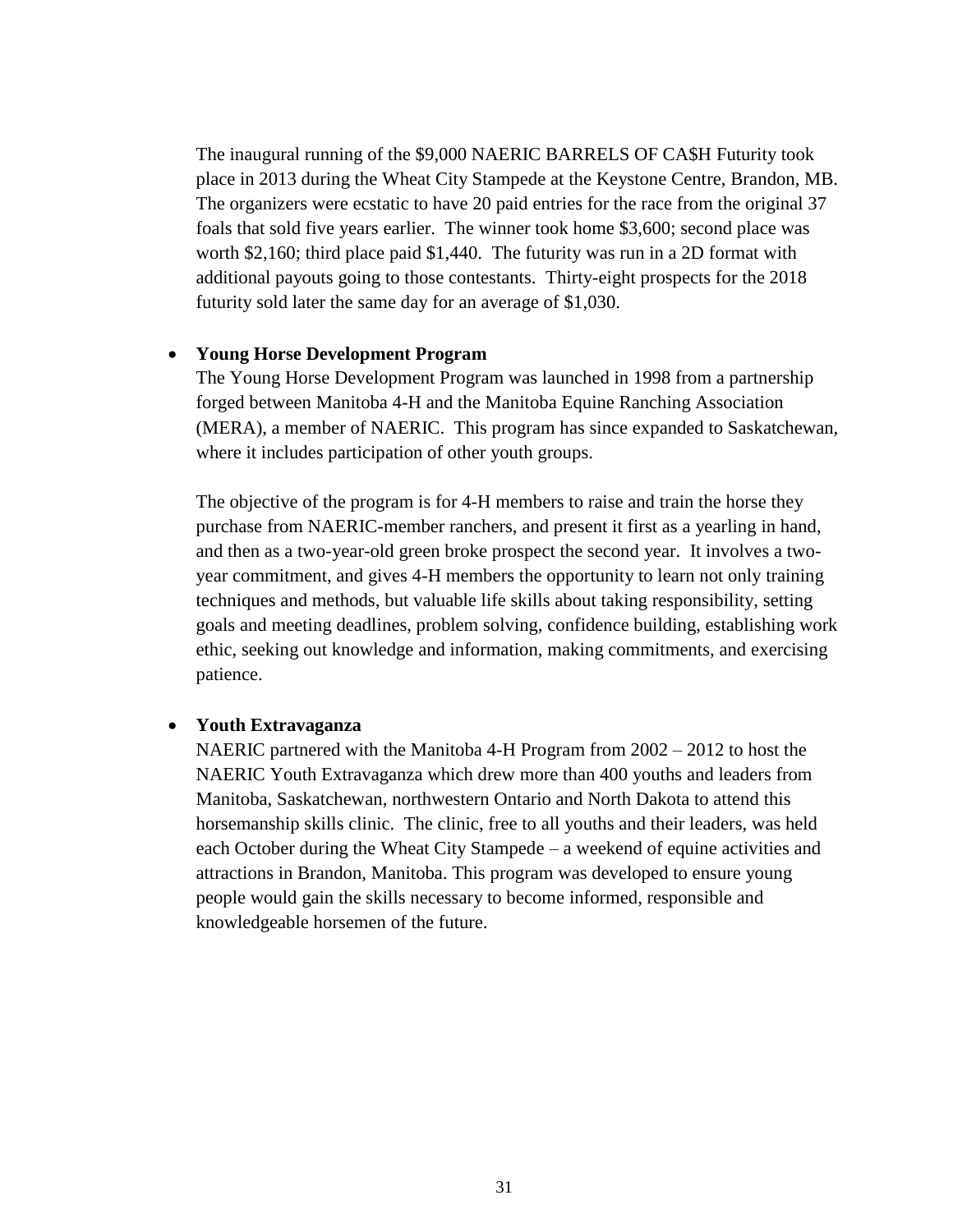## *Shop For a Look You Like*

In 2009, NAERIC launched the popular "Shop for a Look You Like," sales approach. The concept is based upon the web site feature of successful commercial retailers that gives shoppers the opportunity to view products and request the same from the retailer. This feature administered via the NAERIC web site, [www.naeric.org,](http://www.naeric.org/) gives on-line visitors the opportunity to view multiple images of various breeds, colors, coat patterns etc., and choose the types they seek. The shopper then chooses the preferred sex, requests specific genetic lines and eventual size, and submits the request to the NAERIC office. NAERIC then distributes each request to the entire rancher network in an effort to fill the order of the potential buyer. Individual ranchers can then contact the buyer directly and send photographs, videos and other information specific to the horse(s) the rancher believes would meet the requests of the potential purchaser. This feature has proved to be very successful in matching equine ranchers with potential buyers.

#### **Database Since 1998**

Since 1998, NAERIC has maintained an extensive database of ranchers, horses, private-treaty buyers, registration details, NAERIC Advantage events and payouts as well as horses eligible for the various NAERIC programs. Through a "Members" Only" feature, ranchers are able to register their horses for NAERIC programs online. The database records information for registered horses. In addition, nonpedigreed horses are tracked via a unique 15 digit ISO 11784 compliant microchip number that can be read by any ISO compliant reader. The combination of registration and microchip information in the database allows NAERIC the opportunity to track horses back to their original breeders should questions arise as to the origin of any horse.

#### **NAERIC's Educational Role**

NAERIC has conducted continuing education opportunities for its ranchers in addition to supporting third party educational opportunities such as those of the Alberta Horse Breeders' & Owners Conference, Saskatchewan Horse Federation, Alberta Farm Animal Care, Farm Animal Care Saskatchewan Disaster Training, and the Curt Pate Horsemanship Clinic.

NAERIC has provided financial support for consultant services specific to financial planning via the Canadian Farm Business Advisory Services. Services include farm business assessment, business planning and farm financial assessment.

Another resource is the *Digest & Reference for Effective and Efficient Marketing* manual*,* first produced in 2005. This is a series of interactive programs and reference materials related to NAERIC horse marketing, advertising and promotion that has been updated to meet market requirements and ensure the placement of horses in productive markets.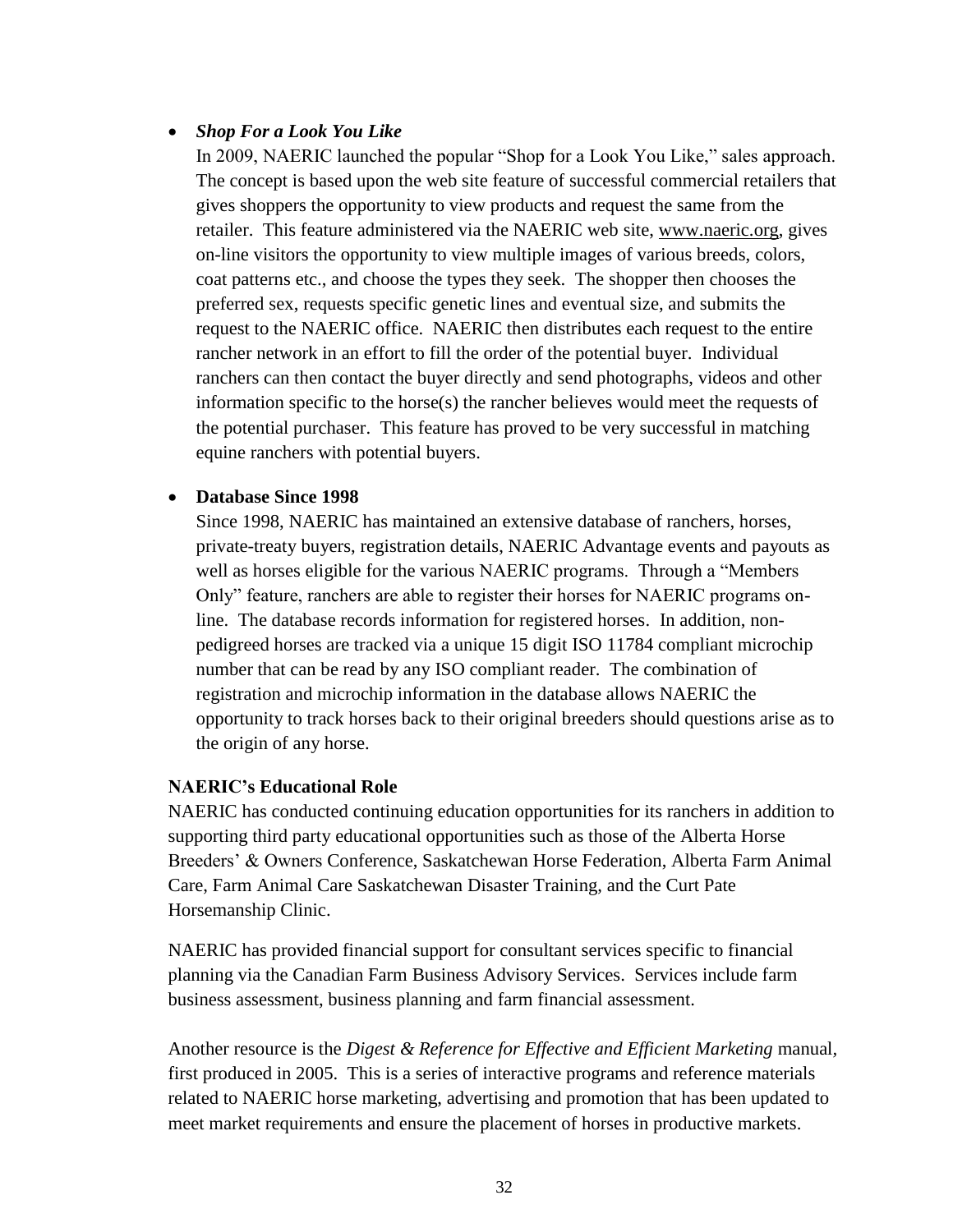In addition, NAERIC has hosted, at no cost to ranchers, educational marketing seminars to ensure there is basic knowledge and understanding of concepts on which to build successful marketing campaigns based on increased awareness about equine markets. These seminars allowed NAERIC to accurately assess the ranchers' marketing needs, their current levels of marketing activity and offer methodologies to provide meaningful assistance.

#### **Equine Industry Research Support**

For decades, equine ranchers, through a network-wide check-off program, have supported research at universities including the Western College of Veterinary Medicine (University of Saskatchewan), University of Minnesota, Oklahoma State University, North Dakota State University, and the Alberta Ministry of Agriculture. Research projects have included reproduction, nutrition, behavior and disease related topics. These research efforts have yielded recommendations for not only the equine ranching industry, but for the horse industry at large.

NAERIC is a financial supporter of the Equine Health Research Fund at the Western College of Veterinary Medicine (WCVM), whose research plays a key role in enhancing veterinary training and improving equine health. NAERIC's contributions help support research projects of value to the equine ranchers' network and the horse industry at large. In addition to its research activities, WCVM is closely involved in educational initiatives that will have a long-term impact on the role of the veterinary college and the veterinary profession on public health.

NAERIC's annual financial support is used by the WCVM to help: 1) make world-class equine research projects possible; 2) provide funding for fellowships and awards for graduate and undergraduate students pursuing their interest in equine veterinary medicine; 3) assist equine specialists educate other professionals, horse owners and equine associations; 4) advance public education through *Horse Health Lines*, the WCVM equine information and education newsletter.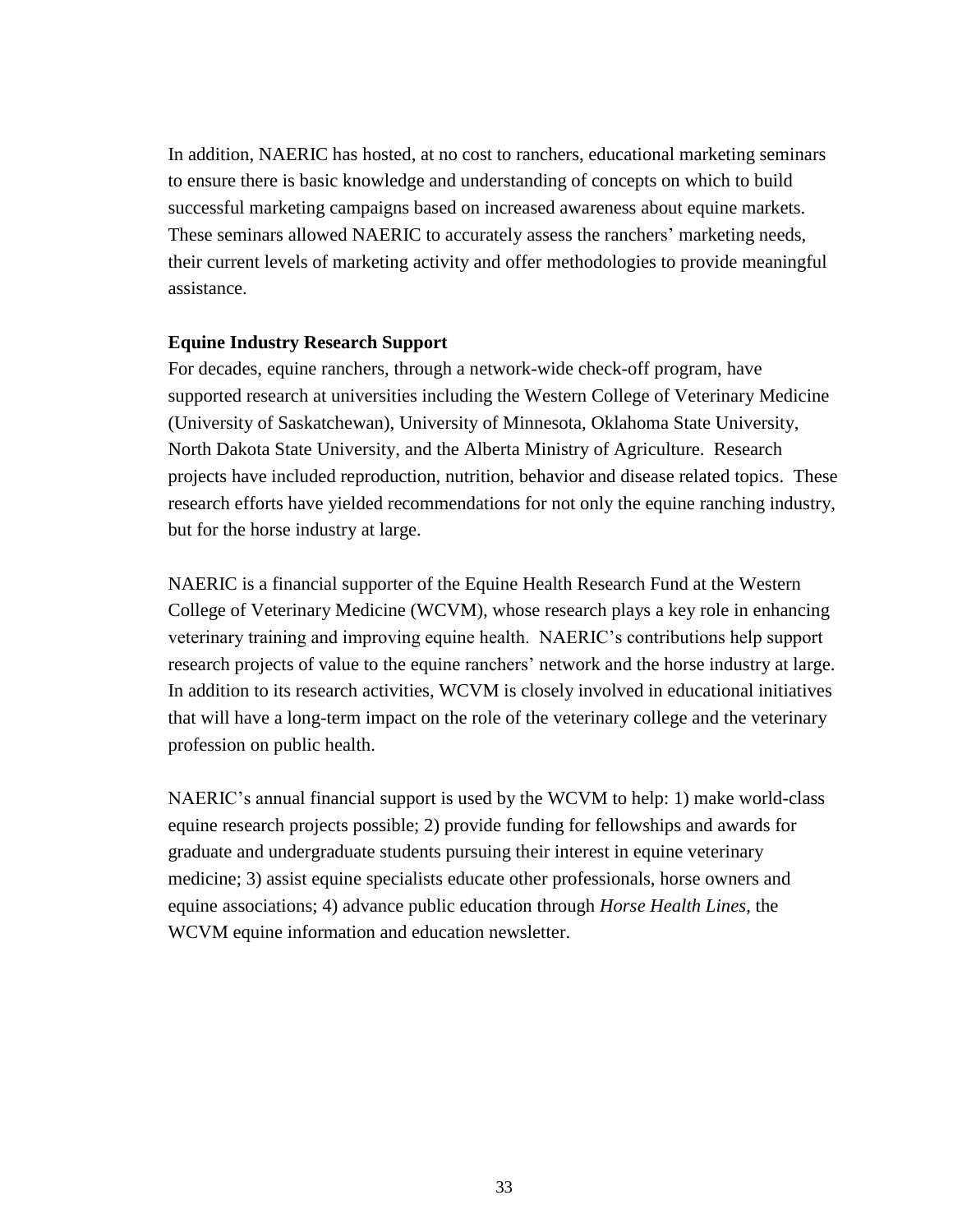## **The Lavin Cup, the Equine Welfare Award of the AAEP**

The purpose of this award is to recognize a non-veterinary organization or individual that has demonstrated exceptional compassion or developed and enforced rules and guidelines for the welfare of horses. The American Association of Equine Practitioners honored NAERIC-member family-ranchers dedicated to improving equine welfare through research, education, and innovative marketing with the 2009 Lavin Cup. "Our approach from inception has been to rely on science-based horse management, continuous improvements and working with equine veterinarians for education, recommendations and oversight that ensure the health and welfare of the horses we manage" said the 2009 NAERIC president. "Our family-ranchers are proud to be horse breeders who contribute to women's health care and are especially appreciative of the recognition by the American Association of Equine Practitioners for our equine welfare initiatives."

#### **Equine Placement Fund**

In connection with the downsizing of the PMU network due to decreases in demand for estrogen therapies, Pfizer provided funding commencing in October 2003 through December 2006 to the former PMU ranchers to cover the feed and herd health needs of the horses no longer required for collection. In addition, Pfizer established an Equine Placement Fund (EPF) in 2003 to assist ranchers in placing their horses into productive markets. EPF is assisted in this effort by an equine placement advisory board that includes veterinarians and equine specialists. Due to the great success of the program, Pfizer added additional funding to be used to continue placement activities for remaining network ranchers. To date, total funding has been over \$12 million dollars with additional commitment of funds through 2014.

NAERIC plays an instrumental role in the EPF process, including: 1) identifying potential sales opportunities; 2) researching private treaty buyers, public auctions, specific breed sales, embryo transplant recipient buyers, etc., and validating them as legitimate buyers and markets; 3) validating reimbursement requests for expenses associated with transportation, international veterinary health paperwork, border fees, etc.; 4) processing requests for reimbursement of other promotional opportunities associated with EPF, such as breed incentives, registration incentives, advertising assistance and technology improvements that support horse sales.

NAERIC has managed the EPF since its inception. The fund has been instrumental in moving more than 30,000 horses into productive markets in 48 states and every Canadian province.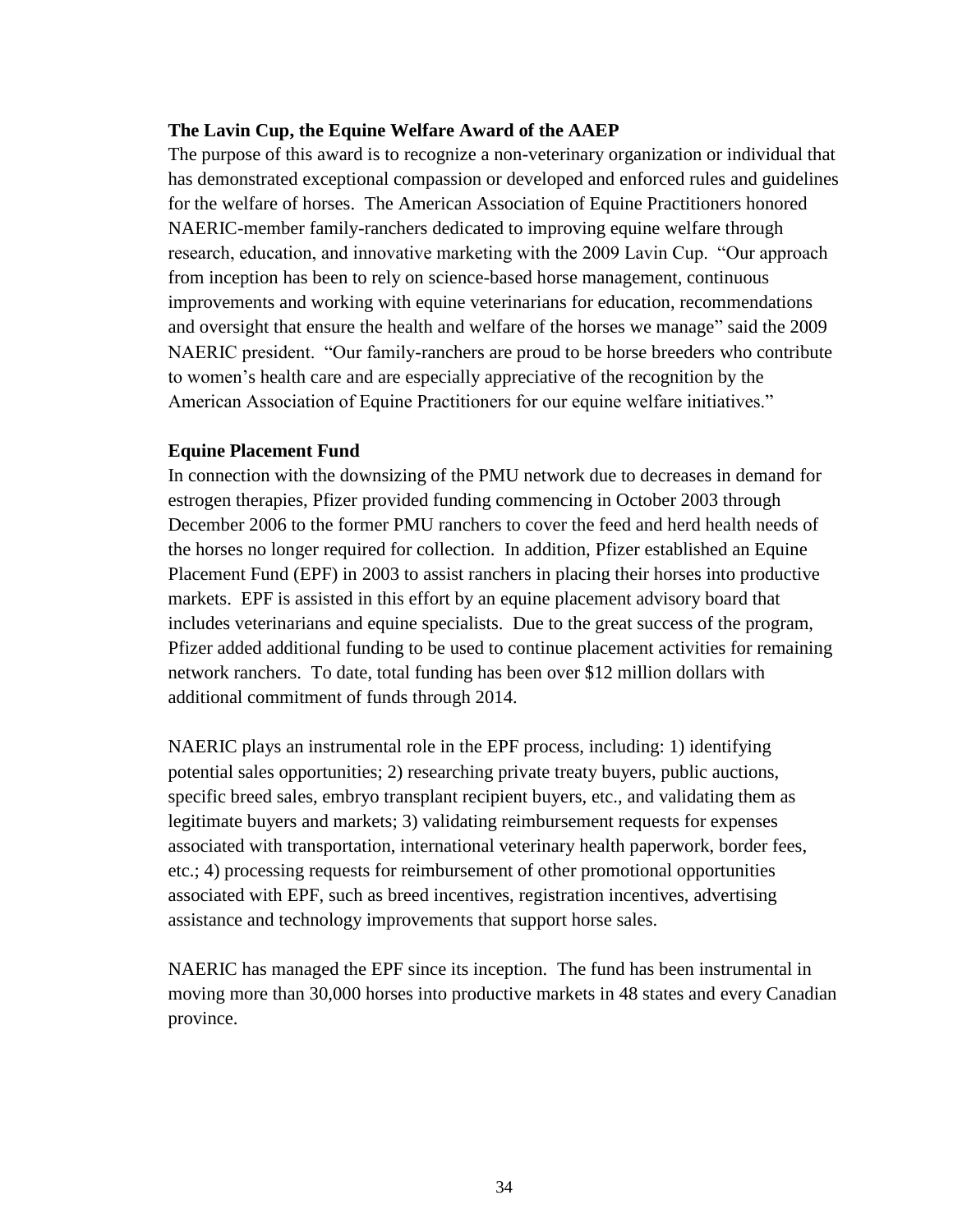#### **NAERIC Marketing Assistance Program**

A new generation program which assists ranchers with placing horses in productive markets was modeled after the Equine Placement Fund and fully implemented in 2014. The NAERIC Marketing Assistance Program (MAP) focuses on more traditional marketing of foals to horse enthusiasts with a greater interest in show ring and competition venues. This logical extension of the EPF utilizes an advisory board much the same as the EPF, but much more focused on the marketing of horses.

NAERIC remains committed to these breeder incentives, stallion improvement and consignor/seller incentive programs through their continuing administration of MAP on behalf of the ranching network.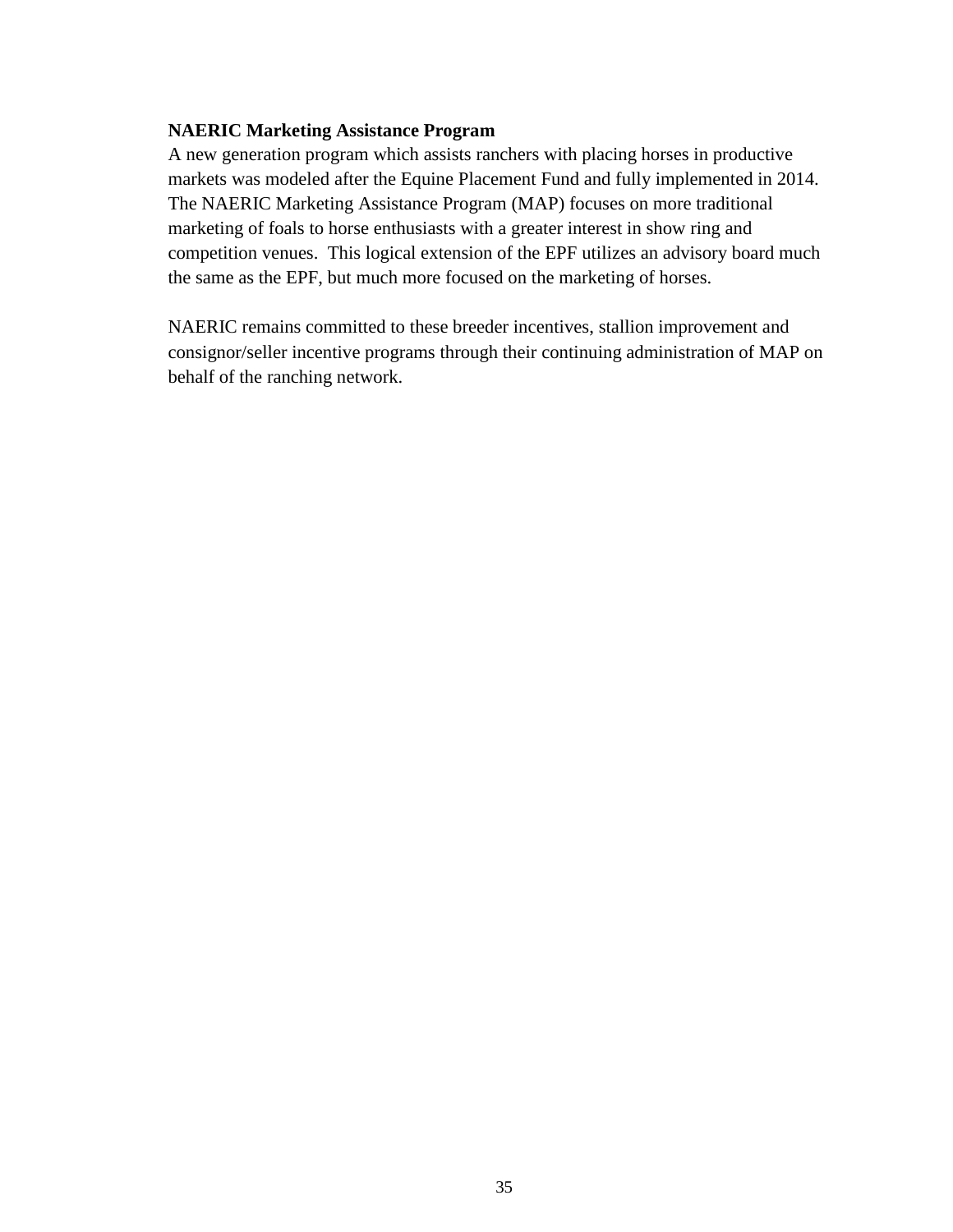# **Prepared by: Equine Ranching Advisory Board Members**

Marvin Beeman, DVM Roberta Dwyer, DVM, MSc, Dip. ACVPM Douglas Freeman, DVM, PhD, Dip. ACT Peter Fretz, VMD, Dip. ACVS Sue McDonnell, MSc, PhD, CAAB Nat Messer IV, DVM, Dip. ABVP Kenton Morgan, DVM, Dip. ACT Sarah Ralston, DVM, PhD, Dip. ACVN Harold Schott II, DVM, Dip. ACVIM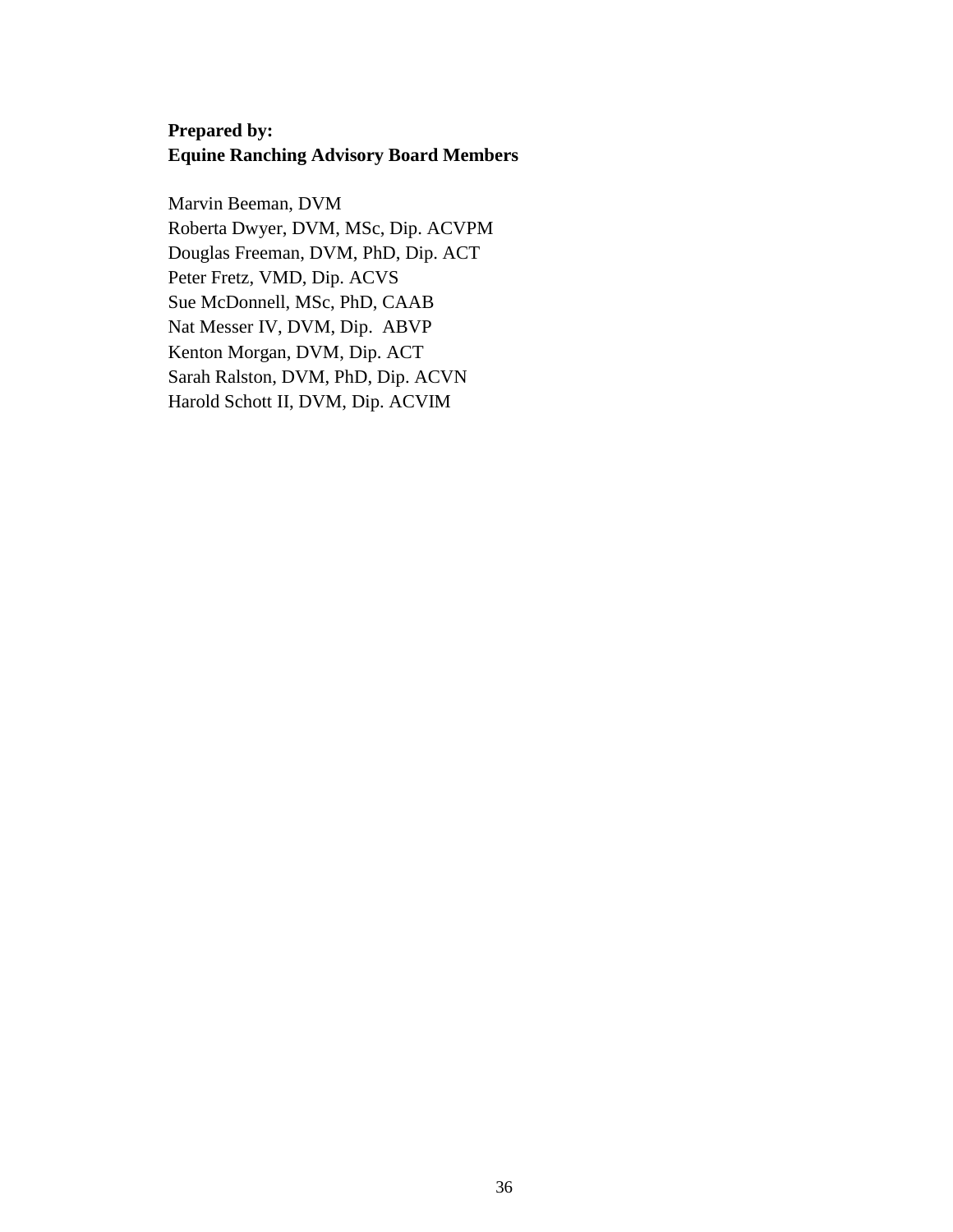# **REFERENCES**

- 1. Carmalt, J.L, H.G.G. Townsend, E.D. Janzen and N.F. Cymbaluk, 2004. Effect of dental floating on weight gain, body condition score, feed digestibility and fecal particle size in pregnant mares. J. Amer. Vet Med Assoc. 225: 1889-1893.
- 2. Carmalt, J.L., N.F. Cymbaluk, and H.G.G. Townsend. 2005. Effect of premolar and molar occlusal angle on feed digestibility, water balance and feed particle size in horses. J. Amer. Vet Med Assoc. 227: 110-113.
- 3. *Code of Practice for the Care and Handling of Equines*. 2013. National Farm Animal Care Council. Equine Canada. Ottawa, Canada.
- 4. Cymbaluk, N.F. 2013. Water. Chapter 4 in *Equine Applied and Clinical Nutrition. Health, Welfare and Performance ed. R.J. Geor, P.A. Harris, and M. Coenen. Saunders, Elsevier. Toronto. Pp 80-95.*
- 5. Flannigan, G. and J.M. Stookey. 2002. Day-time time budgets of pregnant mares housed in tie-stalls: a comparison of draft versus light mares. Appl. Anim. Behav. Sci. 78: 125-143.
- 6. Freeman, D.A., N.F. Cymbaluk, B. Kyle, H.C. Schott, K. Hinchcliff, and S.M. McDonnell and B. Kyle. 1998. Health and welfare of stabled PMU mares under varied water and turnout schedules: 1. Physiology. Proc. Annu. AAEP 44: 19-20.
- 7. Freeman, D.A., N.F. Cymbaluk, H.C. Schott, K. Hinchcliff, S.M. McDonnell and B. Kyle. 1999. Clinical, biochemical, and hygiene assessment of stabled horses provided continuous or intermittent access to drinking water. Amer. J. Vet. Res. 60: 1445-1450.
- 8. King, A.B., N.T. Messer and C.A. Roberts, 1997. *Equine Veterinarians' Consensus Report on the Care of Horses on PMU Ranches.* A report submitted to Wyeth Pharmaceuticals.
- 9. McDonnell, S.M., D.A. Freeman, N.F.Cymbaluk, B. Kyle, H.C.Schott, and K. Hinchclif. 1998. Health and welfare of stabled PMU mares under various watering methods and turnout schedules: 2. Behavior. Proc. Annu. AAEP 44: 21-22.
- 10. McDonnell, S.M., D.A. Freeman, N.F.Cymbaluk, H.C.Schott, K. Hinchcliff and B. Kyle. 1999. Behavior of stabled horses provided continuous or intermittent access to drinking water. Amer. J. Vet. Res. 60: 1454-1456.
- 11. McGreevy, P.D., P.J. Cripps, N.P. French, L.E. Green and C.J. Nicol 1995: Management factors associated with stereotypic and redirected behavior in the thoroughbred horse. Equine Vet. J. 27: 89-91.
- 12. Messer, N.T. 2011. PMU Ranching and Equine Welfare. Chapter 16 in *Equine Welfare* ed. C.W. McIlwraith and B.E. Rollin. Blackwell Publishing Ltd. Pp 318- 331
- 13. Nutrient Requirements of Horses. 2007. 6<sup>th</sup> Revised Edition. National Research Council of the National Academies. Washington, D.C.